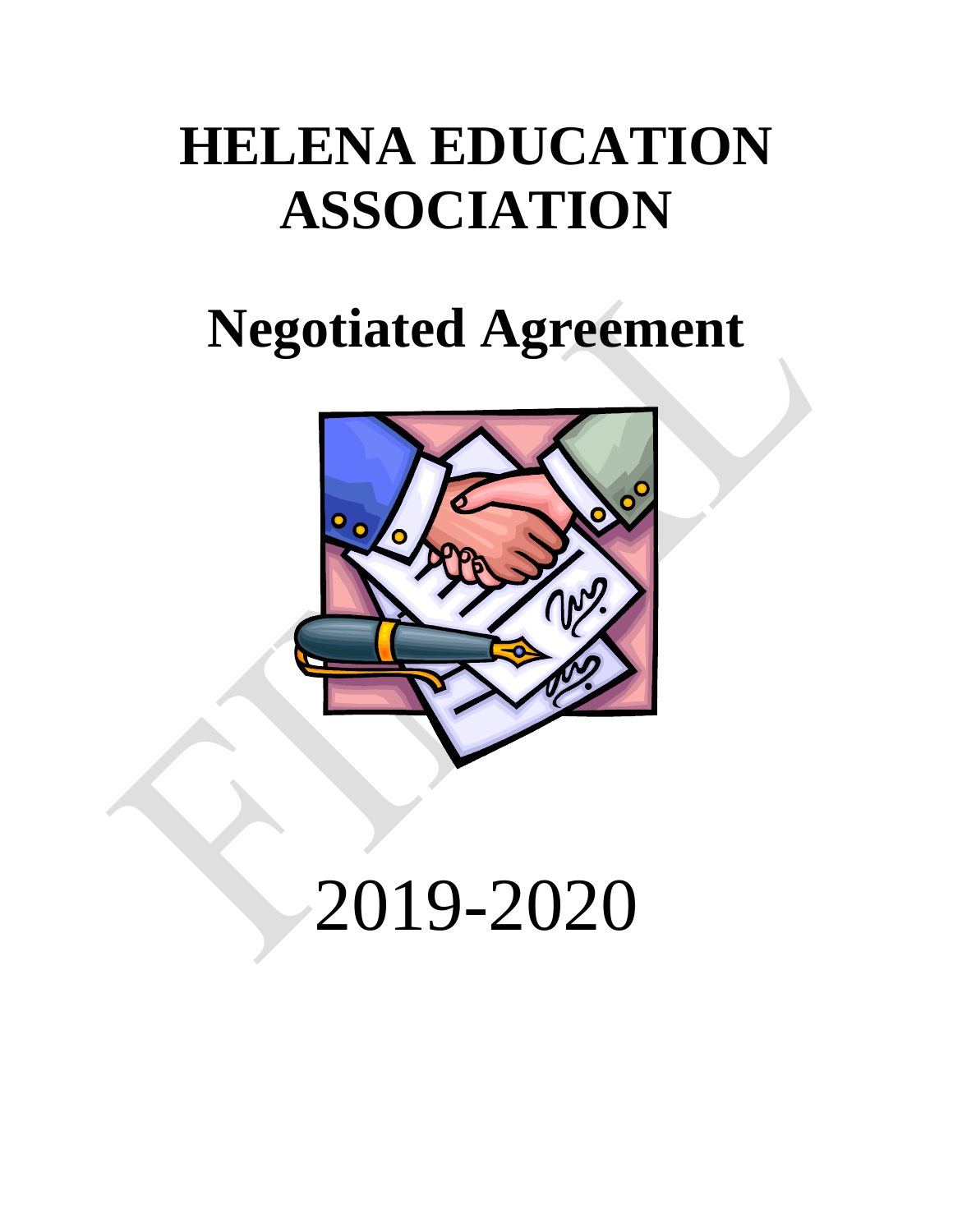# **Contents**

| 1.3 |  |
|-----|--|
| 1.4 |  |
|     |  |
|     |  |
| 2.1 |  |
| 2.2 |  |
| 2.3 |  |
|     |  |
|     |  |
|     |  |
|     |  |
|     |  |
|     |  |
|     |  |
|     |  |
|     |  |
|     |  |
|     |  |
|     |  |
|     |  |
| 4.3 |  |
| 4.4 |  |
| 4.5 |  |
| 4.6 |  |
|     |  |
|     |  |
| 5.2 |  |
| 5.3 |  |
|     |  |
|     |  |
|     |  |
|     |  |
|     |  |
| 6.1 |  |
| 6.2 |  |
| 6.3 |  |
| 6.4 |  |
|     |  |
|     |  |
|     |  |
| 7.1 |  |
| 7.2 |  |
| 7.3 |  |
| 7.4 |  |
|     |  |
|     |  |
|     |  |
|     |  |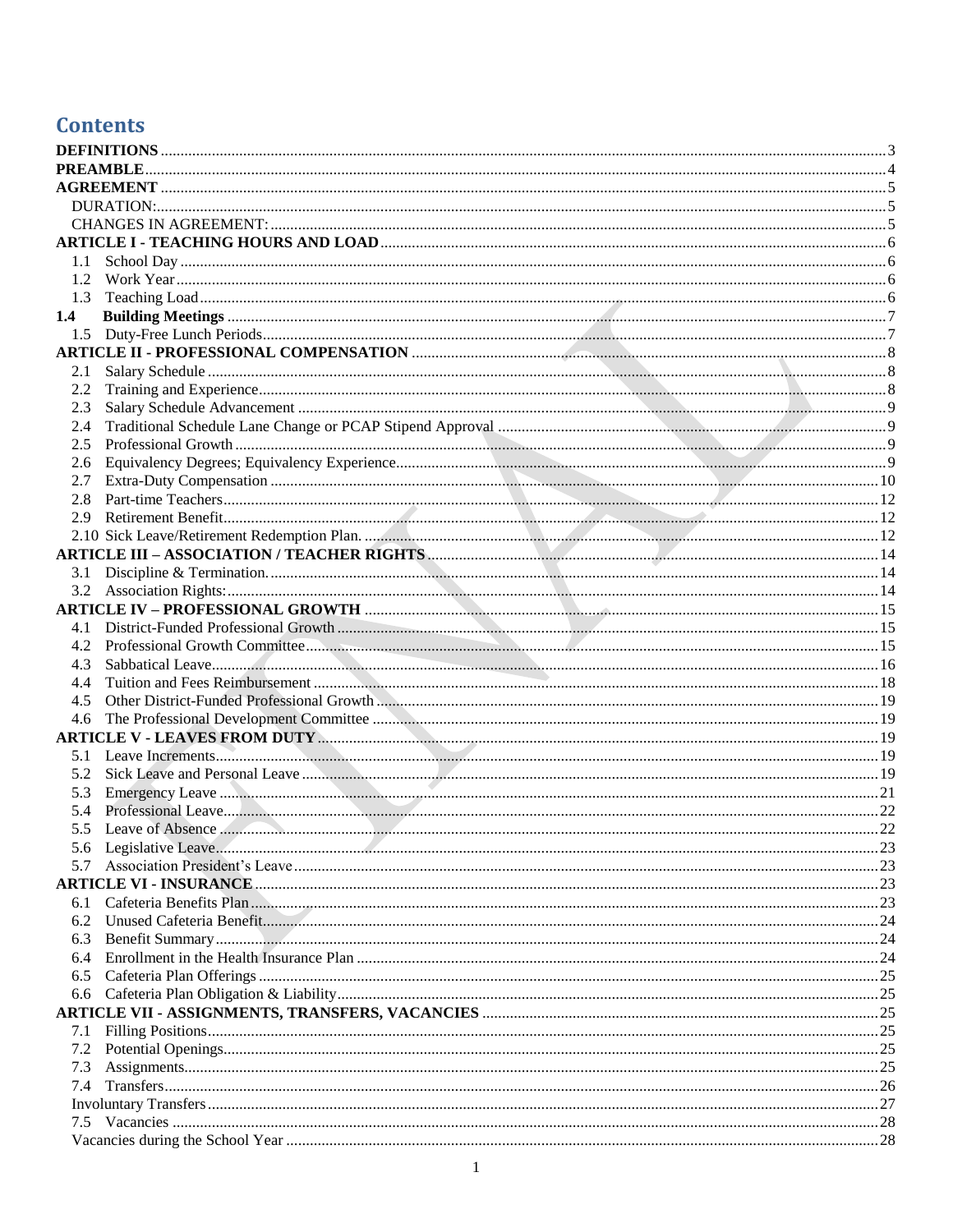| 7.7 |  |
|-----|--|
| 7.8 |  |
|     |  |
|     |  |
|     |  |
|     |  |
|     |  |
|     |  |
|     |  |
|     |  |
|     |  |
|     |  |
|     |  |
|     |  |
|     |  |
|     |  |
|     |  |
|     |  |
|     |  |
|     |  |
|     |  |
|     |  |
|     |  |
|     |  |
|     |  |
|     |  |
|     |  |
|     |  |
|     |  |
|     |  |
|     |  |
|     |  |
|     |  |
|     |  |
|     |  |
|     |  |
|     |  |
|     |  |
|     |  |
|     |  |
|     |  |
|     |  |
|     |  |
|     |  |
|     |  |
|     |  |
|     |  |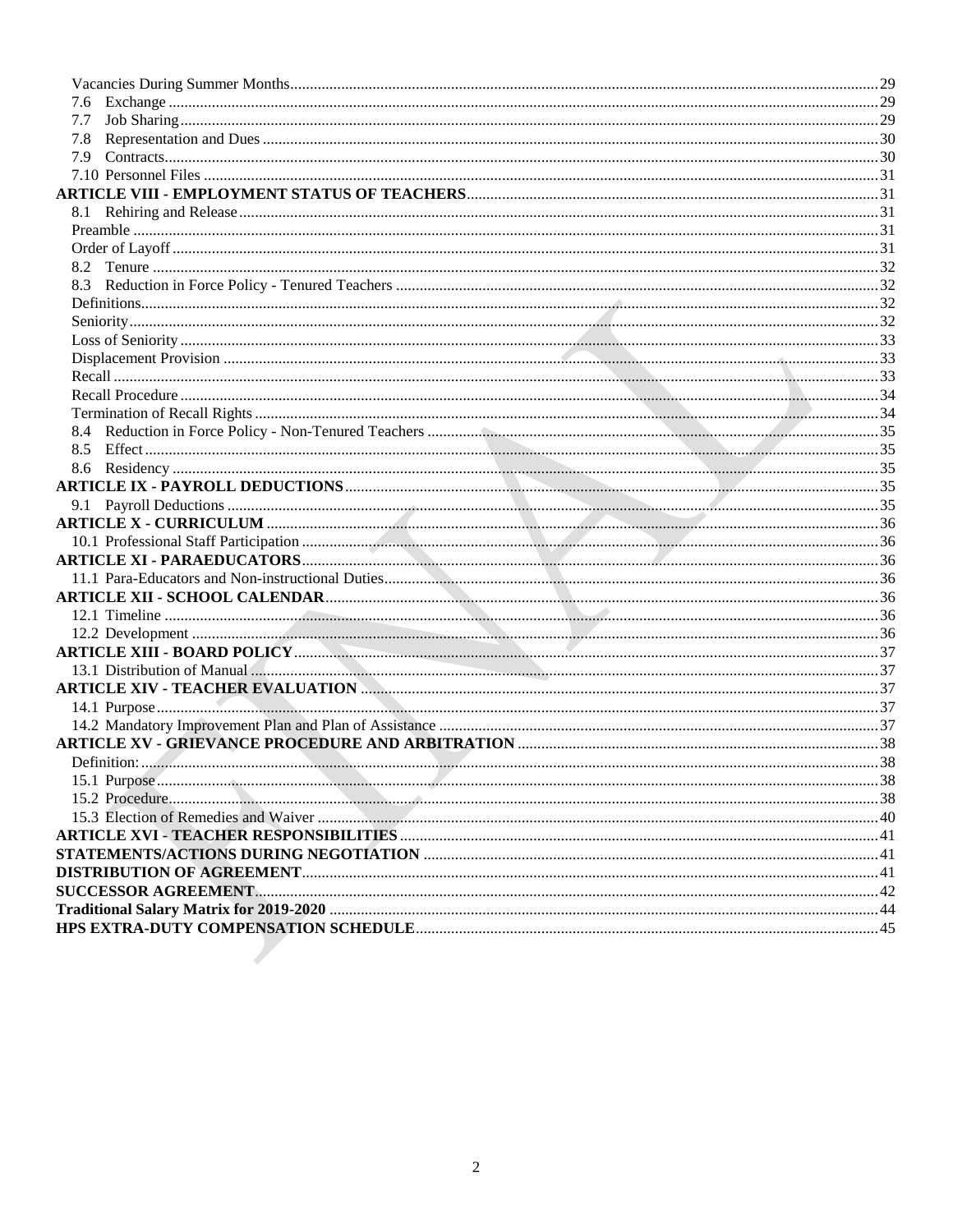#### **DEFINITIONS**

<span id="page-3-0"></span>The terms set forth below, when appearing in this Agreement, are agreed to and have the following definitions:

#### **ASSOCIATION:**

The Helena Education Association.

# **BOARD:**

The Board of Trustees, School District No. 1 and Helena School District, Helena, Montana. The supervision and control of school is vested in the Board of Trustees elected by law.

# **AGREEMENT:**

The Negotiated Agreement entered into and formally ratified by the Association and the Board.

# **SCHOOL DISTRICT:**

The term "School District" shall refer to School District No. 1, Helena, Montana.

# **TEACHERS:**

Where used herein the term TEACHER shall mean an employee of School District No. 1 who is contracted for a period of time commensurate with an official school calendar contained herein, and who is employed in a position which requires licensure set forth in the current Montana Codes Annotated (M.C.A.) or who is licensed as an education related specialist, and whose position calls for or requires such licenser, but shall exclude staff subject to the administrative salary structure.

# **COLLEGE CREDIT:**

The term "College Credit" shall refer to quarter credits.

One semester credit  $=1$  1/2 quarter credits.

(For example a MA+1 refers to a Masters Degree plus 15 quarter credits or 10 semester credits.)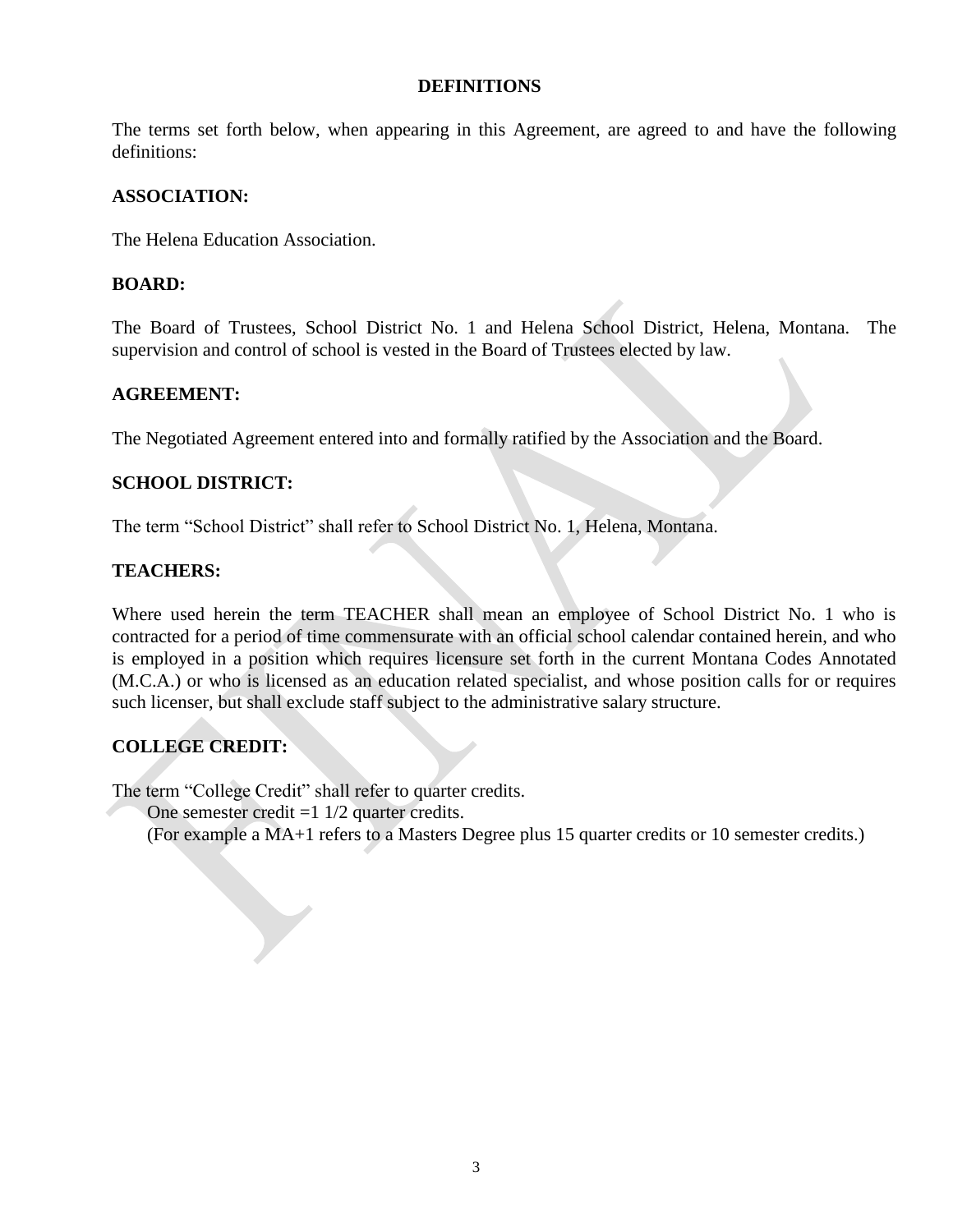#### **PREAMBLE**

<span id="page-4-0"></span>With this agreement both the District and HEA agree to the following:

We will embrace a problem-solving approach that will encompass a shared decision-making process fostering trust and respect. The HEA and District will accept responsibility for the decisions achieved through the shared decision-making process. The District and HEA will strive to be unbiased and truly look for solutions that will benefit students, employees and the community. The HEA and District are committed to work collaboratively redesigning the budget allocations in an effort to meet the many demands of providing a quality education for students. Working together on budget development we will consider all points of view, demonstrate flexibility and commit to finding budget solutions that are responsive to student, employee and community needs.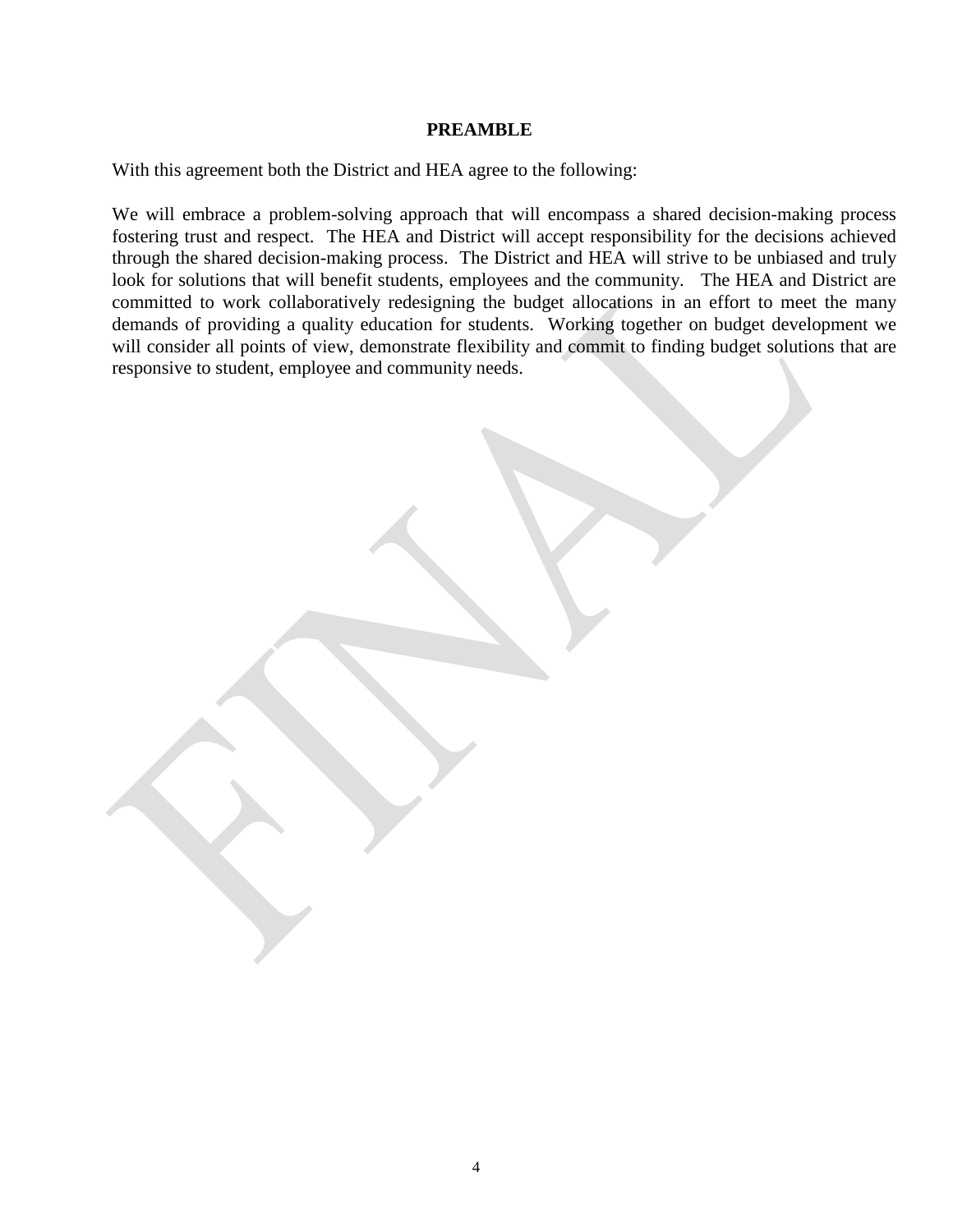# **AGREEMENT**

<span id="page-5-0"></span>This Agreement shall be entered into the 1st day of July, 2019, by and between the Board of Trustees, School District No. 1, Helena, Montana, hereafter called the "Board" and the Helena Education Association, hereafter called the "Association," in compliance with the Montana Public Employees Collective Bargaining Law as set forth in the current Montana Codes Annotated (M.C.A.).

If any provision of this Agreement is held to be contrary to law, then such provisions shall be deemed invalid, but all other provisions shall continue in full force and effect. At the request of either party, negotiations shall commence regarding sections of the contract judged invalid or sections of the collective bargaining law judged illegal or amended by the legislature.

# <span id="page-5-1"></span>**DURATION:**

This Agreement is effective for the period from July 1**,** 2019 through June 30, 2020 inclusive.

# <span id="page-5-2"></span>**CHANGES IN AGREEMENT:**

Permanent Change in Agreement: During its term this Agreement may be altered, changed, added to, deleted from, or modified only through the voluntary and mutual consent of the parties in written and signed amendment to the Agreement.

Temporary Change in Agreement (Variance): The intent of the variance process is to explore options that will foster more effective or efficient practices. Teachers and/or Principals may propose a short term (up to one school year) variance to specific provisions of the collective bargaining agreement. All parties impacted by the variance will be given the opportunity to be heard regarding the proposed variance.

Approval for variances will be by mutual agreement of a standing committee composed of six people which include the HEA President and the District Superintendent. Both the HEA President and the District Superintendent will appoint two other individuals to the standing committee. The standing committee may extend a variance to a second school year upon reapplication and review of an approved variance. Any variance requested beyond two years must be subject to the Permanent Change in Agreement provision of the collective bargaining agreement. The variance application form is available through the HEA President or the District Superintendent.

The following collective bargaining agreement provisions are not subject to a variance.

- Article II Professional Compensation including merit pay.
- Article VI Insurance
- Article VII Assignments, Transfers, Vacancies, Exchange, Contracts, and Personnel Files
- Article VIII Employment Status of Teachers
- Article XV Grievance Procedure and Arbitration
- Article XVI Teacher Responsibilities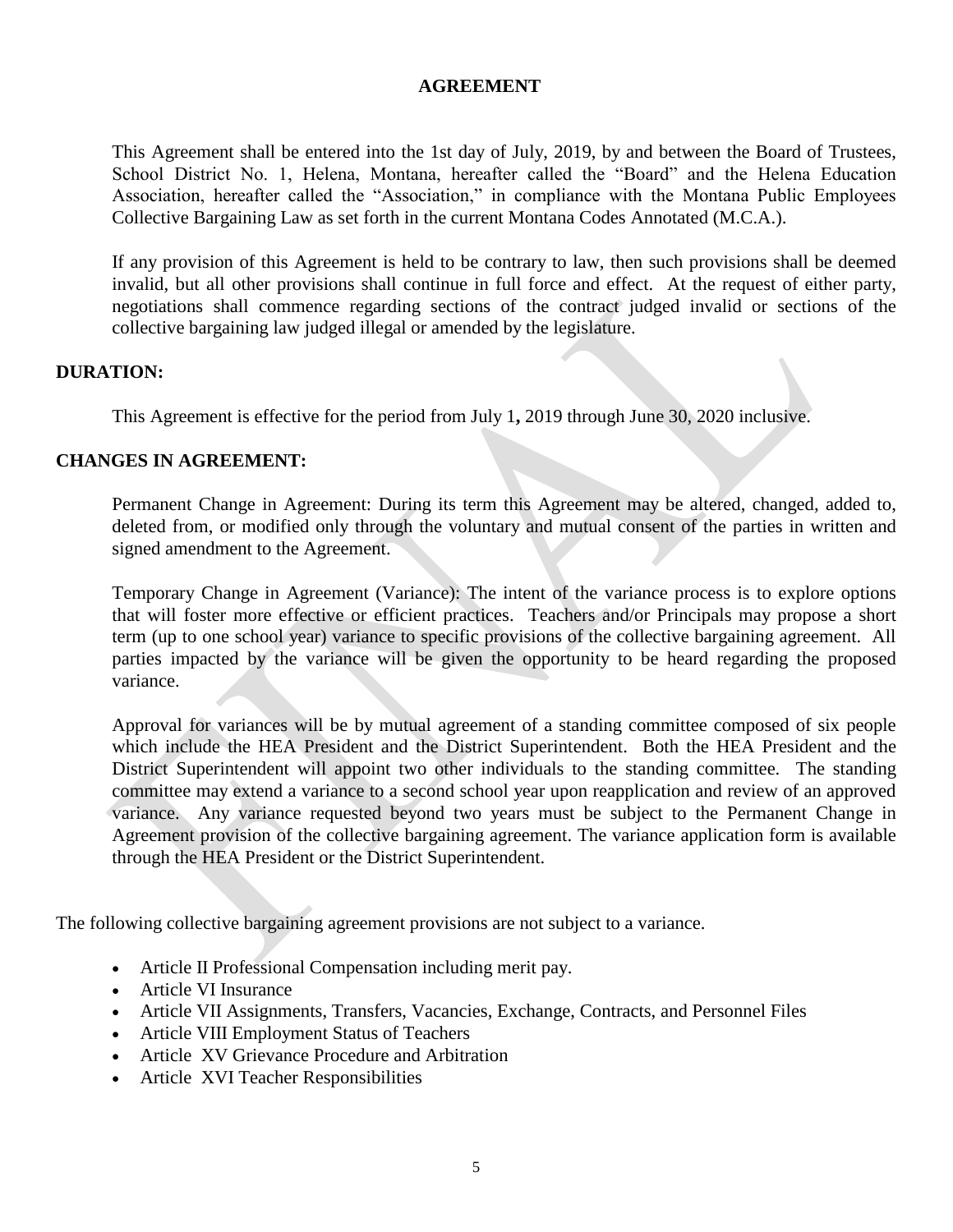#### **ARTICLE I - TEACHING HOURS AND LOAD**

#### <span id="page-6-1"></span><span id="page-6-0"></span>**1.1 School Day**

The regular school day for teachers begins no more than one-half hour before the opening of school and continues no more than 25 minutes after students are dismissed. The building administrator has the authority to permit exceptions.

The parties understand that educators may need to flex their contractual hours in order to fulfill student, parent or district needs. A flexible school day work schedule, alternative work hours or alternative work days may be implemented with mutual written approval of both the Superintendent and the Association President. These alternative schedules should only be proposed to accommodate the needs of the students and should not be proposed to accommodate the needs of district personnel. The time worked by the educator outside of the regular school day shall be exchanged hour for hour for regular contracted time and a splitshift school day cannot be utilized without the affected educator's written permission.

The school district may adjust weekly time schedules and extend the school day to provide for District wide release time. The release time will be used for teacher in-service, building meetings and curriculum work. A joint committee of teachers and administrators will design the agenda for the release time, with final approval of the committee's recommendation resting with the building principal. Each school will submit a proposal providing the work plan for that school for each release time and those proposals will be reviewed by the District Professional Development Committee, to promote a goal oriented constructive use of the release time. The Superintendent shall have final decision authority regarding release time except for the following provisions. Release time should not be scheduled more than once a month. Any release time requested beyond one a month must have approval of the Superintendent and the Association President.

# <span id="page-6-2"></span>**1.2 Work Year**

The work year for the elementary and secondary teachers is fixed by the official elementary and secondary school calendar. Note special provisions for kindergarten teachers on the official calendar to provide for the Home Visit Project.

The work year for the Adult Learning Center teachers is fixed by the official calendar adopted for the program.

#### <span id="page-6-3"></span>**1.3 Teaching Load**

In order to provide the best and most effective education for students, Standards for Accreditation of Montana Schools, most recent edition, shall be used as a guideline for minimum standards for elementary and secondary levels.

If minimum standards are exceeded at the K-5 level, a team that will include the classroom teacher, building principal, Superintendent or the Superintendent's designee and the Association President will conduct a review. Should the review indicate a need for additional support or assistance, support or assistance will be provided. When support or assistance is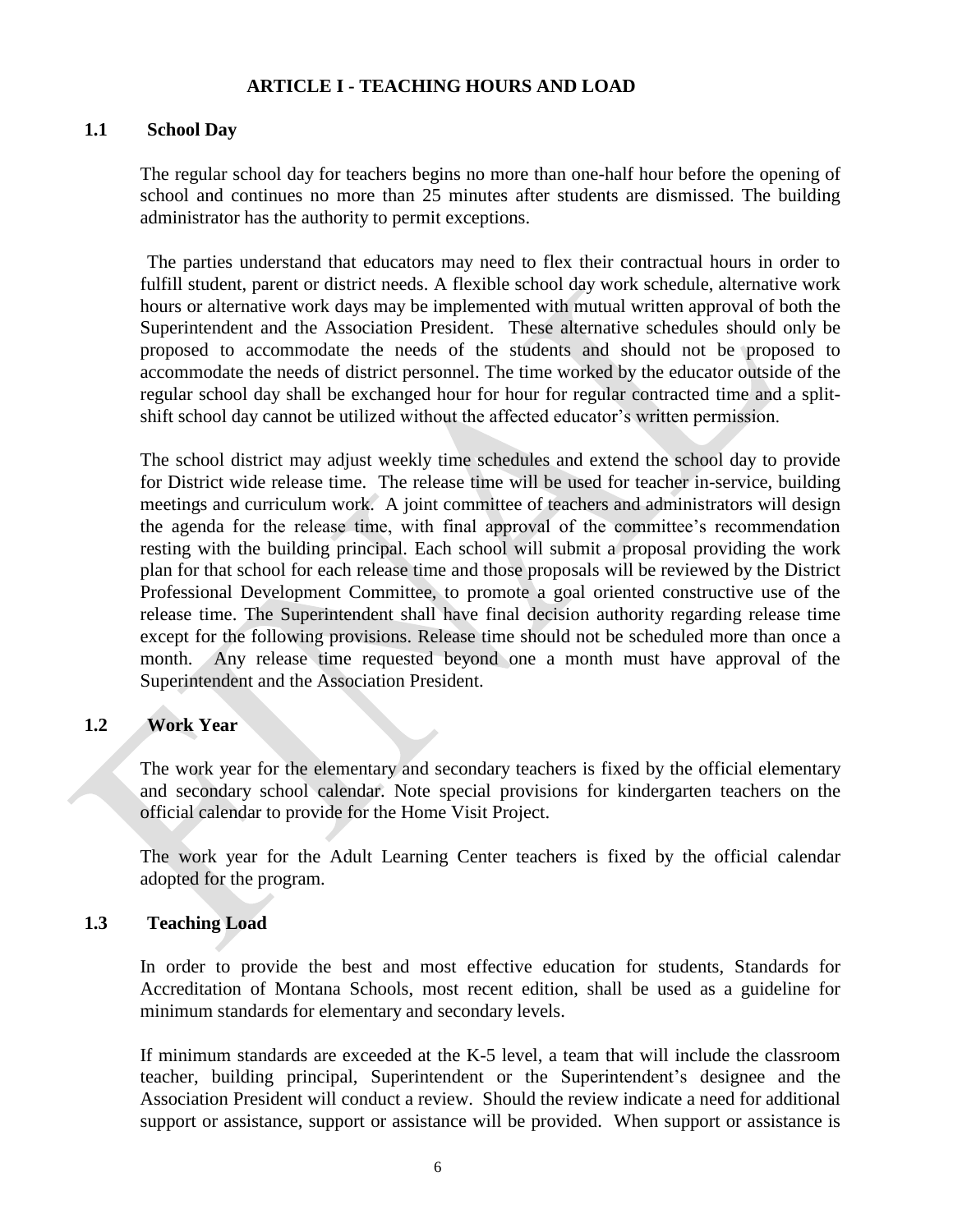provided, the classroom will be monitored for class size and composition throughout the school year to determine if the need still exists.

An alternative delivery process may be designed by the teacher involved, and subsequently approved by the building administrator, the Superintendent or the Superintendent's designee, and the State Board of Public Education as provided for in Administrative Rules of Montana.

At the Adult Learning Center, a teaching day shall consist of six (6) teaching assignments and one (1) preparation period. At the discretion of the building administrator**,** a seventh (7th) teaching duty may be assigned if the need arises. Additional assignments may be made by mutual consent and with appropriate compensation.

At the 9-12 level, a teaching day shall consist of five (5) teaching assignments, one (1) preparation period, and one (1) non-teaching duty. At the discretion of the building administrator, a sixth (6th) course or class may be assigned if the need arises.

At the 6-8 level, a teacher shall have a minimum of four and one-half (4.5) hours free for planning or preparation during the student week.

As long as the 6-8 level, or part thereof, has Middle School Designation as outlined by Montana Accreditation Standards 10.55.9023 middle school teachers and administrators will collaboratively design and implement scheduling that provides for team preparation, meets middle school learning styles and provides an effective delivery system for a challenging integrated exploratory curriculum.

At the K-5 level, a teacher shall have a minimum of four and one-half (4-1/2) hours free for planning or preparation during the student week. It is understood that preparation time may occasionally be interrupted because of emergencies or unusual days.

Preparation time for part-time 6-12 teachers shall be prorated on the number of periods taught during the school day.

Preparation periods shall be during the student day, except for part-time K-5 teachers. For part-time K-5 teachers the half-hour before class and the half-hour after class shall be considered preparation time.

# <span id="page-7-0"></span>**1.4 Building Meetings**

The building administrator shall make decisions relating to building meetings.

# <span id="page-7-1"></span>**1.5 Duty-Free Lunch Periods**

All elementary, secondary and Adult Learning Center teachers shall have an uninterrupted daily duty-free lunch period of not less than forty-five (45) minutes, except that for school year 2019-20 the schedule shall provide a lunch period of not less than thirty-five (35) minutes. Teachers shall be permitted to leave the building during their lunch periods.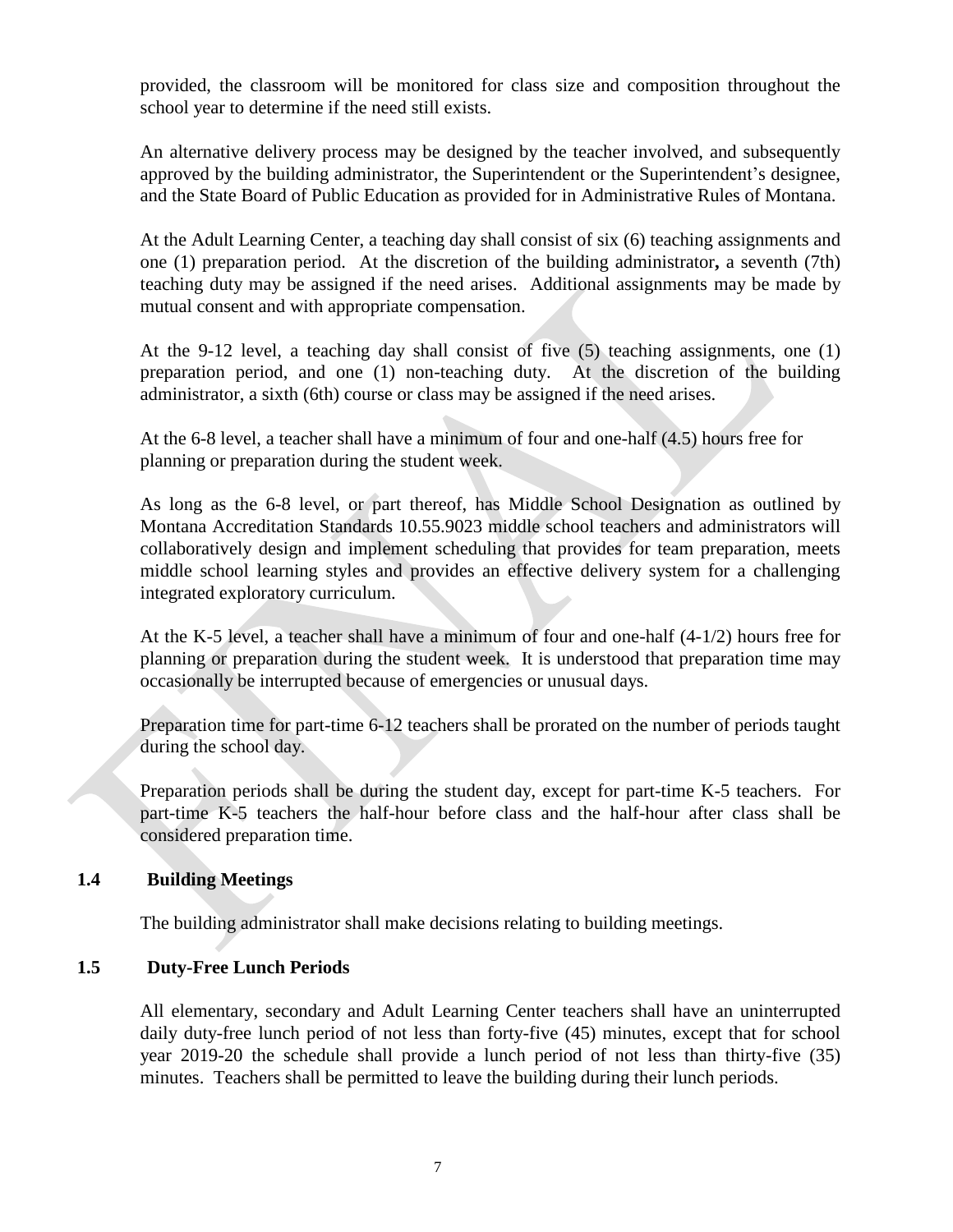# **ARTICLE II - PROFESSIONAL COMPENSATION**

#### <span id="page-8-1"></span><span id="page-8-0"></span>**2.1 Salary Schedule**

Beginning with the 2004-2005 school year, the Helena School System will offer two salary schedules: the Traditional salary schedule and the Professional Compensation Alternative Plan (PCAP). New teachers will be placed on the Professional Compensation Alternative Plan (PCAP) and current teachers will have an opportunity to select which salary schedule they prefer according to the implementation guidelines that are established. All references to "salary schedule" in this negotiated agreement shall not refer to the Professional Compensation Alternative Plan (PCAP) unless specified.

#### **Professional Compensation Alternative Plan (PCAP)**

Both the District and HEA have agreed upon the following provisions with respect to the purpose, management and implementation of the Professional Compensation Alternative Plan.

1) The District and HEA agree that the specific provisions and requirements of PCAP will be part of a governance document that is separate from this negotiated agreement but will hold the same standing and status as other language contained in this negotiated agreement.

2) Labor Management Committee – The Labor Management Committee shall consist of the Superintendent, Association President and/or their designees. The Labor Management Committee shall be authorized to clarify and interpret the PCAP Governance document and facilitate other issues related to the PCAP. The Labor Management Committee shall make recommendations for revisions of the PCAP Governance document to the HEA Board of Directors and the District's Board of Trustees for approval. The Labor Management Committee shall be allowed to adjust the wording and structure of the Governance document as long as the original intent and philosophy remain intact. All changes made in the PCAP Governance document will be reviewed with the Board of Trustees and the HEA Board of Directors on an annual basis.

#### <span id="page-8-2"></span>**2.2 Training and Experience**

For salary schedule placement, all teachers shall be placed according to recognized licensed teaching experience. Licensed teaching experience outside Helena School District No. 1 shall be recognized on a one year for one-year basis up to a maximum of 10 years of experience recognition. Placement of current educators moving from the "Traditional Salary" matrix to "PCAP Salary" matrix will be made according to the provisions outlined in the 2013-2015 HEA negotiated agreement.

Contracts are issued upon the basis of the amount of training and the experience at the time of signing the contract, not necessarily the amount of training and experience which a teacher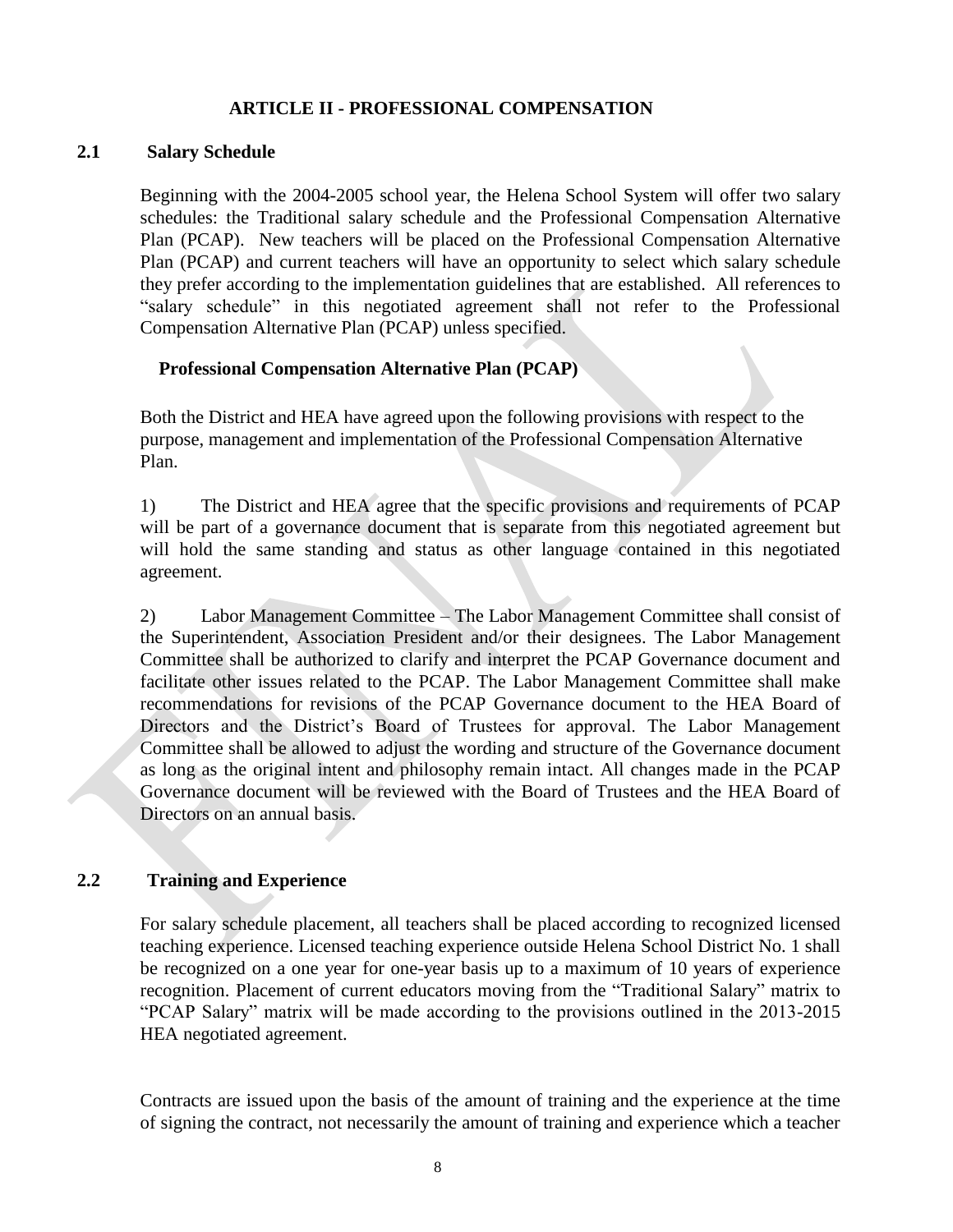has when beginning work under the contract, except, in such cases, when the administration has been notified in advance of the teacher completing requirements for advanced salary standing or a degree.

# <span id="page-9-0"></span>**2.3 Salary Schedule Advancement**

#### Minimum Experience:

Not less than eighty-five (85) full-time equivalent days of contracted teaching employment in one (1) school year shall count toward advancement on the salary schedule. Part-time service may be accumulated within consecutive years, and when the accumulation totals eighty-five (85) full-time equivalent days, an experience increment shall be approved for the following year. When an accumulated increment is earned, the part-time service accumulation shall start anew with the first day of service in the following school year.

Criteria for Educational Advancement Lane advancement for educators on the "Traditional" salary matrix will be made according to the provisions outlined in the 2013-2015 HEA negotiated agreement.

# <span id="page-9-1"></span>**2.4 Traditional Schedule Lane Change or PCAP Stipend Approval**

Any Traditional Schedule Lane Change or PCAP Stipend that is submitted with appropriate official documentation by January  $1<sup>st</sup>$  will retroactively pay the advanced salary amount or stipend for the entire school year contract of the teacher. Official documentation submitted after January 1<sup>st</sup> will be effective for the teacher's next contract year.

#### <span id="page-9-2"></span>**2.5 Professional Growth**

Any teacher not meeting the requirement of sixty (60) renewal units for every five (5) years shall remain at the same salary for the ensuing year. Teachers who have not met this requirement and plan to do so during the summer preceding the due date shall not be issued a contract with a salary increase at the time contracts are issued. The sixty (60) renewal units shall not be used for lane advancement on the salary schedule unless they meet the provisions of 2.3. The teacher shall have one year grace period to comply with the rule and/or law provided the teacher is legally eligible to teach in the State of Montana.

# <span id="page-9-3"></span>**2.6 Equivalency Degrees; Equivalency Experience**

B.A. Equivalency Salary Lane Assignments:

1. Reserved for personnel who do not hold a B.A. degree with appropriate teaching endorsements but who are eligible to hold a Class 4 license and have five (5) years' occupational experience of which three (3) must be continuous. Continuous experience shall be defined as a minimum of 2,080 hours per year for three (3) consecutive years in an occupation directly related to the teaching assignment.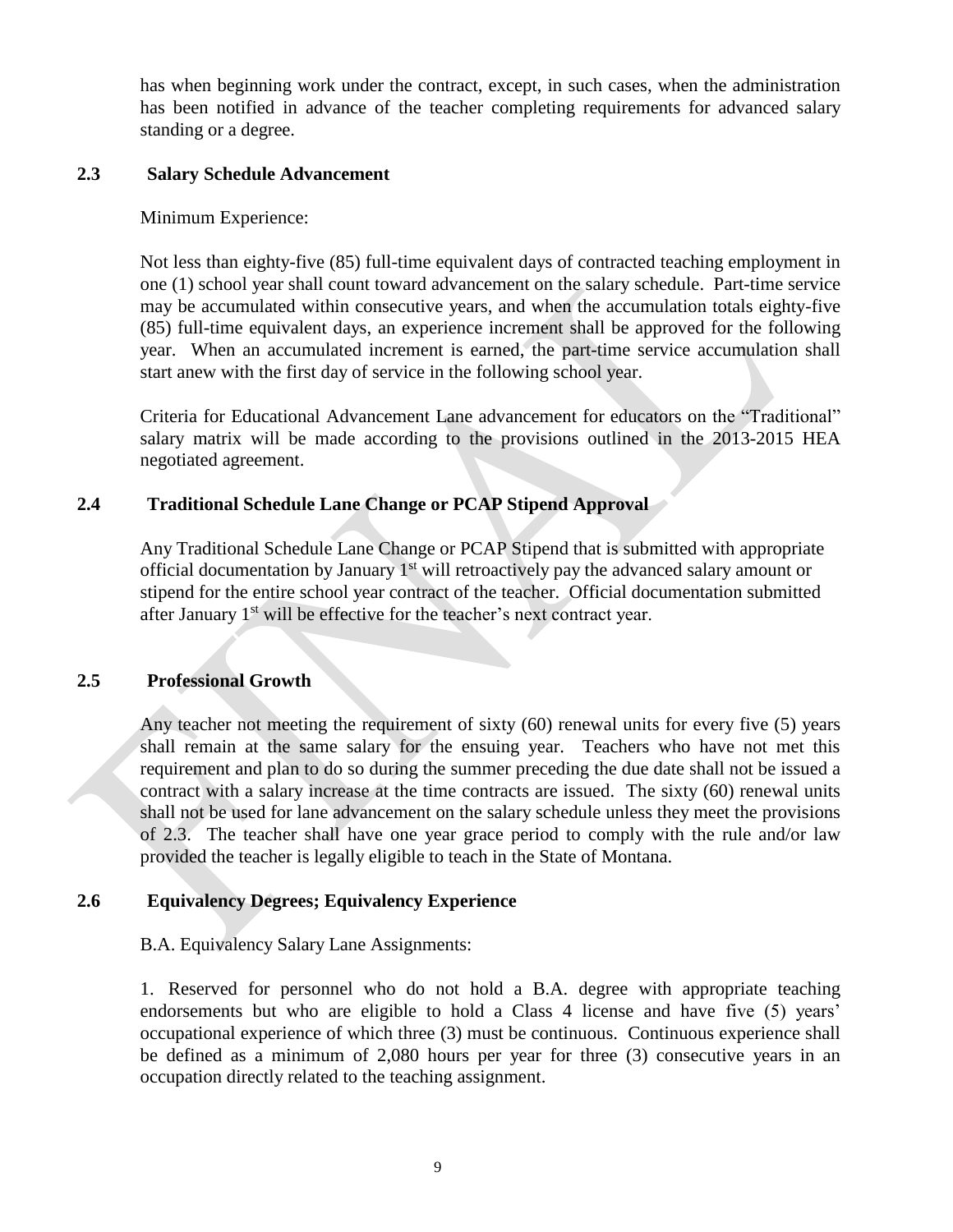2. Salary Schedule Advancement: B.A. equivalency personnel shall advance vertically on the salary schedule with teaching experience and shall advance horizontally to a B.A.+1 equivalency with the acquisition of fifteen  $(15)$  credits to B.A.+2 equivalency with the acquisition of thirty (30) credits, and to a B.A.+3 years' equivalency with the acquisition of forty-five (45) credits. Credits must be successfully completed at an accredited college or university or granted by the Office of Public Instruction.

M.A. Equivalency Salary Lane Assignments:

1. Reserved for personnel who hold a B.A. degree and who also satisfy the Class 4 criteria and the occupation-related experience as outlined for a B.A. equivalency. Because of existing licensure policies, personnel eligible for an M.A. equivalency need not hold both a Class 2 and a Class 4 license.

2. Salary Schedule Advancement: M.A. equivalency personnel shall advance vertically on the salary schedule with teaching experience but shall not advance horizontally without first receiving an M.A. degree and qualifying for a Class 1 or Class 2 teaching license. M.A. equivalency personnel who receive an M.A. degree and qualify for a Class 1 or Class 2 teaching license shall advance horizontally on the salary schedule to an M.A.+2 equivalency.

Equivalency Experience:

- 1. Equivalency teaching experience shall be awarded only to those personnel who qualify for "equivalency degrees" and/or personnel who already hold an M.A. degree and the required occupational experience.
- 2. Equivalency experience shall be defined as directly related occupational work experience and shall be awarded within a time formulation similar to the awarding of teaching experience.
- 3. No more than six (6) years of equivalency experience shall be awarded any instructor.
- 4. Instructors without previous School District No. 1 teaching experience shall not be contracted beyond the sixth (6th) vertical step on the salary schedule.

General:

- 1. Previous practices not in accordance with those defined herein shall not continue.
- 2. Practices defined herein shall not be applied retroactively to adversely affect the salary status of any personnel.

# <span id="page-10-0"></span>**2.7 Extra-Duty Compensation**

The operation of Helena School District No. 1's extra-curricular program requires the use of supervisors (coaches, advisers, sponsors, etc.) for students participating in the various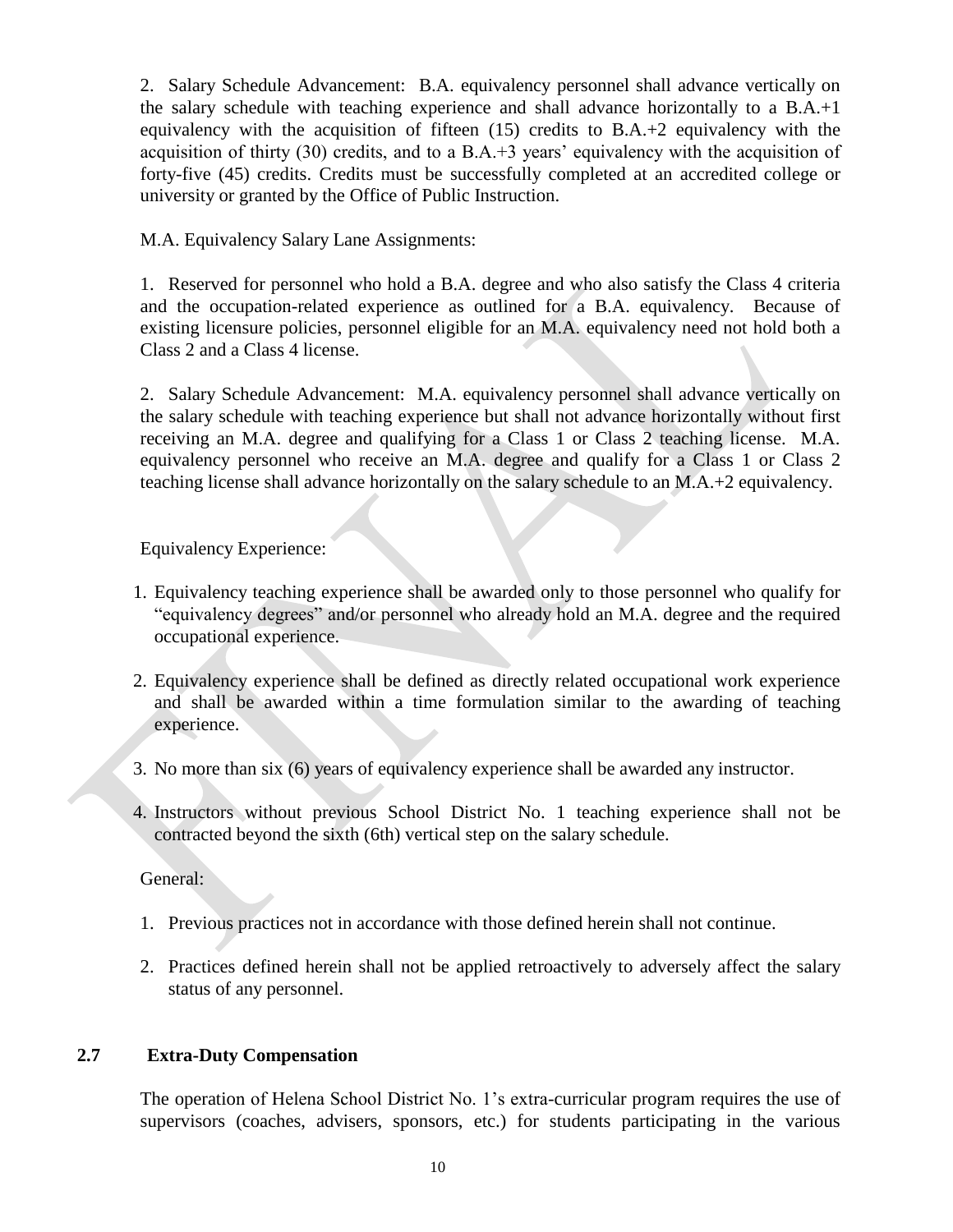activities. Compensation for supervisors is for services rendered beyond the teacher contractual day and is approved by the Board of Trustees as a supplemental contract.

Annually, at the time an extra-duty assignment begins, the activity coach, adviser, or sponsor shall review with the administrative activities supervisor all point system information pertinent to that position. If the review process demonstrates that existing data warrants adjustment or further consideration, the proposed changes and supporting evidence shall be submitted in writing to the activity subcommittee for further study. The activity subcommittee shall be composed of five (5) members: two (2) members appointed by the Helena Education Association, two (2) administrators appointed by the District Superintendent, and one (1) member mutually agreed upon by both parties. The activity subcommittee shall study recommended changes and shall by majority vote recommend in writing to the Association and Board of Trustees that data adjustments be made or not made for the following year. Adjustments which would increase compensation shall be timed for implementation to accommodate budget limitations.

At the completion of each extra-curricular program, the administrative activities supervisor and facility-level administrators (when appropriate) shall conduct a program evaluation to determine if the minimum expectations (point system requirements) have been satisfied. The activity subcommittee (or appropriate body) and the individuals involved in the activity shall be advised where minimum expectations (point system requirements) are not being satisfied. The point system requirements are based on factors which include; student contact hours; number and length of practices; number and length of contests; road hours; equipment hours; overnight trips; and head/assistant coach factor. A copy of the current point system (factors) for extra-curricular programs is available, upon request, through the Activities Department.

Compensation is determined by the point system and by program design. Changes in the design of a program will affect the compensation at that level. Compensation will be affected by changes in the next negotiating period.

The activities subcommittee has a responsibility to react proactively to changes in programs instead of reactively. When the Activities Department is made aware of changes to a program, either by the sponsor, coach or other sources, the activities subcommittee should be convened and submit proposals that incorporate the change to the Superintendent and the Association President for consideration in the next negotiated agreement. Proposals for adding to/deleting from the extra-duty compensation schedule must be submitted in writing and with justification to the activity subcommittee for consideration.

All extra-duty contracts are to be separate from teaching contracts. HEA does not represent extra-duty positions. Tenure laws do not apply to extra-duty contracts. If any teacher does not desire extra-duty assignments, every effort shall be made by the Superintendent to find an adequate replacement for the extra-duty responsibility.

The District does not encourage the combining of extra-duty positions. If the necessity arises for combined positions, however, extra-duty salaries shall be computed in such a manner as to avoid duplication of the factors used to determine compensation.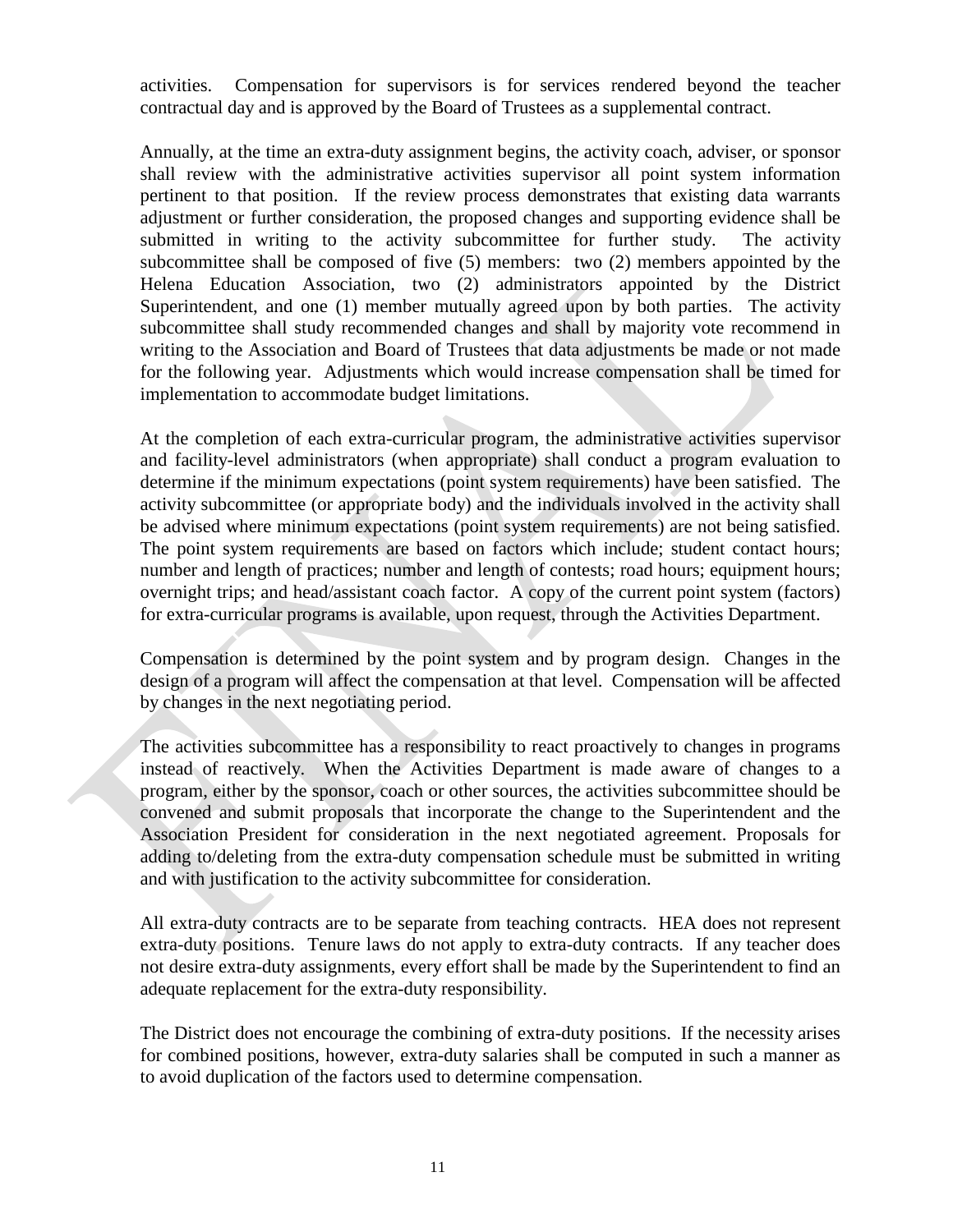# <span id="page-12-0"></span>**2.8 Part-time Teachers**

Part-time teachers are those teachers who are contracted by the District for less than one hundred eighty (180) days and/or less than six (6) hours per day.

Part-time teachers shall receive benefits proportional to those received by full-time teachers.

Part-time teachers may be hired by the District if there is a need for a part-time teacher. The final decision on hiring part-time teachers shall rest with the Administration.

# <span id="page-12-1"></span>**2.9 Retirement Benefit**

Teachers employed after July 1, 2017 are not eligible for this Retirement Benefit (Article 2.9).

Any retiring teacher in good standing with 20 years or more of Helena School District #1 experience will be eligible for the following if notification of their retirement is given the Human Resource office:

- Option 1: Current Year Notification: Teachers who intend to retire at the conclusion of the current school year will provide written notification to the District on or before January 15. The teacher shall receive \$9,000 in termination pay and part-time teachers will receive a prorated amount equivalent to their FTE amount. This pay is in addition to any other termination pay for which the teacher may qualify.
- Option 2: Prior year Notification: Teachers may announce their binding retirement one school year in advance. The teacher will provide written notification to the District on or before January 15 of their penultimate year. At the end of that year the teacher will receive a \$5,000 stipend and part-time teachers will receive a pro-rated amount equivalent to their FTE amount. At the conclusion of their final contract year the teacher shall receive \$7,000 in termination pay and part-time teachers will receive a pro-rated amount equivalent to their FTE amount. This pay is in addition to any other termination pay for which the teacher may qualify.
- Good standing requires successful completion of all PCAP requirements for the two years immediately prior to retirement for educators on the PCAP salary schedule.
- Issues and/or concerns regarding a teacher's eligibility or hardship situations for the "Retirement Benefit" may be brought forth to the District Superintendent by the HEA President.

# <span id="page-12-2"></span>**2.10 Sick Leave/Retirement Redemption Plan.**

1. Starting July 1, 2017, newly hired teachers will be placed under the Sick Leave/Retirement Redemption Plan. Teachers hired prior to July 1, 2017 are not eligible to participate in the Sick Leave/Retirement Plan (Article 2.10).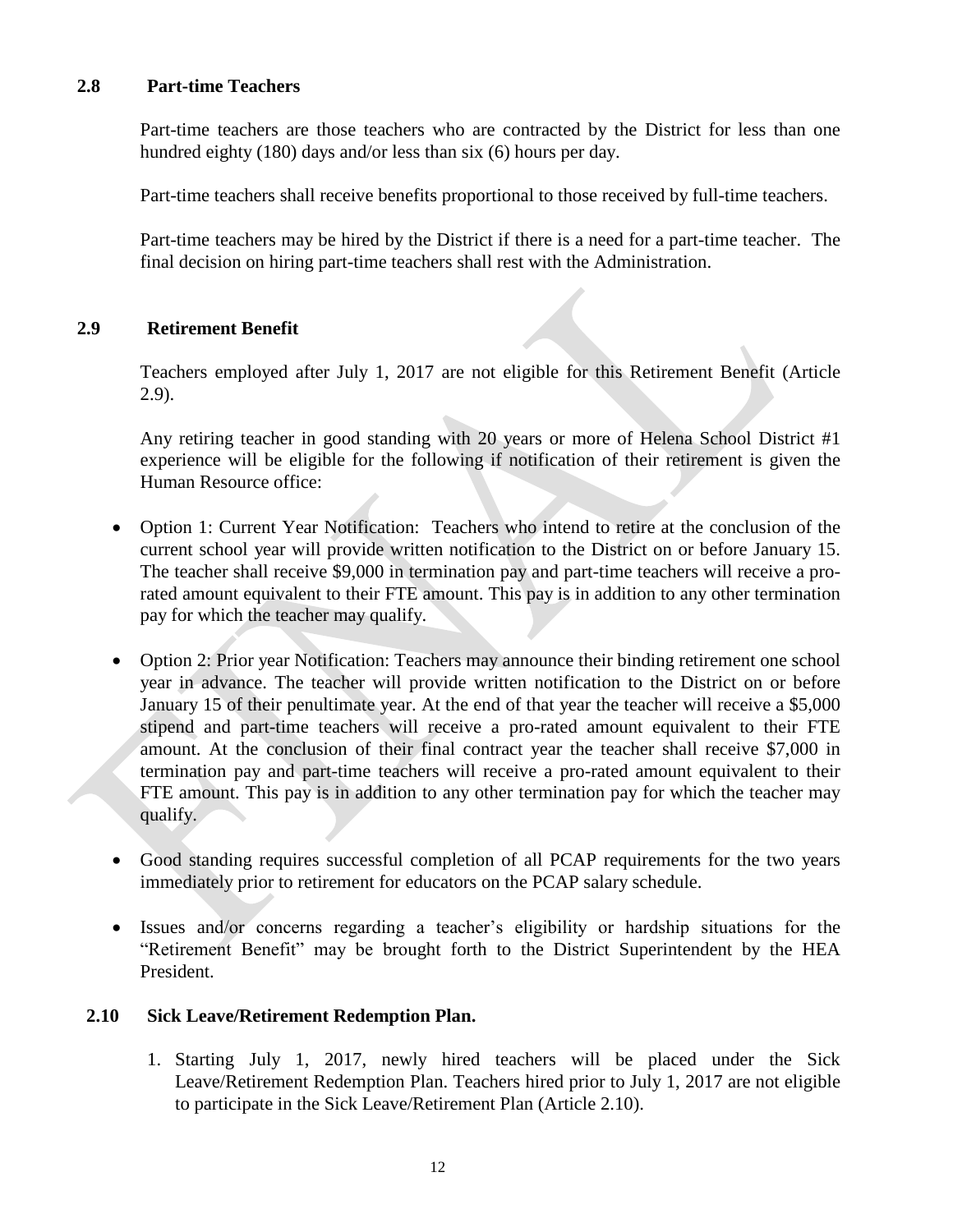- 2. The Sick Leave/Retirement Redemption Plan is designed to provide a retirement benefit that will be significantly better for teachers who participate in this plan than the current retirement benefit/sick leave termination pay added to their Montana Teacher Retirement System retirement calculation. The earlier a teacher gets started in this plan the greater the retirement benefit that can be achieved. The plan allows yearly conversion of leave accumulation into a retirement plan (403B) provided the teacher has a contributed a matching dollar amount to their retirement plan (403B). This plan also provides an opportunity to ensure the teacher has adequate leave available for an extended illness through the establishment of an accelerated sick leave bank.
- 3. Before a teacher can voluntarily redeem any leave they must first accumulate 420 hours (60 days) of their own accumulated sick leave. A Teacher's individual sick leave accumulation will be capped at 595 hours (85 days) and at that point (the cap) the teacher must start to redeem any excess leave or the leave will be lost.
- 4. **Leave Redemption Plan:** Upon reaching the minimum participation sick leave accumulation (420 hours) a teacher may voluntarily participate in the redemption or upon reaching the mandatory maximum sick leave accumulation cap (595 hours) any yearly sick/personal leave allotment not utilized at the end of each school year can be redeemed and allocated in the following manner:

**Voluntary:** According to the schedule below any unused annual personal/sick leave can be redeemed at 50% of the Average Teacher's salary daily rate as a contribution to the teacher's 403b retirement plan. The teacher must have a matching contribution to their 403b retirement plan. Only the redemption schedule listed below can be utilized, other combinations will not be allowed.

- 15 days unused = 5 days redeemable, 5 days Sick Leave Bank, 5 days Sick Reserve/Lost if maxed.
- 14 days unused = 5 days redeemable, 5 days Sick Leave Bank, 4 days Sick Reserve/Lost if maxed.
- $\blacksquare$  13 days unused  $=$  4 days redeemable, 5 days Sick Leave Bank, 4 days Sick Reserve/Lost if maxed.
- 12 days unused = 4 days redeemable, 4 days Sick Leave Bank, 4 days Sick Reserve/Lost if maxed.
- $\blacksquare$  11 days unused  $=$  4 days redeemable, 4 days Sick Leave Bank, 3 days Sick Reserve/Lost if maxed. 10 days unused  $= 3$  days redeemable, 4 days Sick Leave Bank, 3 days Sick Reserve/Lost if maxed.
- 9 days unused = 3 days redeemable, 3 days Sick Leave Bank, 3 days Sick Reserve/Lost if maxed.
- 8 days unused  $=$  3 days redeemable, 3 days Sick Leave Bank, 2 days Sick Reserve/Lost if maxed.
- 7 days unused = 2 days redeemable, 3 days Sick Leave Bank, 2 days Sick Reserve/Lost if maxed.
- 6 days unused  $= 2$  days redeemable, 3 days Sick Leave Bank, 1 day Sick Reserve/Lost if maxed.
- $5$  days unused  $= 2$  days redeemable, 2 days Sick Leave Bank, 1 day Sick Reserve/Lost if maxed.
- 4 days or less unused = no redemption unused goes to Sick Reserve/Lost if maxed and can not be utilized for Sick Leave Bank.

**Mandatory (Reached 595 hours cap):** Remaining unused sick leave will be donated to the Teacher Sick Leave Bank. Utilization of the Sick Leave Bank is according to the following contributions (utilization of sick leave bank must comply with rules for utilization of individual sick leave and individual sick leave reserve must be exhausted before bank is utilized):

0 to 9 days contributed allows up to contributed amount from the Bank. 10 to 15 days contributed allows up to 25 days from the Bank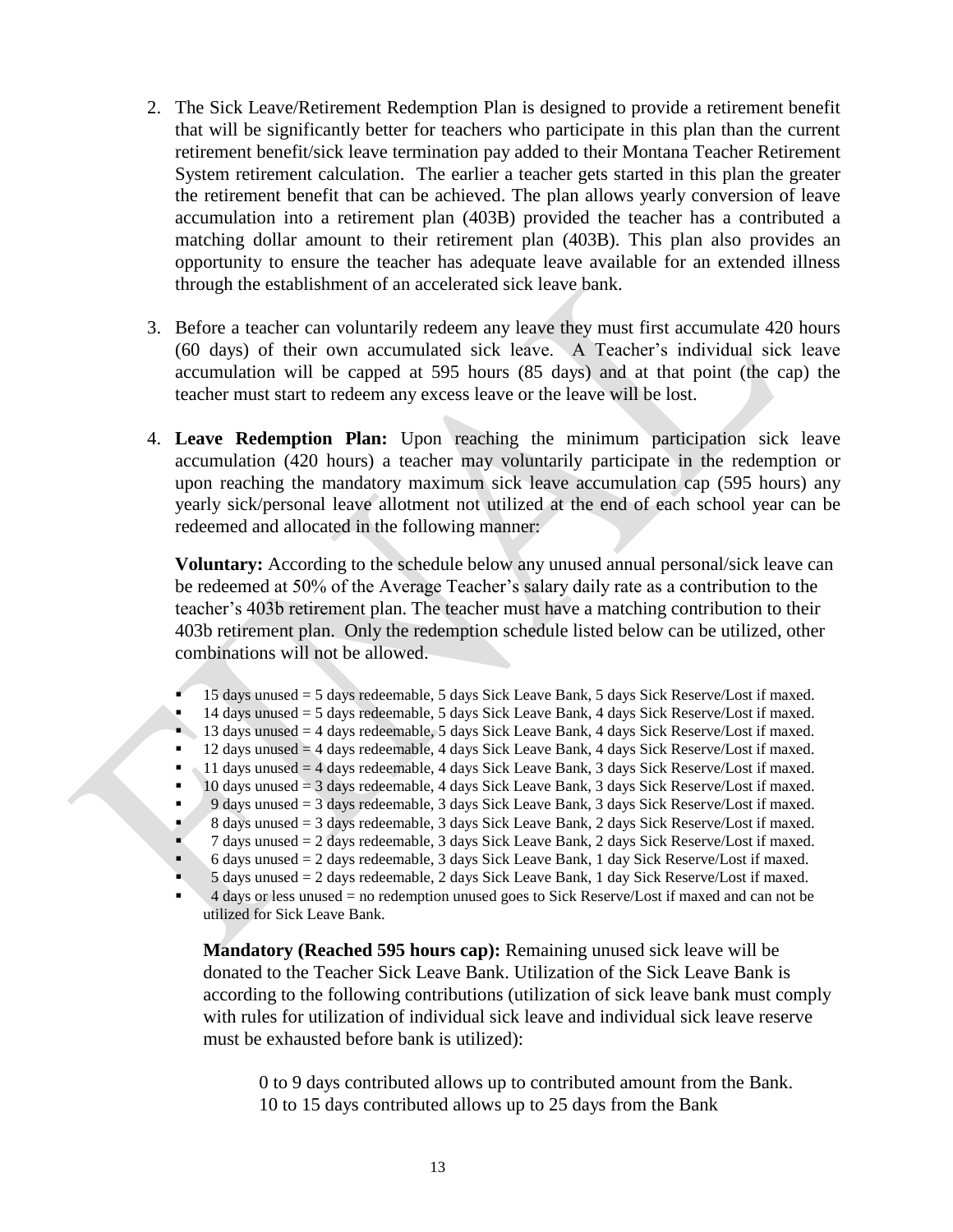16 to 25 days contributed allows up to 50 days from the Bank 26 to 50 days contributed allows up to 90 days from the Bank 51 to 75 days contributed allows up to 120 days from the Bank Over 75 days contributed allows up to 180 days from the Bank.

5. Teachers in the Sick Leave/Retirement Redemption plan are not eligible for the Retirement Benefit (Article 2.9).

# **ARTICLE III – ASSOCIATION / TEACHER RIGHTS**

# <span id="page-14-1"></span><span id="page-14-0"></span>**3.1 Discipline & Termination.**

A. Discipline:

The District, when appropriate, will use progressive discipline and discipline shall be administered consistent with good cause. Should the discipline be challenged, the superintendent or designee will have an opportunity to conduct a separate, de novo review of the discipline.

However, the appropriateness of using progressive discipline in each case lies within the discretion of management. The specific disciplinary actions taken depend on the nature, frequency and severity of the performance deficiency and/or behavior that violates school district policy/rule or that disrupts school district operations. Types of disciplinary action, which could be initiated are: verbal reprimand; written reprimand; suspension without pay; involuntary transfer, demotion; and termination of employment.

- B. Dismissal (termination of employment during the term of a contract): A teacher will not be dismissed without good cause as required in MCA 20-4-207.
- C. Termination (non-renewal):

A tenured teacher will not be terminated without good cause. The termination of a nontenured teacher shall be governed solely by the provisions of MCA 20-4-206.

D. Nothing in A, B, and C, above is intended to limit the District's rights as listed in law to terminate teachers if the financial condition of the District requires a reduction in the number of teachers employed.

# <span id="page-14-2"></span>**3.2 Association Rights:**

Association Business: The Association and its pre-designated representatives (as provided on a list to the District Superintendent each school year) will be permitted to transact Association business on school property provided the business does not conflict with any teacher's assigned duties, and does not interfere or disrupt the normal operation of the District.

Association Use of School Buildings: The Association and its representatives shall have the right to use school buildings for meetings, as long as the Association complies with the District's facility use procedure. The use of any school building by the Association is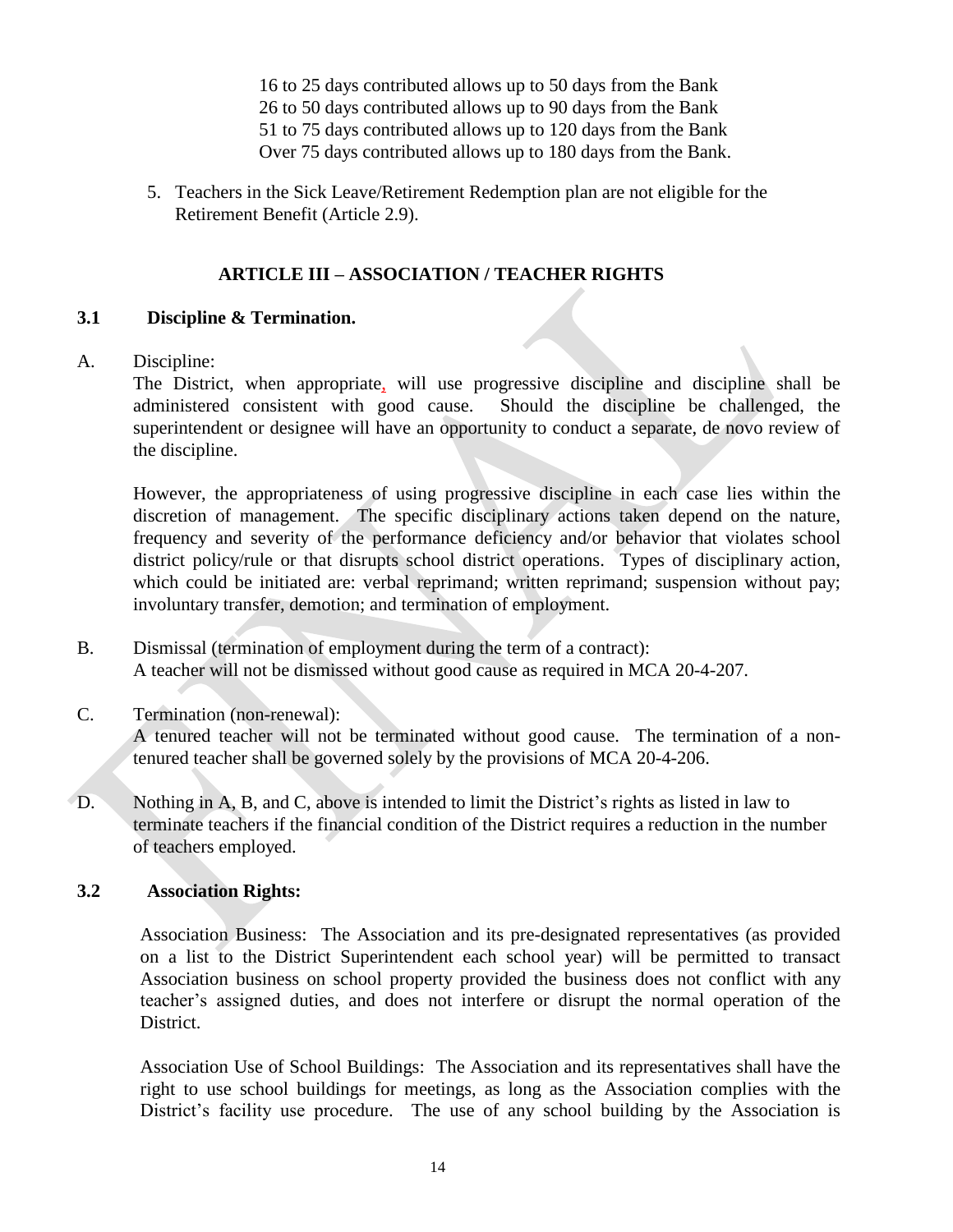superseded by a need for the District to provide services to students or the general public when the District provides at least 24 hour notification. Use of school buildings by the Association during a strike is prohibited.

Association Use of School Equipment: The Association shall have the right to use computers and all types of audiovisual equipment provided the equipment is not in use, the equipment remains in the building and is returned to its original storage place. Association use of the District print shop and duplicating equipment is allowed provided the Association follows the District guidelines for use and appropriate reimbursement of the cost of any labor and/or materials is provided.

Association Use of Inter-School Communication Facilities: The Association shall have the right to post notices of Association activities and schedules on teacher bulletin boards, at least one of which shall be provided in each school building. The Association may use the District inter-school mail service and employee mailboxes, electronic e-mail service and a designated section (as determined by the District) of the District web-site and all other district provided communication facilities for Association and/or school-related business provided such use falls within established District guidelines for use, does not create an excessive burden on the District and does not interfere or disrupt the normal operations of the District.

# **ARTICLE IV – PROFESSIONAL GROWTH**

# <span id="page-15-1"></span><span id="page-15-0"></span>**4.1 District-Funded Professional Growth**

Each year the sum amount equal to (.005289) of the base salary for teachers (PCAP Step 0) multiplied by the number of teacher FTE employed by the District on the first Monday in February of the prior contract year will be funded by the Board/District to provide teachers with professional growth opportunities, which shall include sabbatical leave, tuition and fee reimbursements and other professional growth, as described below.

# <span id="page-15-2"></span>**4.2 Professional Growth Committee**

A Professional Growth Committee, comprised of two (2) designees appointed by the Superintendent and three (3) designees appointed by the Association President, will be selected each year.

The Professional Growth Committee will determine the expenditure of funds provided under subsection 4.1 and will comply with all the provisions of Article Three. All expenditures of the professional growth fund must be reviewed by the District Business Manager for fiscal compliance with state and federal laws and regulations prior to release of designated expenditures*.* When a district professional development committee is organized and appointed by the Superintendent, the Professional Growth Committee shall be required to be a subcommittee of the district committee.

The Professional Growth Committee shall oversee and implement tuition and fee reimbursement under subsection 4.4. The Professional Growth Committee shall also establish the criteria for selection and recommendation of sabbatical leave candidates under subsection 4.3 and for approval of professional growth opportunities provided under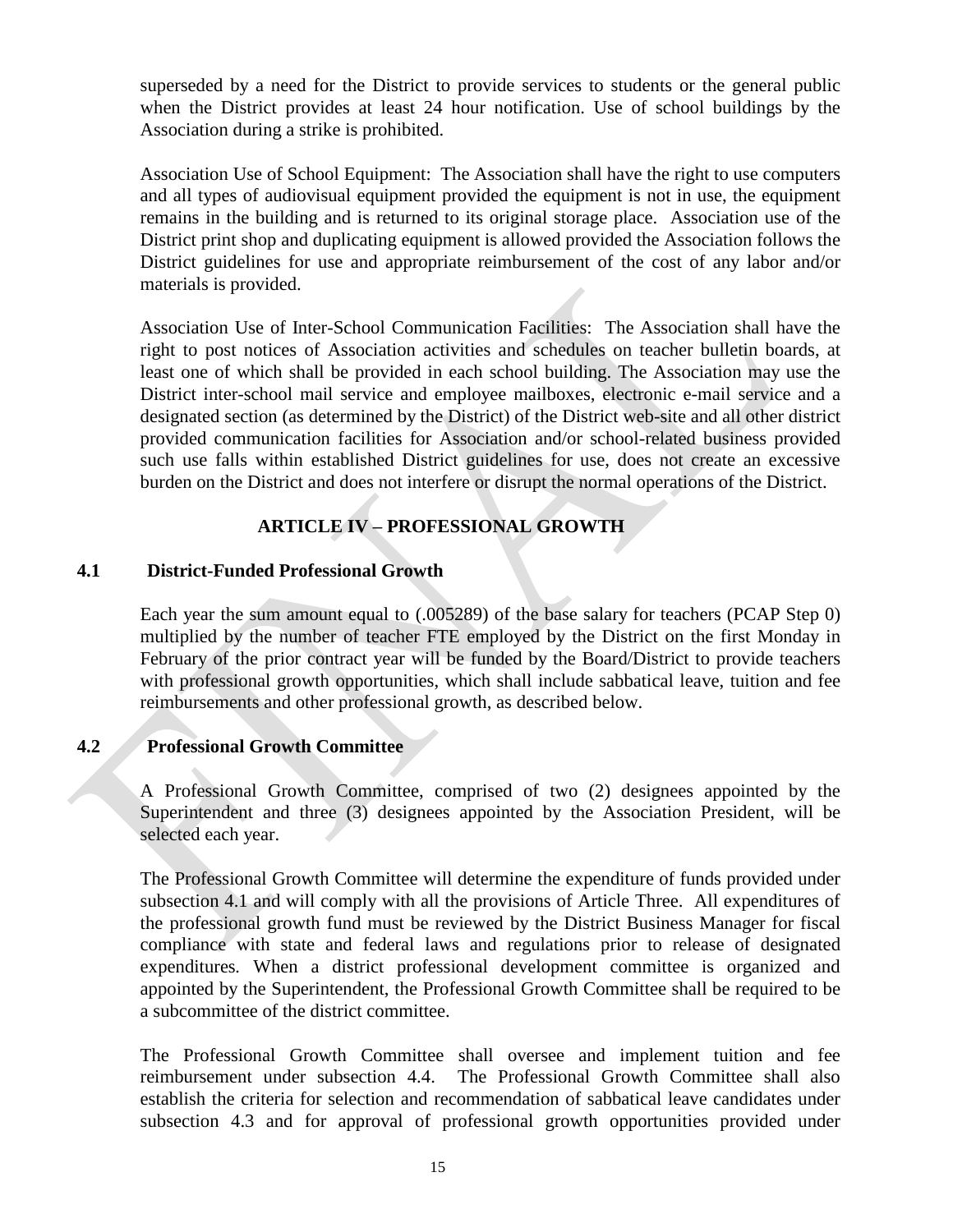subsection 4.5. Among the criteria the Professional Growth Committee should consider for all professional growth activities under their guidance are the following:

> Alignment with building, district or department goals Classroom improvement expected from the proposal Evaluation plan and method of assessing the success of the proposal Plan for distribution of information with other teachers Budget

# <span id="page-16-0"></span>**4.3 Sabbatical Leave**

The Professional Growth Committee may recommend sabbatical leaves of more than one semester up to a full year, at one-half pay, or one semester or less, at full pay. The sum of the sabbatical leaves recommended by Professional Growth Committee to the board may not exceed the equivalent of 1 FTE each school year. School year refers to the district's academic calendar year.

Sabbatical Allocation Possibilities for a School Year:

| Full year sabbaticals, $\frac{1}{2}$ pay | Semester sabbatical, full pay | Quarter sabbatical, full pay |
|------------------------------------------|-------------------------------|------------------------------|
| Two $(2)$                                | None                          | None                         |
| One $(1)$                                | One $(1)$                     | None                         |
| One $(1)$                                | None                          | Two $(2)$                    |
| None                                     | Two $(2)$                     | None                         |
| None                                     | One $(1)$                     | Two $(2)$                    |
| None                                     | None                          | Four $(4)$                   |

To be eligible for sabbatical leave, a teacher must have a minimum of five (5) years continuous service in the district and submit application to the Professional Growth Committee for approval. Any sabbatical leave that is granted cannot overlap into the next school year. A teacher shall indicate on their application the length of sabbatical leave being sought and acknowledge the pay status that relates to such length.

Sabbatical leave may be used for the following:

1. A full program as specified by a college or university; or

2. Approved travel, providing the original application specifies the projected itinerary and the values to be accrued from the same; the report of such travel at the conclusion of the leave should be specific as to the benefits derived from the travel; or

3. Approved research or other professionally advantageous activity; or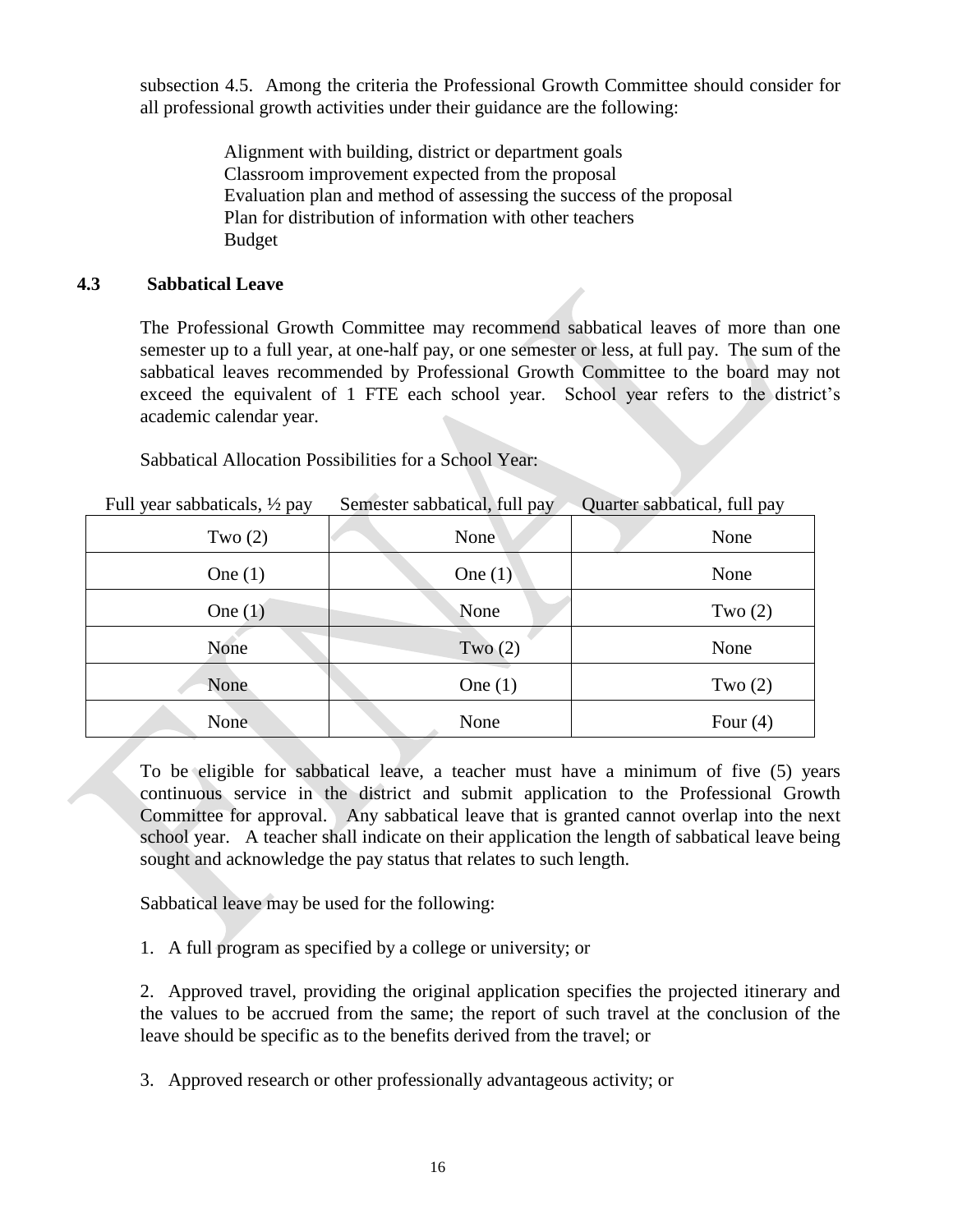#### 4. Combination of the above.

During a sabbatical leave, the teacher shall be considered to be in the employ of School District No. 1, shall have a contract, shall have proportional fringe benefits based on their FTE and the provisions of the type of sabbatical granted, shall accrue seniority, and shall gain an experience increment on the salary schedule. A teacher on sabbatical leave shall be paid the regular contract salary the teacher would have received based on their FTE and the provisions of the type of sabbatical granted. The District shall pay the salary and benefits for the teacher granted the sabbatical according to the provisions of the type of sabbatical granted. The Professional Growth Committee shall commit from the professional growth fund (Article 4.1) an amount equal to the salary and benefits of a teacher at PCAP Step 0 to the District to cover the cost(s) of a 1.00 FTE full year substitute. That amount would be prorated if the total of all sabbaticals granted was less than 1.00 FTE for a full year. If substitute costs exceed the above amount, the District will cover the additional amount.

The teacher must agree, in writing, to return to the school district for a period of at least one (1) year immediately following the leave or return the money paid during the sabbatical. Upon return to the district, the teacher further agrees to offer up to one-day PIR in-service sharing their sabbatical accomplishments if requested by the District. When the teacher on sabbatical leave returns to the District, reasonable effort shall be made to place the teacher in the assignment held immediately prior to the leave. If the teacher does not wish to return to the previous teaching assignment, the teacher shall file a voluntary transfer request according to Article VII.

Sabbatical leaves shall not be granted to a teacher more than once every five (5) years. Approved leaves of absence shall not constitute a break in service, but such leaves shall not count toward the five (5) years. The school year following the last approved quarter sabbatical leave will constitute the beginning of the 5-years before the teacher may reapply for another sabbatical.

Sabbatical leave shall not interfere with the accrual of retirement benefits in the TRS, subject to TRS regulations.

The application forms are available at the Personnel Office on any working day. Applications are due in the Personnel Office by the second (2nd) Friday in January of the year preceding the school year for which the leave is sought.

The Professional Growth Committee shall review the applications to determine whether criteria and requirements for sabbatical leave as outlined in the Negotiated Agreement have been met and shall select candidates for recommendation to the Board no later than the fourth (4th) Friday in January. The granting of sabbaticals shall be based on merit of the proposed program with seniority being the criterion used in cases where there is equal qualification of applications. Candidates may be interviewed by the Professional Growth Committee to aid in the selection process. Applications which are incomplete or do not clearly describe the proposed sabbatical, including the correlation between professional growth and improvement of education within the District, may be rejected.

The Professional Growth Committee's recommendation and subsequent approval by the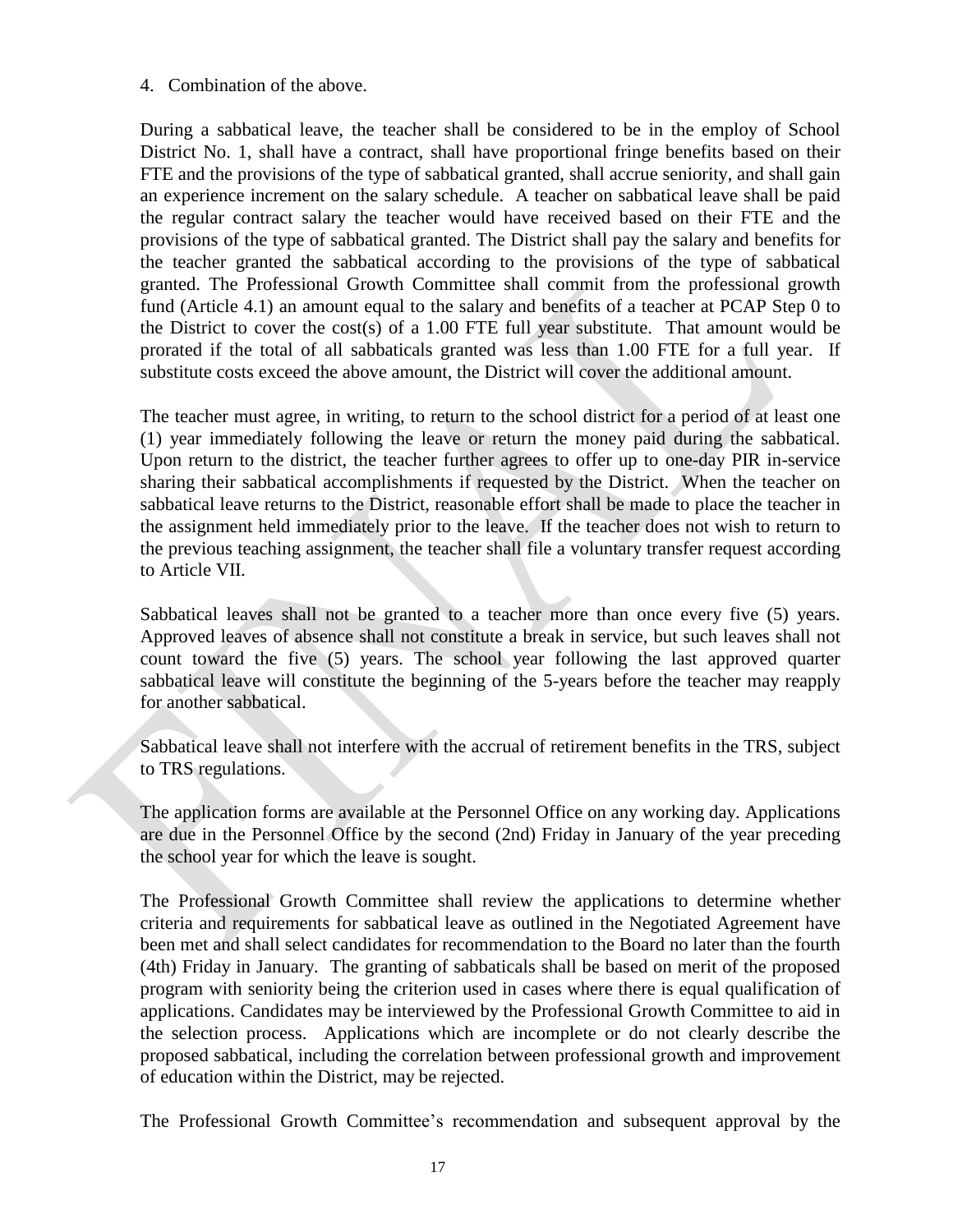Board shall be final.

No area or level of endeavor (college program, travel, research, professionally advantageous activity) shall be given greater importance in the selection process than any other.

Notification of selection shall be made by the Board no later than February 15. Successful applicants must notify the Superintendent in writing by April 1 of their acceptance.

A teacher on sabbatical leave shall report at the midpoint of their sabbatical, in writing, that the original intent of the sabbatical plan or an approved modification is being satisfied. The District shall terminate sabbatical pay for recipients who either fail to respond to a compliance inquiry or who fail to demonstrate satisfaction of the sabbatical plan intent.

A successful applicant who wishes to adjust the sabbatical leave intent must submit a written proposal to the Professional Growth Committee. The Professional Growth Committee shall give the successful applicant a written decision concerning the proposed adjustment. If a sabbatical recipient adjusts the sabbatical without approval by the Professional Growth Committee, sabbatical pay shall be terminated, and all sabbatical money paid prior to that termination shall be returned to the District.

If any portion of the sabbatical leave allotment is not awarded or used within a school year, the unused portion shall be reallocated by the Professional Growth Committee to other professional growth opportunities.

# <span id="page-18-0"></span>**4.4 Tuition and Fees Reimbursement**

It is the intent of the tuition and fees reimbursement program to distribute available funds as equitably as possible in order to reimburse an amount to the greatest number of qualified applicants.

The Professional Growth Committee shall allocate at least \$5000, but no more than \$12,000 from the professional growth fund (Article 4.1). National Board reimbursements will take precedence over other awards. After National Board reimbursements are made the other requests will be awarded by lottery a minimum of 10 to a maximum of 24 teachers a minimum award of \$500 per year per teacher for tuition and fees reimbursement. The Professional Growth Committee will determine how many teachers and the amount of reimbursement to be given prior to the lottery selection. Any unexpended tuition reimbursement funds will be returned to the Professional Growth Committee by May  $5<sup>th</sup>$  of each tuition reimbursement year for reallocation to other district-funded professional growth within the same school year.

In order to be considered for tuition and fees reimbursement, teachers must have attained tenure status in School District No. 1. Persons utilizing appropriated money must return to the District the following contract year or repay the money received. Teachers who receive federal, state, or private grants for assistance in attending school shall not be eligible. As used herein, the term "tuition and fees" shall include workshop fees, tuition charges, registration fees, housing, other required fees, the cost of books, and other required course materials. Credits must be from an accredited college or university and pertain to the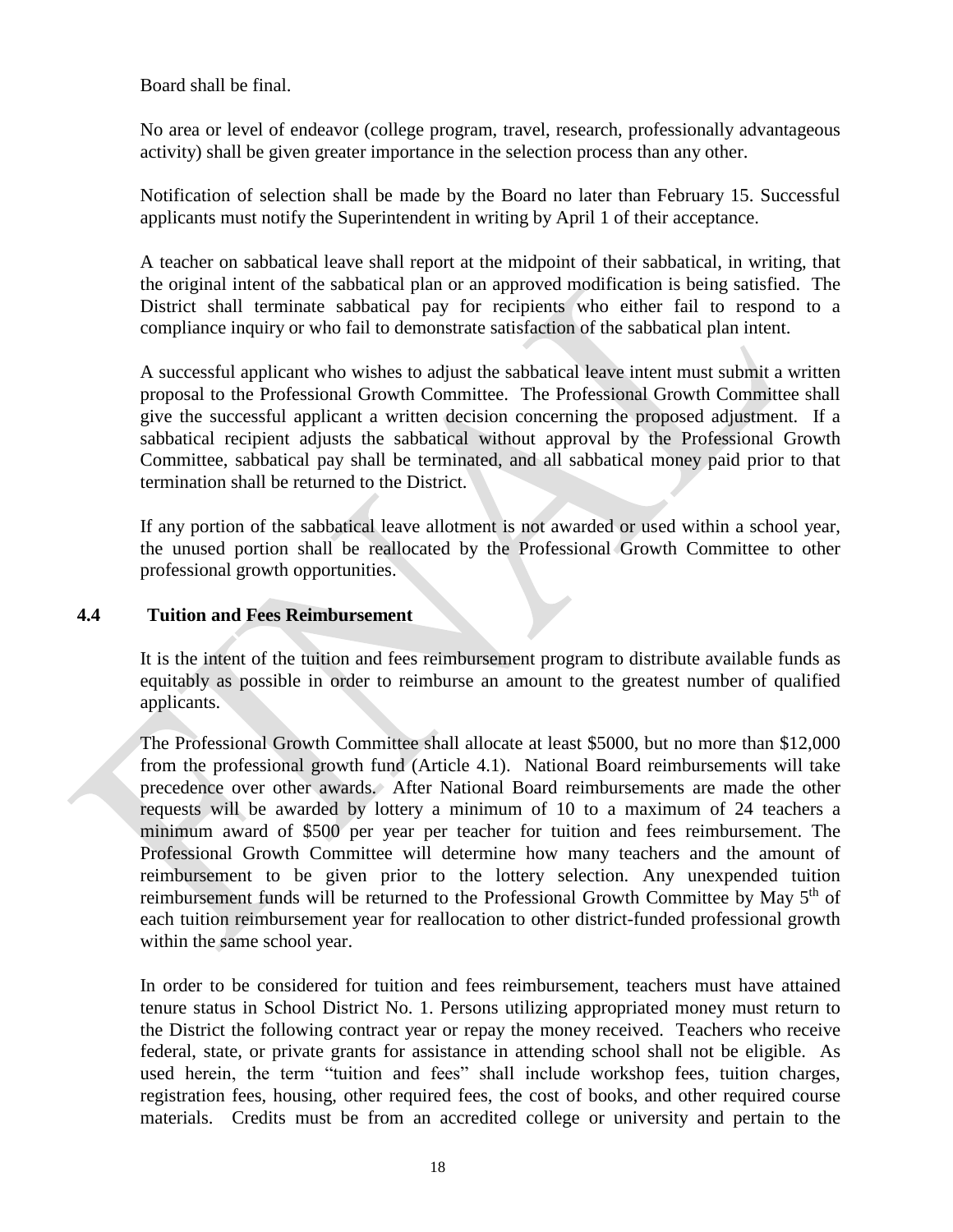professional growth of the recipient. Recipients are not eligible to apply for tuition and fees reimbursement again for three years.

Teachers pursuing National Board Certification can apply for reimbursement of up to the cost of one (1) component, following completion and submission of all components of the certificate. A paid receipt for all components of the certificate shall be necessary for reimbursement. National Board candidates do not need to meet the requirements of the following paragraph.

In order to qualify for reimbursement, the teacher applicant must meet certain procedural requirements. Letters of application should be addressed to the Professional Growth Committee by April 15th of each year. Once approved the person has from May 1st of that same year until May 1st of the next school year to complete the course or in-service and submit appropriate documentation for a claim for payment. Payment shall be made to recipients upon receipt of proof of credits earned and upon receipt of proof of tuition and fees payment.

# <span id="page-19-0"></span>**4.5 Other District-Funded Professional Growth**

Each school year the remainder of the funds provided under subsection 4.1 shall be awarded by the Professional Growth Committee to fund other professional growth opportunities for teachers.

The Professional Growth Committee shall establish a set of guidelines to administer the remainder of the professional growth funds stipulated in article 4.1. These guidelines should support the districts goals for innovation in the classroom, professional growth and teaching by teachers or teams of teachers. The Professional Growth Committee will set guidelines for application and award these funds according to the pre-established guidelines.

#### <span id="page-19-1"></span>**4.6 The Professional Development Committee**

The Professional Development Committee will make a recommendation to the Board of Trustees regarding the planning and development of Pupil Instruction Related (PIR) days. PIR days will be designed in accordance to the policies set forth by Montana Office of Public Instruction.

# **ARTICLE V - LEAVES FROM DUTY**

# <span id="page-19-3"></span><span id="page-19-2"></span>**5.1 Leave Increments**

Any type of leave listed in Article V can only be utilized in increments of no less than onehalf day.

#### <span id="page-19-4"></span>**5.2 Sick Leave and Personal Leave**

Fifteen (15) days annually, at full salary, shall be provided each full-time teacher for a combination of sick leave and personal leave. Part-time teachers shall be entitled to pro-rata sick leave and personal leave based on the number of days and portion of days worked. In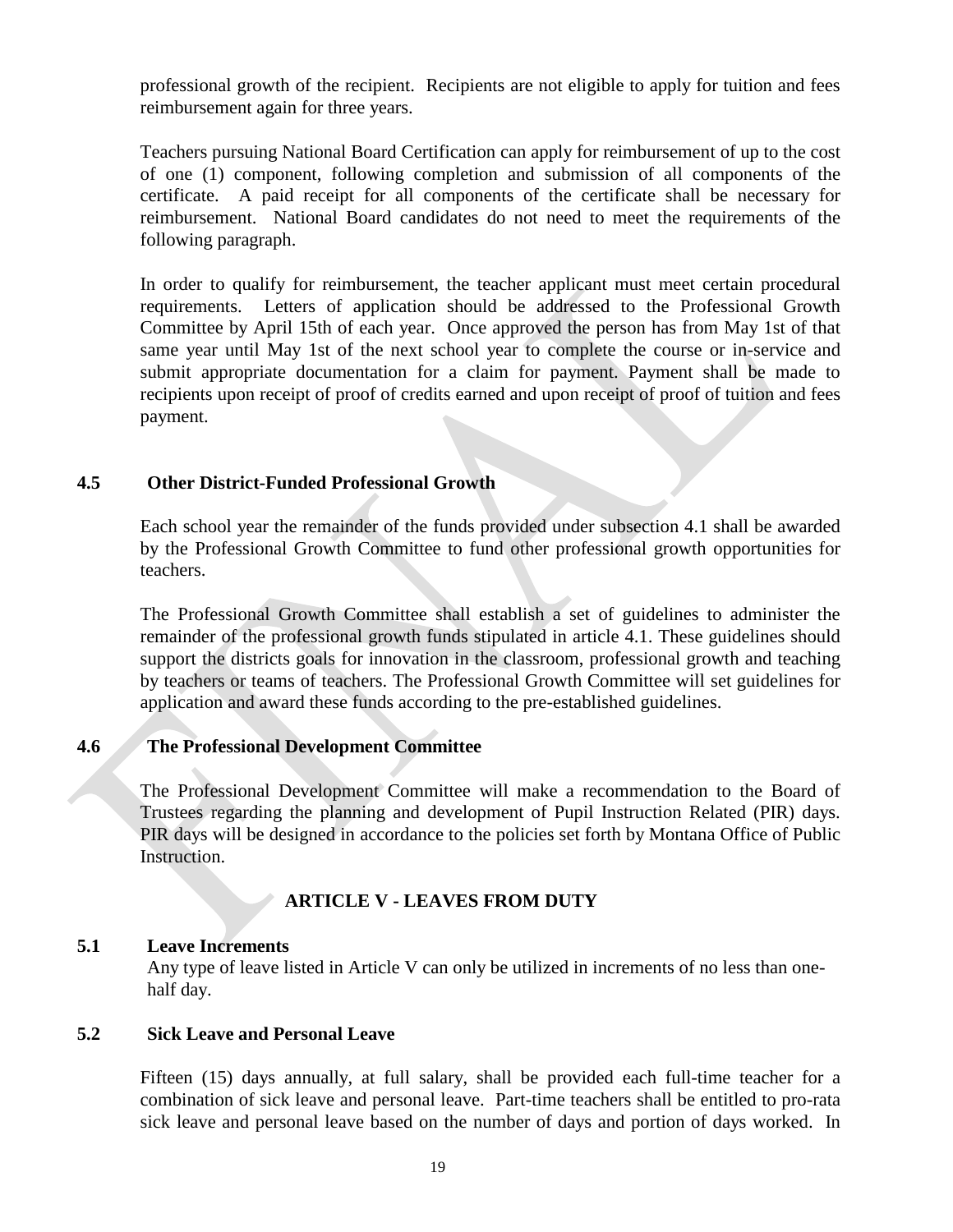the event that a temporary part-time teacher who has been permitted to utilize sick leave in excess of entitlement under this provision should leave the employ of the District, the teacher shall be liable to the District for any sick leave pay beyond the employee's entitlement.

Sick leave and personal leave may be used for personal illness or disability, personal medical appointments, quarantine or communicable disease, maternity, post-adoptive care, or illness in the family. The administration shall make the final decision whether the illness in the family falls within this category.

A maximum of five (5) days a year of the combined sick leave and personal leave may be used for personal leave provided the teacher has followed the stipulations for personal leave listed in this article.

Any unused combined sick leave and personal leave shall be allowed to accrue to the teacher's sick leave balance at the end of each school year if the teacher is on the traditional sick leave plan. If the teacher is in the sick leave/retirement redemption plan please refer to Article 2.11 for information on unused sick leave and personal leave.

At the time of termination of employment or retirement, accumulated sick leave shall be paid all teachers with ten or more years of service within the Helena school system at the rate of one-fourth (1/4) the daily rate of the teacher's salary at the time of termination of employment.

The District may at its own discretion, provide for other voluntary buyouts of accumulated sick leave. The District would determine the terms and conditions of any other voluntary buyouts.

During the school year any teacher may, at the teacher's discretion, donate not more than two  $(2)$  days, nor less than one-half  $(1/2)$  day, of sick leave to another District employee who is in need and shall exhaust sick leave due to a personal illness, temporary disability, or a serious health condition of the employee's spouse/domestic partner or-minor child (under age 18). Sick leave donations may not be used for parental leave purposes. The total of such donated sick leave shall not exceed sick leave accrued by the recipient at the time the illness began. Limitations herein shall not prevent the Administration from allowing greater consideration if extenuating circumstances exist. Any such donor shall notify the Superintendent on forms provided by the District of the intention to make such donation. The donor and recipient have no later than five (5) working days after the recipient's return to work to notify the Superintendent of the requested leave transfer. Donated leave shall be drawn in order of date of such receipt. A drawing shall be conducted to determine order of usage for donations bearing identical dates of receipt. Any unused sick leave shall be returned to the donor(s). For teachers in the sick leave/retirement redemption plan utilization of the teacher's own sick leave accumulation and the teacher's available balance in the sick leave bank must be utilized first before the sick leave donations can be utilized.

Seniority shall accumulate while a teacher is utilizing accumulated sick leave credits. Further, seniority shall continue to accumulate for a teacher who has exhausted accumulated sick leave provided the teacher is absent for personal sickness or injury and returns to the position as soon as the teacher is able to work.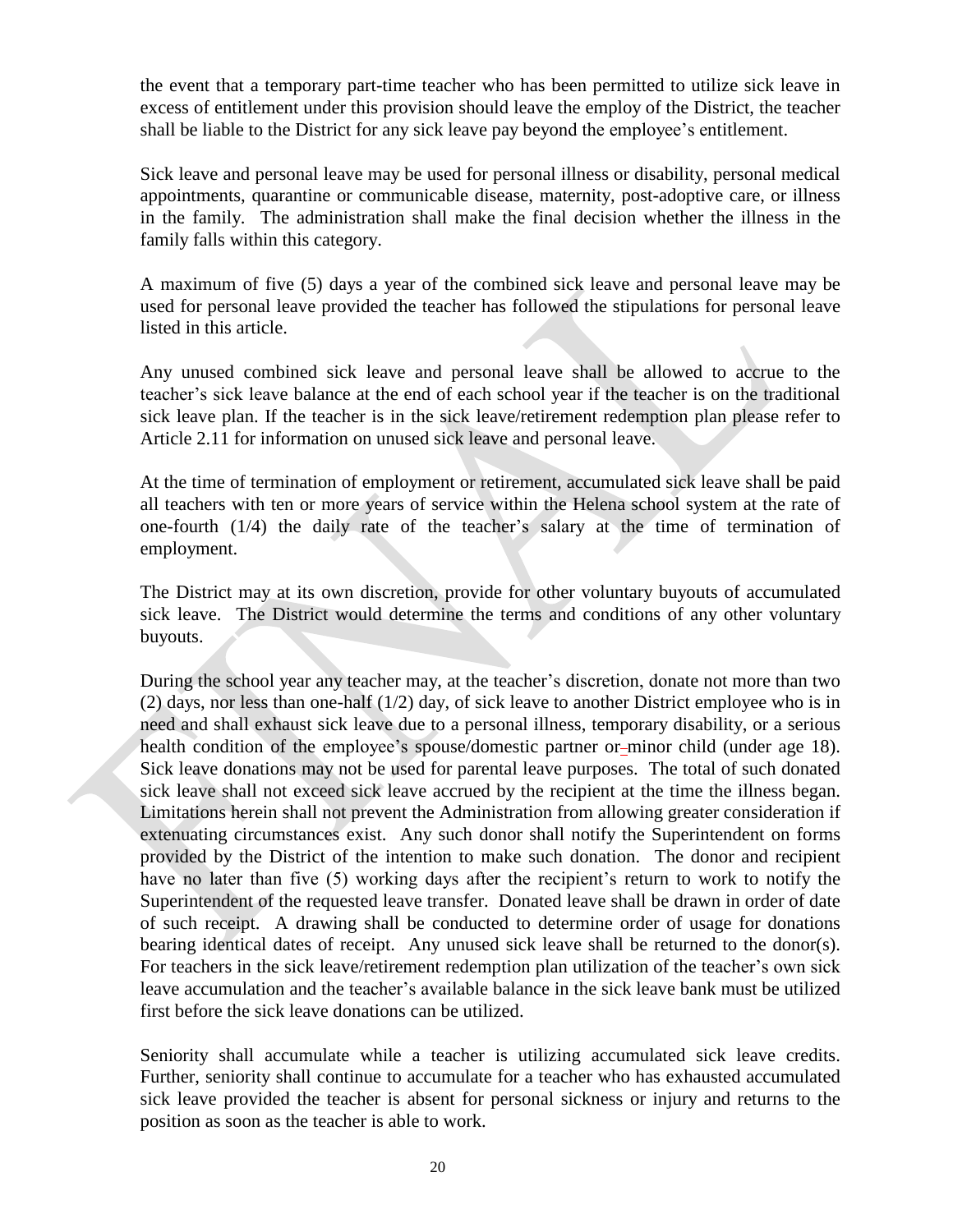Personal leave shall have the following additional stipulations:

1. Personal leave shall be granted in no less than one-half  $(1/2)$  day increments.

2. The review and granting process shall reside with the teacher's principal or immediate supervisor and the Superintendent and shall provide for uniform treatment of the professional staff.

3. A teacher seeking personal leave to extend a vacation must submit a request no less than five (5) days prior to the leave day. For other personal leave, at least two (2) working days written notice shall be required except in the case of an emergency.

4. The teacher's principal or immediate supervisor shall have the right to deny personal leave immediately preceding or immediately following school vacation when in the opinion of the principal or immediate supervisor a qualified substitute is not available and/or the teacher's contracted responsibilities or activities cannot be properly carried out by substitute personnel. Denial of such leave may be appealed to the Superintendent or the Superintendent's designee.

5. The number of teachers on personal leave at any one time may be limited by the availability of substitutes.

6. Extenuating circumstances which are unanticipated and unpreventable may be afforded consideration by the Superintendent.

7. The building principal has the discretion to allow other teachers within the same school to cover a class for a short period of time (no more than two class periods) for another teacher within the same school on an occasional basis. Teachers covering the class must do so on a voluntary basis. The teacher being relieved will not be required to expend personal leave in this instance. Implementation of this provision is at the discretion of the building principal whose decision will be based on the best interests of the school and the students affected. This provision is not subject to the Arbitration provision of the grievance procedure contained in this negotiated agreement.

A teacher shall accumulate seniority during a period of personal leave.

# <span id="page-21-0"></span>**5.3 Emergency Leave**

In the event of death in the family, each teacher shall be granted up to five (5) consecutive days, leave of absence at full salary. An additional five (5) consecutive days may be granted by the teacher's principal or Superintendent's designee. In the event of a life threatening illness in the family, any teacher who has exhausted all of their accumulated sick leave may be granted up to ten (10) days of emergency leave. The Superintendent or Superintendent's designee shall have the final decision as to whether the emergency is life threatening and falls under this section. Language herein shall not prevent administrative consideration which would allow a teacher to attend the funeral of a close friend.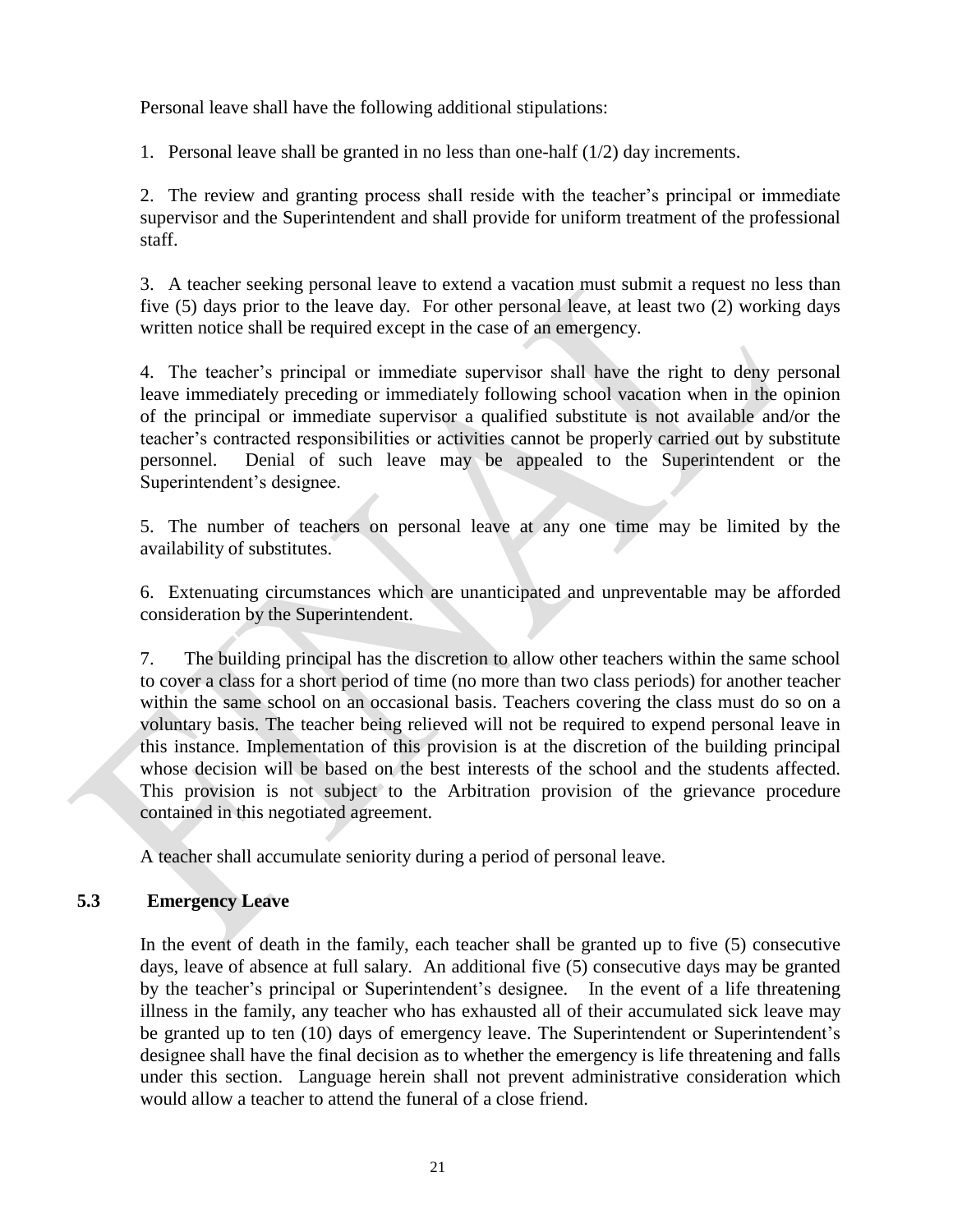A teacher shall accumulate seniority during the period of an emergency leave.

# <span id="page-22-0"></span>**5.4 Professional Leave**

At the discretion of the Superintendent, teachers may be granted leave without loss of pay and a substitute provided for the following activities when such activities are directly related to the teacher's academic assignment or extra-curricular duty: Attendance at a professional meeting, workshop, conference or seminar sponsored by an instructional organization; service on committees; intra-school or inter-school visitation or observations; other activities deemed appropriate by the Superintendent. One (1) day of professional leave may be granted for a teacher to take required comprehensive exams or to defend a thesis or professional paper.

A request for professional leave shall be filed with the teacher's immediate supervisor who shall recommend approval or denial. The decision, however, shall reside with the Superintendent or the Superintendent's designee and may be contingent upon budget allowances or the availability of substitutes or the frequency of teacher absence. The District may allow use of professional leave of up to five (5) days per year. Compelling reasons may exist for additional days of professional leave. Written justification of compelling reasons shall be submitted to their principal for approval, prior to granting any professional leave days beyond the five (5).

Seniority shall accrue during approved terms of professional leave.

# <span id="page-22-1"></span>**5.5 Leave of Absence**

Leaves of absence without salary approved for a time in excess of twenty (20) working days shall not be included in computing seniority or advancement on the salary schedule unless otherwise provided in negotiated language or law.

An extended leave of absence, without pay, shall be granted to tenured educators upon application for such reasons as family illness, maternity, post-adoptive care, advanced educational- or vocational-related preparation, or the election to a full-time political or professional office. An extended leave of absence, without pay may be granted, at District discretion to tenured educators for the acceptance of a temporary (one year) licensed position at another accredited elementary or secondary institution provided a written request is received by the District Personnel Office on or before May  $1<sup>st</sup>$  of the school year preceding the school year of the leave. A tenured educator who accepts a temporary (one year) teaching position at another elementary or secondary institution shall accrue seniority and gain an advancement increment on the salary schedule.

The length of a leave period shall be commensurate with the reasons for absence with a maximum of one (1) year granted for each extended leave. Exceptions to maximum leave may be granted in unusual circumstances, such as elected political or professional office. An educator on leave of absence may participate in the School District group health insurance at the educator's expense. The educator must notify the Superintendent in writing no later than March 1 of the intent to return the following school year. Failure to provide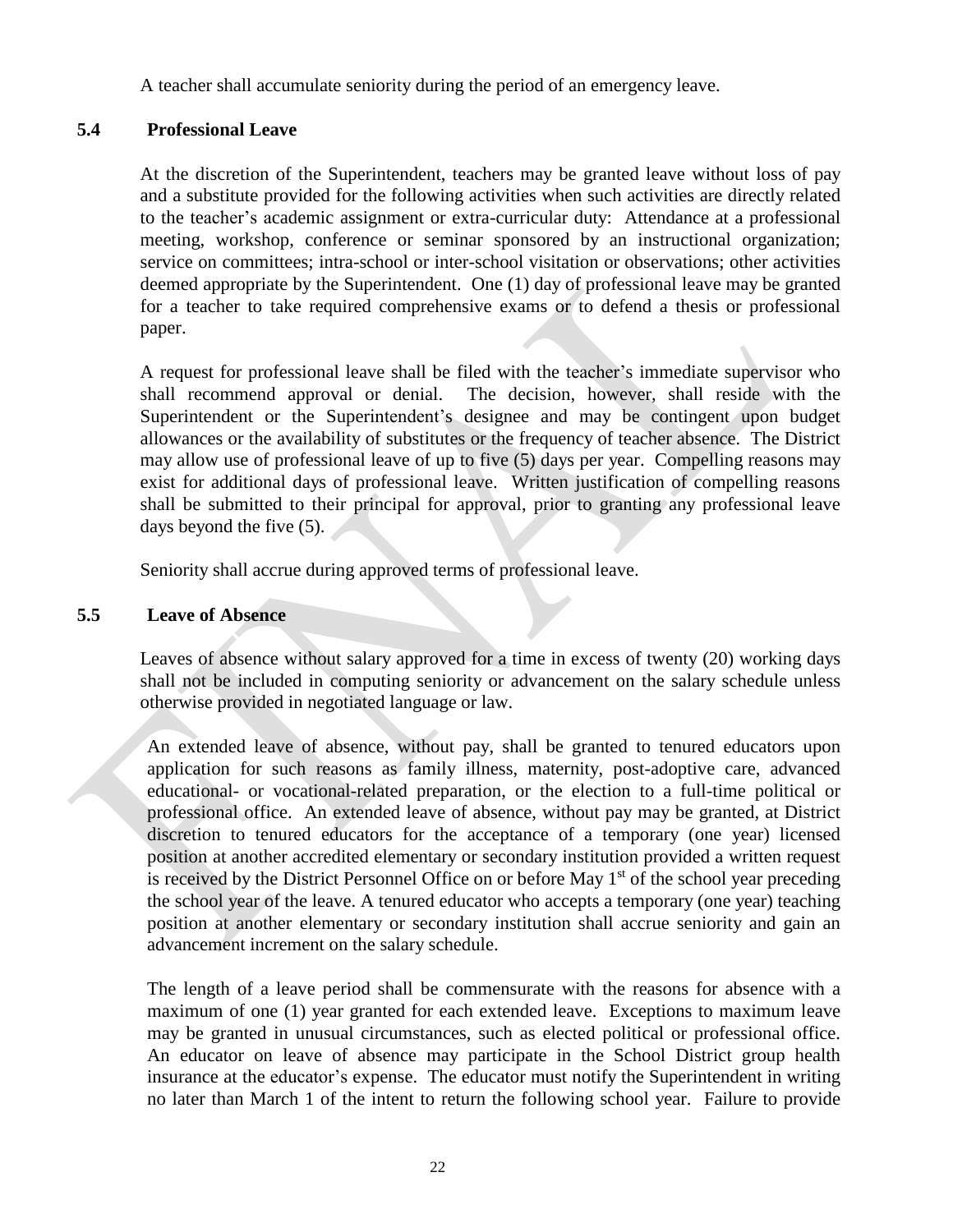timely notification may result in forfeiture of the educator's right to return the following school year.

Non-tenured educators will only be granted an extended leave of absence without pay if the District is required to provide such leave under current federal or state laws or is in the best interest of the District, as determined by the District.

#### <span id="page-23-0"></span>**5.6 Legislative Leave**

Legislative leave shall be available to a teacher who has been elected or appointed as a Legislator in the Montana House of Representatives or Senate. The length of a legislative leave shall be commensurate with the legislative session, including any extensions or special sessions that may be imposed.

During a legislative leave, the teacher shall receive full contract salary from the District, continue to accrue seniority, and receive all fringe benefits to which said teacher is entitled. In return, the teacher on legislative leave agrees to reimburse the District for all teacherreplacement costs, salary and benefits, up to but not exceeding an amount equal to the total salary and per diem received for legislative service during the leave.

#### <span id="page-23-1"></span>**5.7 Association President's Leave**

Based on Association funding, the President of the Association shall be granted leave for his or her tenure in office. The length of such leave may be full-time or any portion of the duty day, but in no circumstances shall it be less than one half (1/2) of the duty day. The Association shall reimburse the District for the cost of the President's salary, fringe benefits and all payroll tax pro-rated for the period of time on leave. The Association must notify the District, not later than June 1 of the year prior to the leave, of the length of the leave and the name of the President. The President shall retain all other benefits of full-time employment while on leave. The President and the Superintendent shall agree on any part-time work/leave schedule.

#### **ARTICLE VI - INSURANCE**

#### <span id="page-23-3"></span><span id="page-23-2"></span>**6.1 Cafeteria Benefits Plan**

The District shall contribute to the employee cafeteria benefit plan the amount of \$781.00 per month per teacher for 2019-2020. Any teacher not enrolled in the district health insurance plan will have an amount equivalent to the single premium (or prorated portion for part-time teachers) contributed directly to the non-participation account and the teacher will not receive that portion of the cafeteria benefit*.* It is the responsibility of the Health Benefits Committee to review all benefits contained in the cafeteria benefit plan and make recommendations concerning the cafeteria benefits. The Health Benefits Committee shall provide the Board of Trustees and the Association with information regarding any recommendations for changes in the cafeteria benefit plan prior to requesting approval from the Board of Trustees. If maintenance of benefits costs more than the above appropriate negotiated amount, the Health Benefits Committee may recommend changes in the benefits or in the premium structure to the Board of Trustees.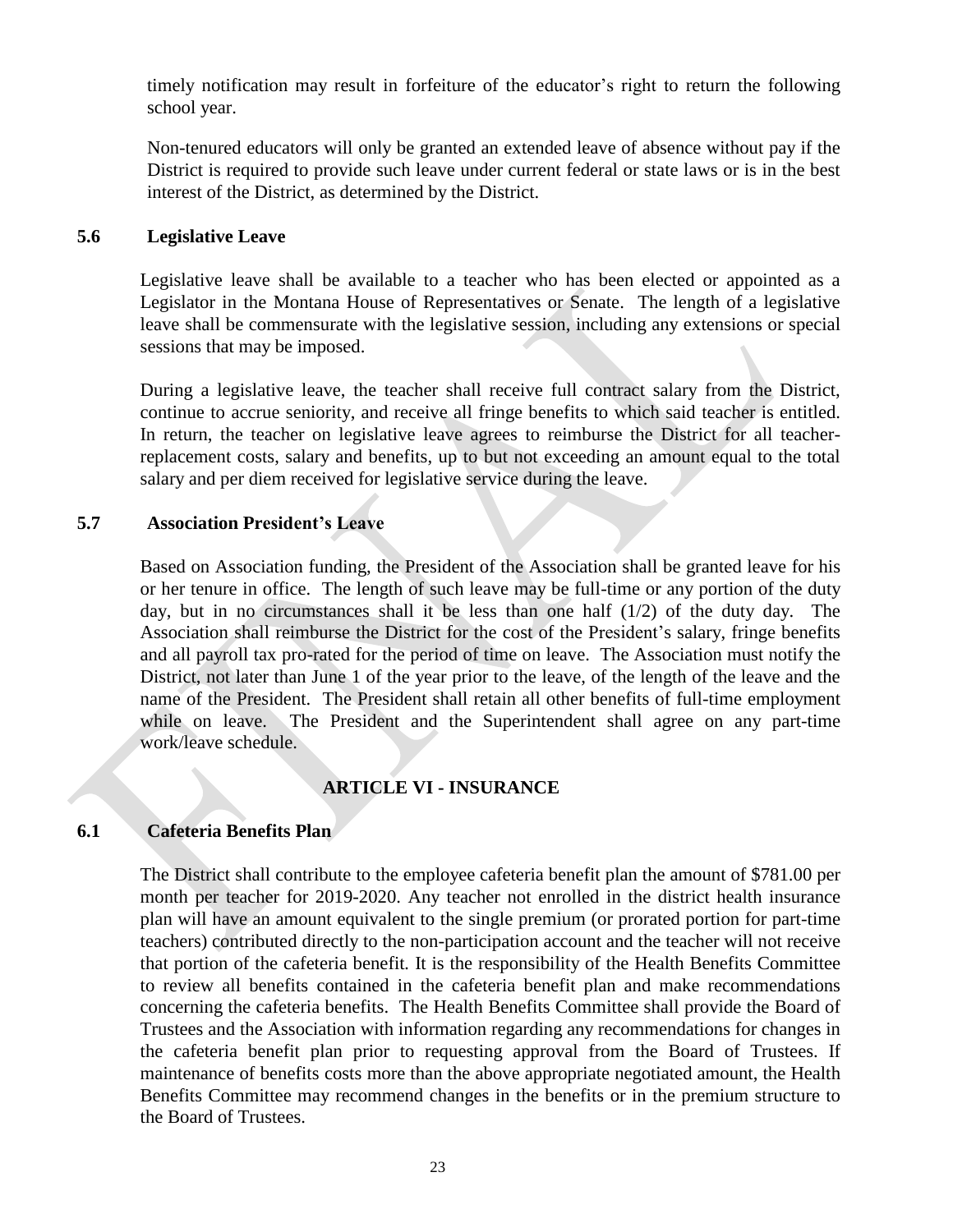The District shall maintain, as allowed by Section 125 of the Internal Revenue Code, a salary reduction plan for flexible spending accounts. Participating employees shall assume the cost of the individual annual participation fee.

Part-time teachers shall receive benefits proportional (based on FTE amount) to those received by full-time teachers.

Cafeteria Plan benefit contributions for a teacher who has been temporarily employed to replace a teacher on leave shall cease with the termination of that temporary employment except as the teacher is offered continuing employment.

# **A. The Non-Participation Account**

On June 30<sup>th</sup> of each school year the amount of the "Cash Balance", the "Reserve for Attachment Point" and the "Reserve for Run Out" of the Self-funded Health/Benefits plan will be reviewed to determine the distribution of the Non-Participation account. If the "Cash Balance" amount is less than 1.25% of the combined total of the "Reserve for Attachment Point" and the "Reserve for Run Out" amount then the amount in Non-Participation account will be placed in the Self-funded Health/Benefits Plan as it accumulates during the next school year. If the "Cash Balance" amount is greater than the 1.25% as explained above, then the amount in the Non-Participation account will be placed in the general fund budget as it accumulates during next school year.

# <span id="page-24-0"></span>**6.2 Unused Cafeteria Benefit**

Any cafeteria benefit amount not designated for use in the cafeteria plan may be used by the employee for a tax sheltered account available through the District payroll. If a teacher does not elect to use all the district contribution for cafeteria plan benefits or a tax sheltered account, the balance may be taken as cash. Part-time teachers may receive a prorated cash amount (minus the prorated single premium health insurance rate) if they choose not to be a member of the health plan.

# <span id="page-24-1"></span>**6.3 Benefit Summary**

A summary of Cafeteria Plan benefits shall be furnished to all teachers.

# <span id="page-24-2"></span>**6.4 Enrollment in the Health Insurance Plan**

New teachers may acquire current health insurance coverage beginning on September 1 by enrolling in the plan by September  $10<sup>th</sup>$  and contributing the premium payment for September to the District. In order to enroll as a member of the group after the September deadline the employee must complete the membership forms and submit them to the District Business Office no later than the  $10<sup>th</sup>$  of the month preceding the first month of coverage.

New teachers or new enrollees should inquire through the District Business Office as to procedures for enrolling. Employees have thirty (30) days from their eligibility date (first contracted workday) to enroll as a new member of the group. Any employee who desires to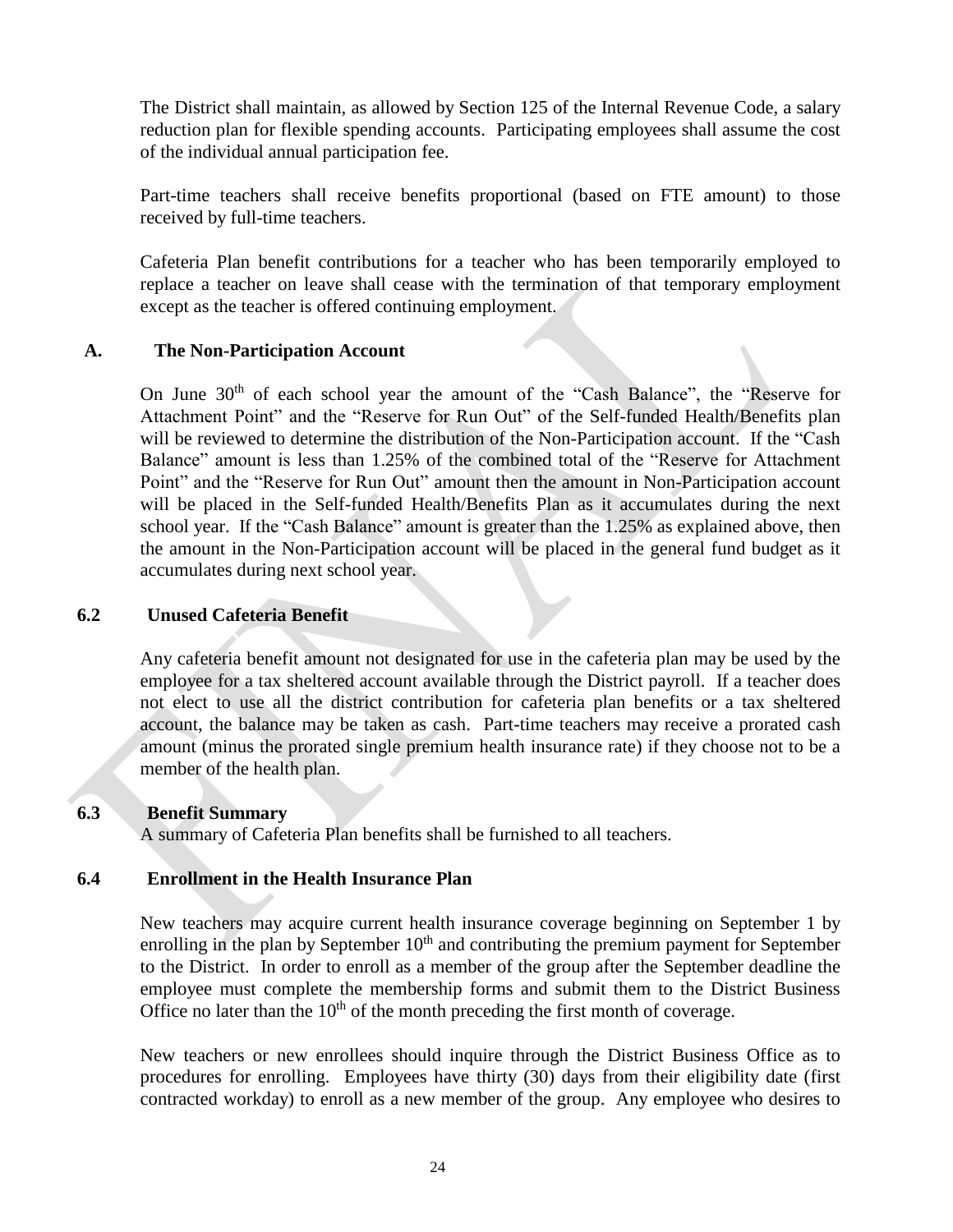have membership after the deadline date for the enrollment must apply and provide evidence of good health acceptable to the insurance company.

Coverage for eligible dependents included on the teacher's insurance application begins on the teacher's effective date for insurance coverage. Eligible dependents added later are subject to the terms of the insurance policy.

#### <span id="page-25-0"></span>**6.5 Cafeteria Plan Offerings**

The Health Benefits Committee shall recommend the required and optional offerings of a cafeteria plan of benefits to the Board of Trustees for approval. The cafeteria plan will include as a required minimum, Health Coverage (including Dental and Optical), and Life Insurance for employees.

# <span id="page-25-1"></span>**6.6 Cafeteria Plan Obligation & Liability**

The School District's only obligation in the above Article is to make the appropriate payment including written authorized withholdings from the employee to the insurance policy, carrier, or trust. The School District is not obligated or held liable for the failure of an insurance policy, insurance company, insurance provider and/or trust to provide coverage and/or failure to pay benefits. The partially self-funded benefits program(s) is not subject to this Section.

# **ARTICLE VII - ASSIGNMENTS, TRANSFERS, VACANCIES AND PERSONNEL FILES**

#### <span id="page-25-3"></span><span id="page-25-2"></span>**7.1 Filling Positions**

Positions within the district may be filled by, but not necessarily in linear order, reassignment within a building, voluntary or involuntary transfer, advertised vacancy and/or through exchange. It is understood that the personnel needs of the district must supersede the needs of the individual in regard to assignment, voluntary transfer, involuntary transfer, vacancy and/or exchange.

# <span id="page-25-4"></span>**7.2 Potential Openings**

The District Personnel Office will maintain a listing of "potential openings" for teaching positions in the district. This listing is for informational and communication purposes. This listing is not a vacancy announcement or a listing of positions that will be filled.

Teachers who are interested in a transfer to any potential opening on the list may make application for transfer. The transfer request forms are available online. The District may fill any position listed on the "potential openings" list according to the provisions listed above in Article 7.1 or may modify or eliminate the position.

#### <span id="page-25-5"></span>**7.3 Assignments**

For the purposes of this Article "assignment" shall be defined as the grade and/or course and/or classes the teacher shall teach within a building or within special education, K-5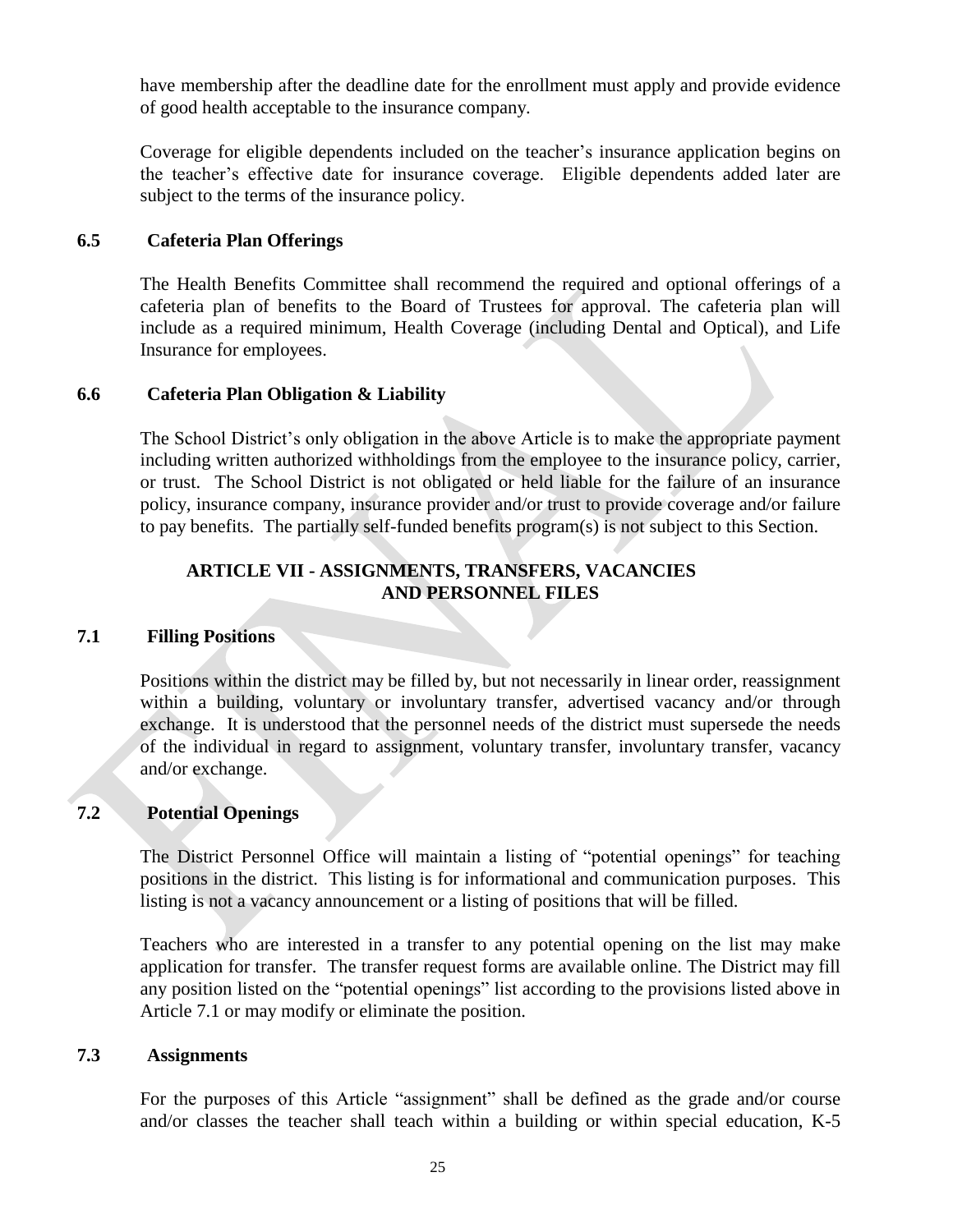counseling, library, music<del>, and</del> physical education, and within K-12 nursing. Assignments are not specified in the individual contracts.

The assignment of teachers shall be made by the Superintendent or the Superintendent's designee. Teachers wishing a change in assignment shall consult with their building principal or program administrator. The District administration shall determine which teacher is best qualified for the assignment.

The personnel office shall mail notification to all teachers at least fifteen (15) calendar days prior to the opening of school as to the following:

- 1. Building assignment
- 2. Subject area
- 3. Grade level

As the need arises, the administration may, after consultation with the teacher, make changes deemed necessary.

# <span id="page-26-0"></span>**7.4 Transfers**

"Transfer" shall be defined as an administratively effected change of personnel to an assignment within a different building. Teachers may initiate requests for voluntary transfers, and the administration may bring about involuntary transfers.

The Board and the Association both agree that voluntary and involuntary transfers may be both necessary and desirable to fulfill the District's policies and personnel needs.

Teachers wishing to voluntarily transfer to an assignment within another building shall complete the online transfer form. Administrators considering filling a District determined opening with a transfer may fill the opening with any teacher who has submitted a timely transfer request**.** A transfer request will be considered only for the calendar year in which it is submitted.

Teachers who have submitted a non-specific transfer request (i.e. any school(s), any grade level(s) and/or any assignment(s)) will be considered for all possible positions for which they are qualified, but there is no guarantee of a transfer interview.

Tenured teachers who have submitted a specific transfer request (i.e. specific school, specific grade level and/or specific assignment) will be guaranteed a transfer interview if they are among the top two most senior qualified teachers that have submitted a specific transfer request for that position. Specific transfer requests are limited to three (3) positions per calendar year.

During school breaks if either of the two most senior qualified teachers cannot be reached, the Association will be notified and the requirement to interview the teacher who cannot be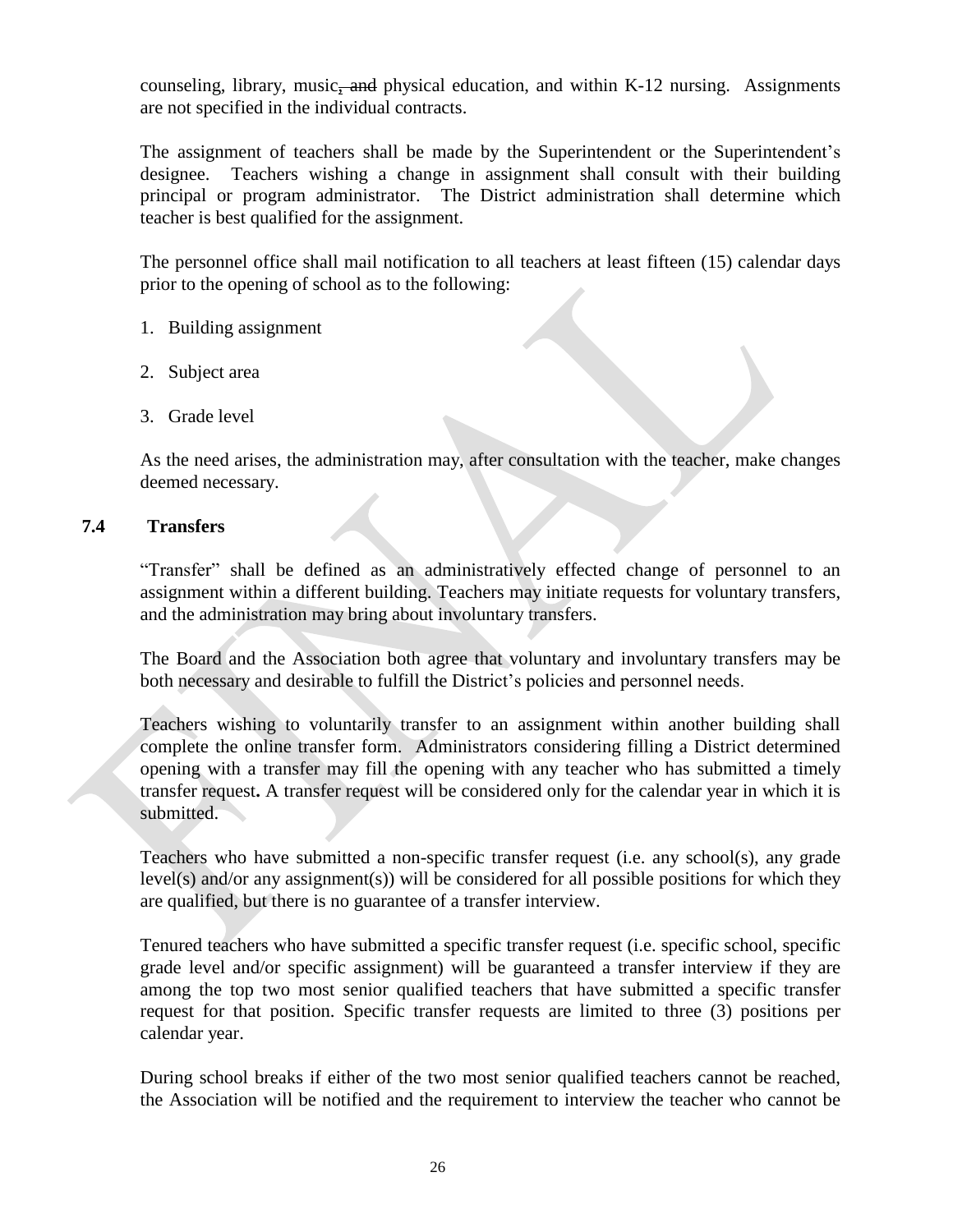reached will be waived. The district is required to interview a teacher for transfer to the same or similar position within the same building only once per school year*.* 

A transfer request for voluntary transfer to another building shall not be construed as an application to fill a District determined vacancy as defined below.

#### <span id="page-27-0"></span>**Involuntary Transfers**

The Board and Association agree that involuntary transfers should be confined to those situations that are to fulfill the District's policies and personnel needs.

Involuntary transfers resulting from a need for staff reduction within a building or within special education, K-5 counseling, library, music, and physical education, and within K-12 nursing shall be filled in the following manner:

During the school year: First, an open administrative request for qualified volunteers from within the building or from within special education, K-5 counseling, library, music, and physical education, and within K-12 nursing shall be conducted. Should no qualified teacher within that building or within special education, K-5 counseling, library, music, and physical education, and within K-12 nursing volunteer, then the qualified non-tenured teacher or if no non-tenured qualified teachers are available within the building or from within special education, K-5 counseling, library, music, and physical education, and within K-12 nursing then the tenured teacher with the least District seniority from within the building or from within special education, K-5 counseling, library, music, and physical education, and within K-12 nursing shall be involuntarily transferred.

During the summer months: First, the personnel manager shall check the voluntary transfer requests for qualified volunteers from within the building or within special education, K-5 counseling, library, music and physical education, and within K-12 nursing. Should there be no qualified voluntary transfer requests from within that building or from within special education, K-5 counseling, library, music<del>, and</del> physical education, and within K-12 nursing, then the qualified teacher with the least District seniority within the building or within special education, K-5 counseling, library, music<del>, and</del> physical education, and within K-12 nursing shall be involuntarily transferred.

"Qualified" as stated above means licensed to teach the subject or grade level.

For all involuntary transfers, the following shall apply: Before any teacher is subject to involuntary transfer, the teacher shall be provided a list of District reasons for the transfer, have the opportunity to discuss the transfer and submit any concerns in writing to the appropriate administrator within five (5) calendar days of receiving the list of district reasons. The administrator will give consideration to the written concerns prior to making a final decision. After the final decision regarding the involuntary transfer is made, the teacher shall be notified, in writing, within five (5) calendar days and shall be given specific reasons for the transfer.

Teachers who receive notice and are transferred to another building after the beginning of the school year shall, upon request, be given two working days scheduled by the school district to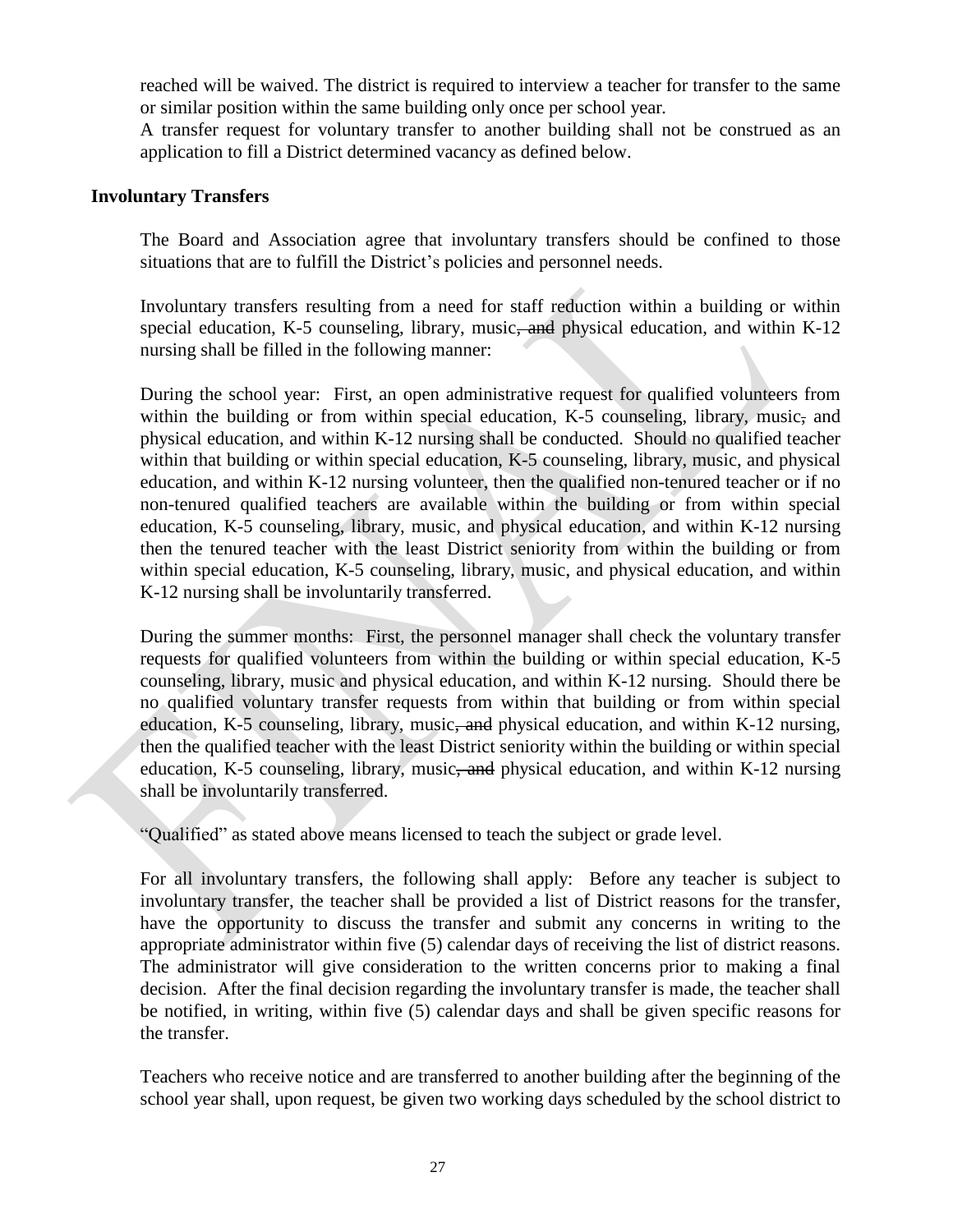relocate. The school district shall assist the teacher in moving materials and supplies to the new site.

#### <span id="page-28-0"></span>**7.5 Vacancies**

Vacancies shall be defined as the existence of a District-determined need to obtain additional staff resulting from unfilled assignments within the District.

Final decision for filling vacancies is the responsibility of the Board at the recommendation of the Superintendent.

The school district shall announce all new positions or vacancies in the appropriate unit to the present staff at least ten (10) calendar days prior to application deadline. During the summer recess, vacancies shall be posted on the District's website. These vacancies shall not include temporary vacancies of less than one year duration. Each teacher will be eligible to apply for any opening for which she/he is qualified.

Teachers wishing to apply for District-determined vacancies shall make application during the defined recruitment period. In each instance, following the application deadline date, existing qualified tenured staff who have applied shall be extended an interview, however existing tenured staff who were interviewed for the same or similar position during the voluntary transfer process, need not be interviewed again if the same interview instrument is used. It is understood that the personnel needs of the School District must supersede the needs of any applicant; it is further understood, however, that in all cases in which existing tenured staff applicants have qualifications equal to those of any out-of-district applicant, as determined through an interview process, the vacancy shall be offered to one of such existing tenured staff and that person shall have the first right to either accept or reject an offer to fill the vacancy.

Where specific training, experience, or other qualifications are prerequisites, such qualifications shall be stated in the vacancy notice.

# <span id="page-28-1"></span>**Vacancies during the School Year**

Ten (10) calendar days before the deadline for application, information regarding vacancies shall be publicized by posting notices on the District's website.

The Board and Association recognize the importance of the continuity of teacher-student relationships as well as the fact that existing staff may best qualify for and desire a position becoming available during the school year. It is also recognized that the most prudent method of filling vacancies may occur at the beginning of the next school year in an attempt to satisfy the needs and desires of students, teachers, administration and Board.

If an existing staff member is selected to fill a vacancy, it shall be so announced. The administration, however, shall determine when the staffing change shall occur. A temporary teacher may be hired to complete the remainder of the school year in the initial vacancy. The successful, in-District applicant shall assume the duties of the initially advertised position no later than the beginning of the ensuing school year.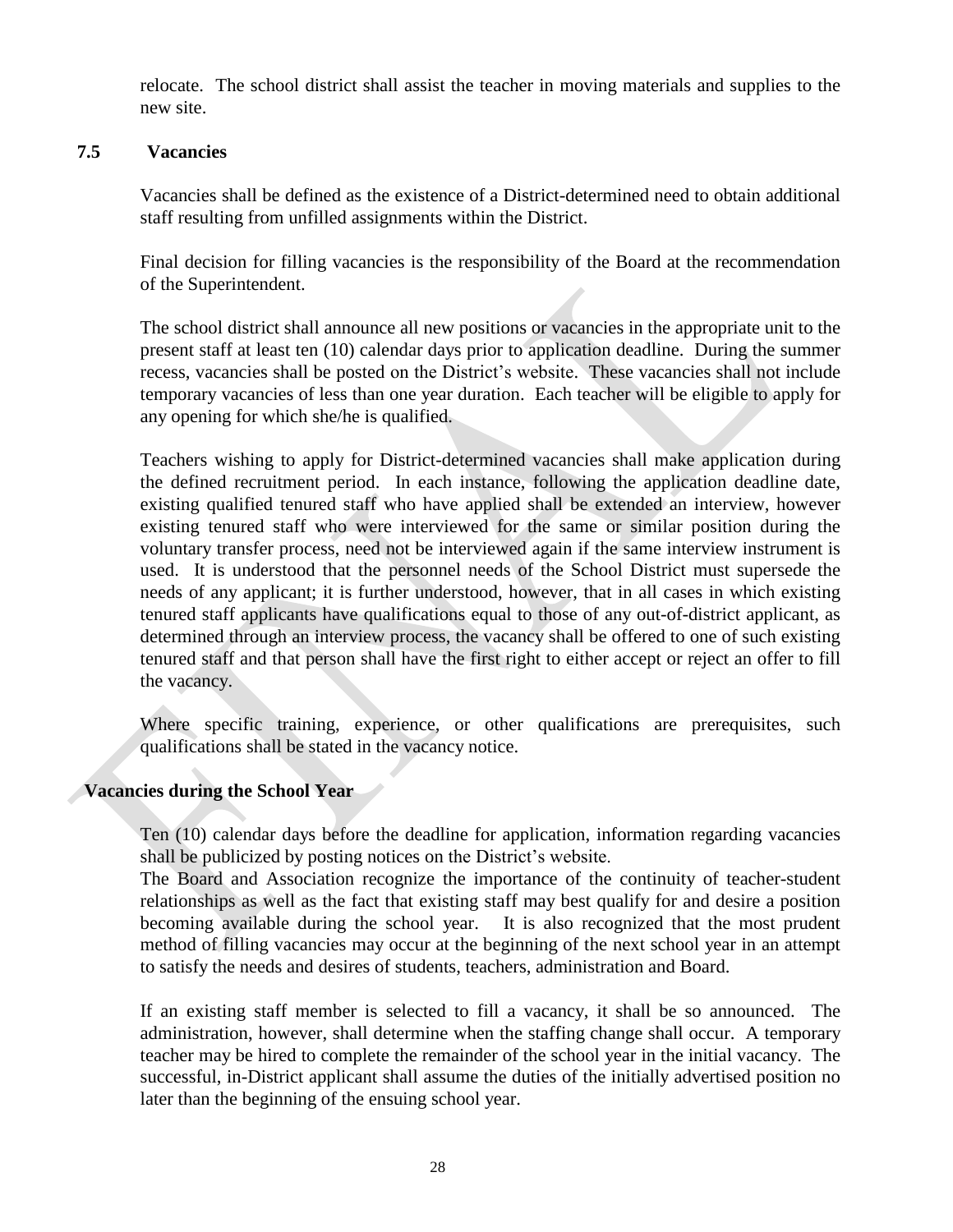#### <span id="page-29-0"></span>**Vacancies During Summer Months**

Vacancies which occur during the summer vacation shall be publicly posted on the District's website at least ten (10) calendar days before the deadline for applications, except for vacancies that occur ten (10) days prior to or after the first Pupil Instruction Day.

Teachers who have specific interests in possible vacancies and who shall be absent from School District No. 1 for the summer or a portion of the summer may leave their temporary Out-of-District address with the office of the Superintendent to be contacted should a vacancy of interest occur.

Should a vacancy of interest occur, teacher notification shall be postmarked at least ten (10) calendar days prior to the application deadline date unless the vacancy occurs within ten (10) days of the beginning of the school year.

# <span id="page-29-1"></span>**7.6 Exchange**

The District recognizes the value that a change of teaching assignment may provide to a tenured teacher and to the District. The potential for improved services, personal development, training, exposure to other cultures and teaching methods, and the opportunity to expand and explore areas of interest are factors that could be reasons to participate in a teacher exchange. At the completion of an initial in-District or out-of-District exchange, a reasonable effort shall be made to return the teachers to the assignments held immediately prior to the exchange. Teachers that do exchange in-District may mutually request by May 1 that the exchange be made permanent.

- 1. In-District: Tenured teachers who would like to exchange assignments for one year shall submit requests to their supervisors/principals by May 1. The supervisors/principals shall review the requests, conduct interviews, and forward recommendations to the Personnel Office for a final decision.
- 2. Out-of-District: A tenured teacher who would like to exchange assignments for one year with a teacher from another city, state or country shall submit a request to the appropriate supervisor/principal by May 1. Accompanying the request shall be pertinent information regarding the background and qualifications of the incoming teacher. The supervisor/principal shall review the request and forward the recommendation to the Personnel Office for a final decision.

# <span id="page-29-2"></span>**7.7 Job Sharing**

Tenured Educator's may volunteer and the School District may, in its sole discretion agree that two or more educators may share a position. Job sharing will not be considered for Nontenured staff.

If a job sharing is approved by the School District, the salary, leave time, seniority and benefits of the participating educators will be provided on a pro rata basis.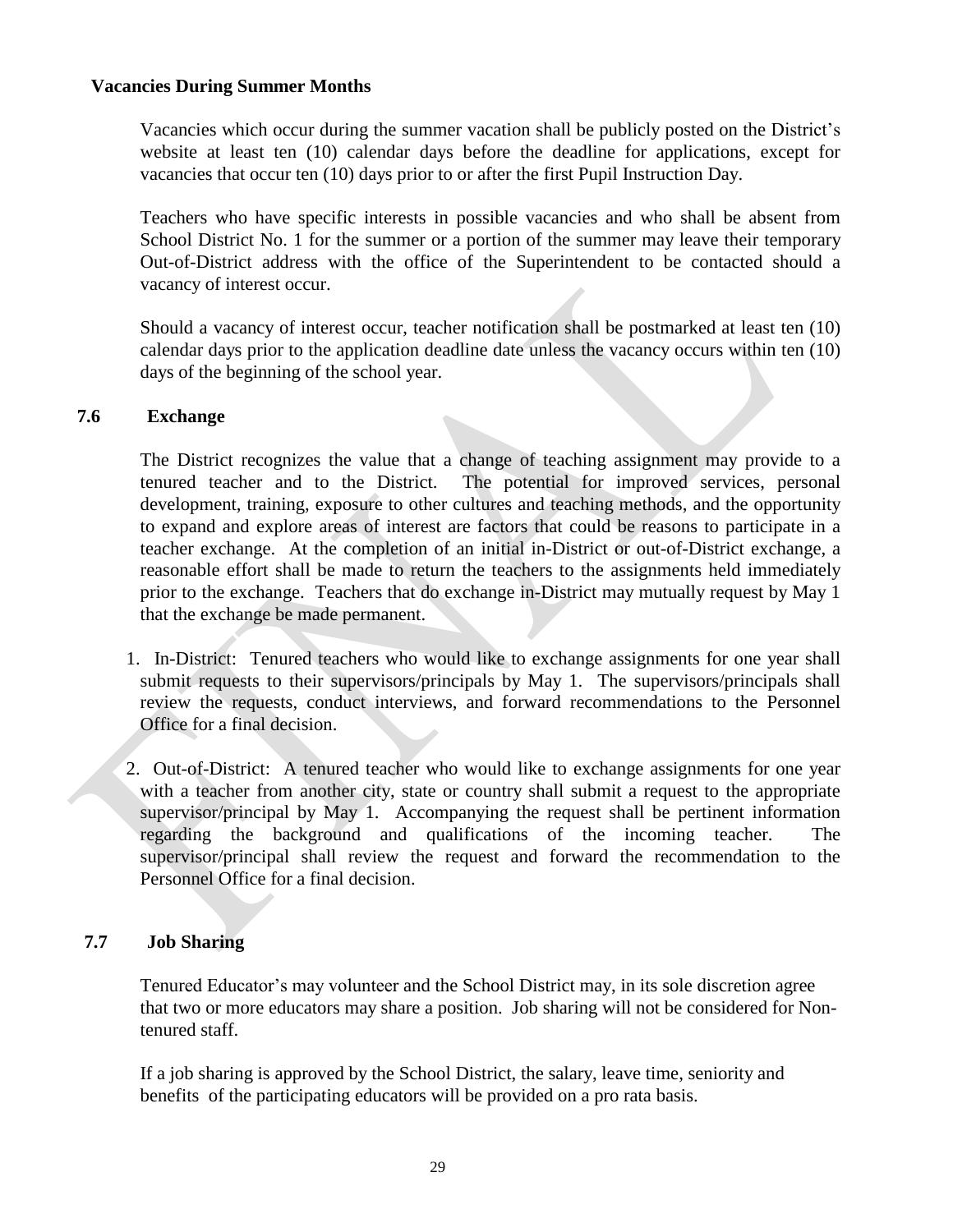All educators participating in a job sharing arrangement will agree to attend all home visits, staff development meetings, CST meetings, IEP meetings and Parent-Teacher conferences at no additional cost to the District beyond a single FTE.

All job sharing proposals must be submitted by April 1 for the next school year. There is no guarantee that job-sharing positions will be granted at either of the Educator's home school(s).

At the end of each year the School District will evaluate the job sharing performance to decide if the job sharing is in the best interest of the students served. In the event the job sharing position is not renewed or continued it is understood that any or all educators participating in the job share will return to their original FTE amount and could be transferred to another building, at the School District's sole discretion in order to provide employment for the educators without displacing other educators in that building (this provision supersedes the in-voluntary transfer provision).

# <span id="page-30-0"></span>**7.8 Representation and Dues**

The Board recognizes the Association as the sole and exclusive representative for all employees covered by this Agreement, and it is recognized that the Association is required to represent all such employees fairly and equally without regard to whether or not an employee is a member of the Association.

No employee shall be required to become a member of the Association as a condition of employment.

Any dispute concerning the amount, propriety, or the method of collection shall be solely between the affected bargaining unit employee and the Association.

The Association agrees to indemnify and hold harmless the School District, the Board, each individual Board member, and all administrators against any and all claims, suits, or other forms of liability, and all court costs arising out of the provisions in this Agreement between the parties for dues deduction. The defense of any such claims, suits, or other forms of liability shall be the responsibility of the Association and its attorneys.

#### <span id="page-30-1"></span>**7.9 Contracts**

Contracts shall be issued each year regarding the following subjects:

- 1. Length of the school year
- 2. Teaching salary
- 3. How salary is to be paid
- 4. Responsibility and duties of the teacher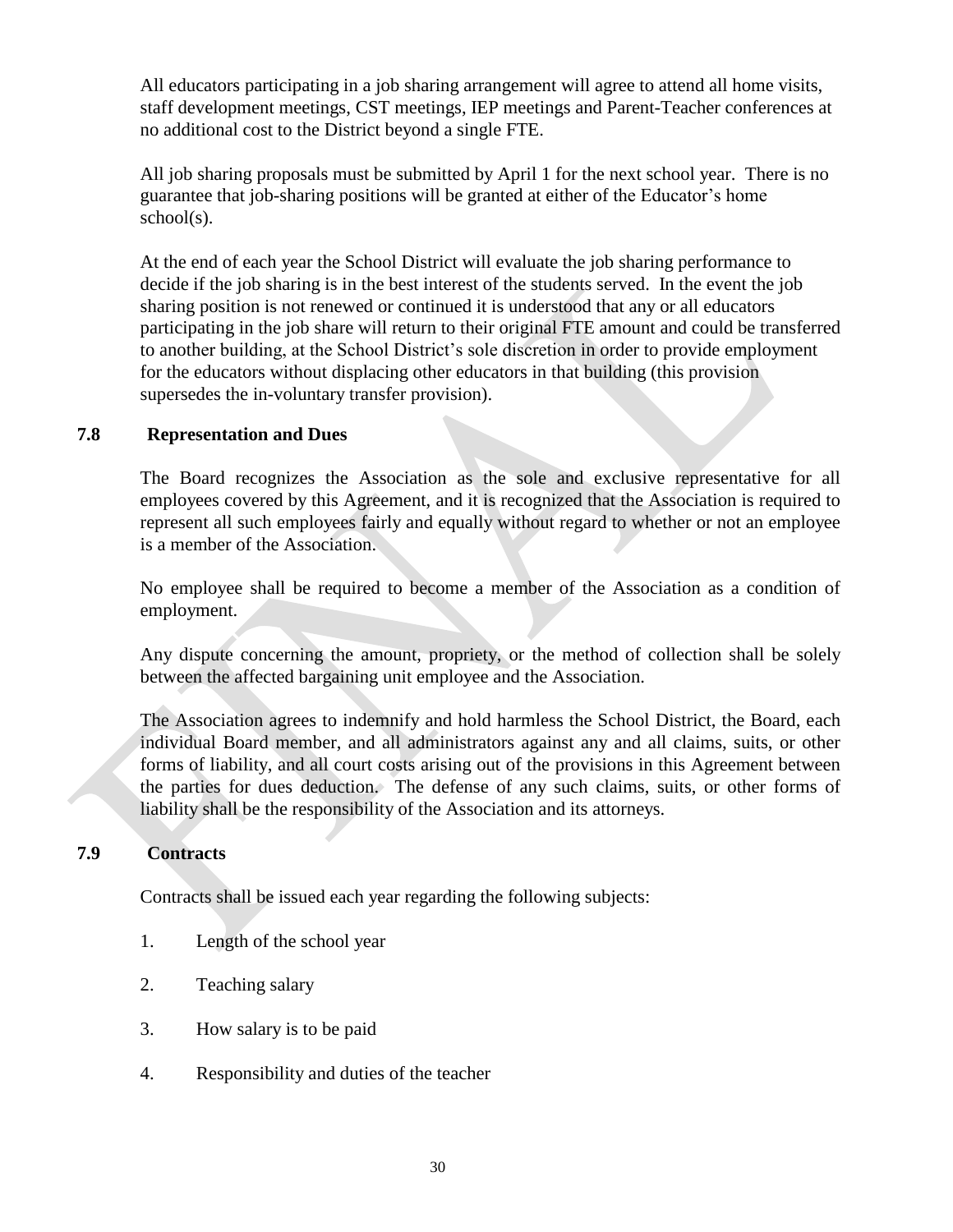#### <span id="page-31-0"></span>**7.10 Personnel Files**

Teachers shall have access to their personnel files according to procedures established by the District. The District shall further have the responsibility to prevent misuse of personnel files.

#### **ARTICLE VIII - EMPLOYMENT STATUS OF TEACHERS**

#### <span id="page-31-2"></span><span id="page-31-1"></span>**8.1 Rehiring and Release**

#### <span id="page-31-3"></span>**Preamble**

The District acknowledges the value and necessity of maintaining continuity in its educational program and staff.

The District shall determine when reductions in force are necessary and which areas shall be affected. The Board and Association recognize that at some future date budget requirements brought on by levy failure, reductions in pupil enrollment, changes in school funding, or other factors may require staff reductions beyond normal attrition achieved through resignation and retirement. If the Board has formally initiated a reduction in force, it shall notify the Association within four (4) calendar days of its decision. Such notice shall be in writing and shall indicate the area(s) which may be affected and reason(s) for the reduction in force. No reduction in force shall be initiated affecting existing teaching contracts unless the financial condition of the School District requires a reduction in the number of teachers employed.

#### <span id="page-31-4"></span>**Order of Layoff**

In the event of a staff reduction, tenured teachers shall not be placed on layoff if there is a non-tenured teacher employed in a position requiring the same licensure.

Necessary staff reduction within the affected area(s) shall be achieved through the following steps in the order listed:

- 1. Normal attrition from retirement and resignation.
- 2. Non-tenured teachers.

3. If further reductions are required, tenured teachers shall be laid off on the basis of seniority as determined in this Article VIII.

Non-tenured teachers will be notified as to their non-reelection by June 1. This notification shall be in writing.

A tenured teacher who feels that justification for that teacher's release has not been given may appeal through the grievance procedure, unless the release was caused by a reduction in force.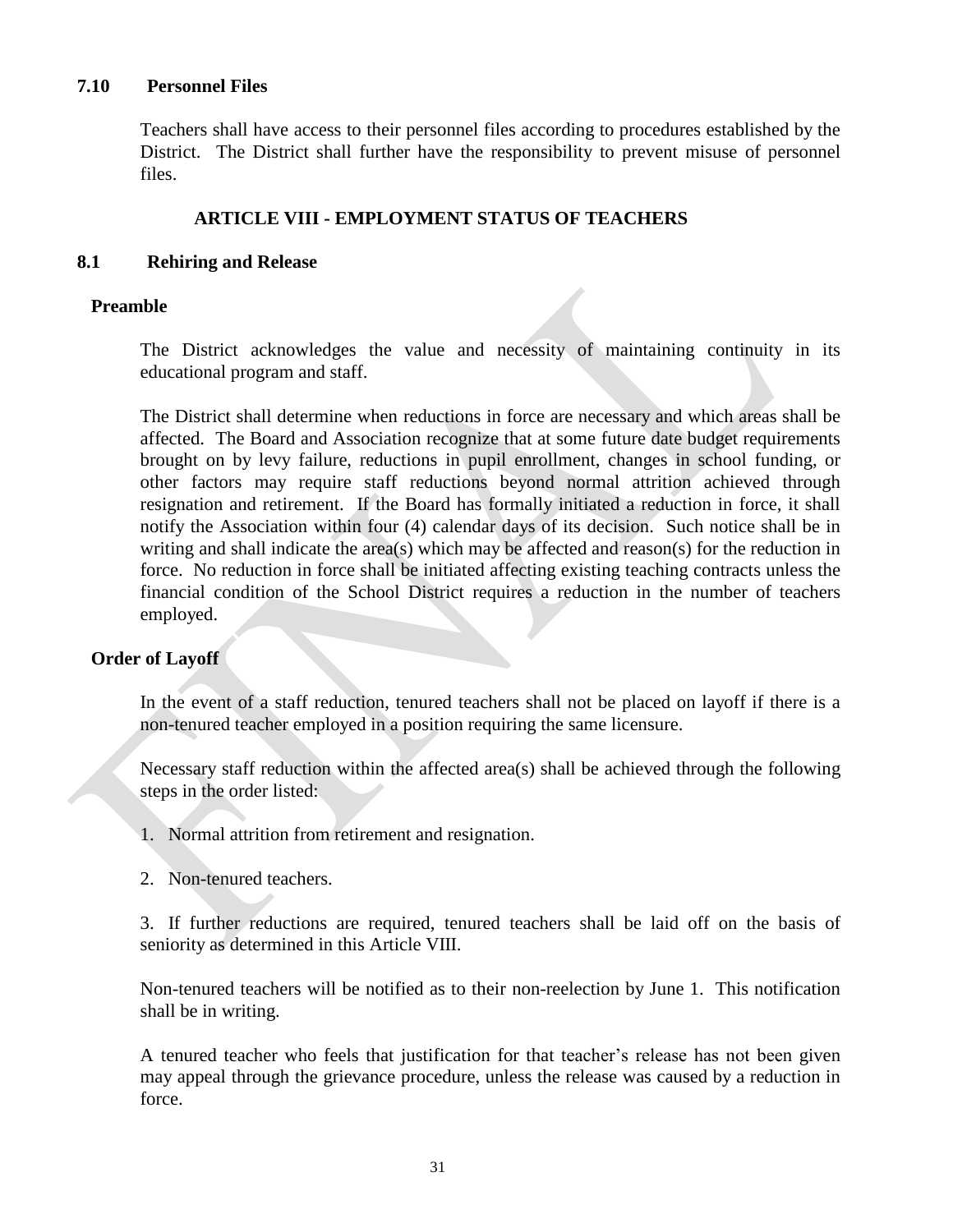A tenured teacher whose release was caused by a reduction in force may appeal through the grievance procedure only if the teacher contends that the language in this Negotiated Agreement for order of layoff has been violated.

#### <span id="page-32-0"></span>**8.2 Tenure**

Tenure of a teacher shall be in effect after three (3) years of consecutive teaching in the Helena School District and after the teacher is rehired for the fourth (4th) consecutive year.

# <span id="page-32-1"></span>**8.3 Reduction in Force Policy - Tenured Teachers**

The Association and District agree that since 1981 the intent of the recall provisions of this Article was to provide recall privileges exclusively for teachers holding tenure on the teachers' effective date of layoff. The contract provisions and intent effective July 1, 1993, supersede any and all claims for recall based upon contract provisions in existence prior to the ratification date of this Agreement.

# <span id="page-32-2"></span>**Definitions**

1. Qualified: Qualified means the tenured teacher holds a valid license from The Office of Public Instruction to teach in a particular subject matter category and grade level and has taught within the last ten (10) years in such subject matter category and grade level within Helena School District No. 1.

2. Subject Matter: Subject matter means the categories which are determined by the State Department of Public Instruction for endorsement purposes.

3. Grade Level: Grade level means the educational configurations K-8, 6-12. Preschool tenured teachers shall be included in the K-8 configuration. For reduction in force purposes, Adult Learning Center tenured personnel shall be considered a part of the 6-12 configuration. Title I/Resource Room/Self-Contained/Gifted tenured teachers shall be considered a part of any grade level configuration in which they are qualified to serve as defined in Article VIII, Section 3.

#### <span id="page-32-3"></span>**Seniority**

Tenured teachers within the affected subject area(s) and/or grade level(s) shall be considered for retention on the basis of their seniority and qualifications as defined in this Article VIII.

Seniority means the total length of continuous service with the District. Seniority shall begin to accrue as of the first day of the work year as defined in Article I, Section 1.2, of this Agreement.

Continuous service for a part-time tenured teacher shall be calculated on a pro-rated basis.

Only service during the tenured teacher's work year, as defined in the Negotiated Agreement, shall count toward seniority.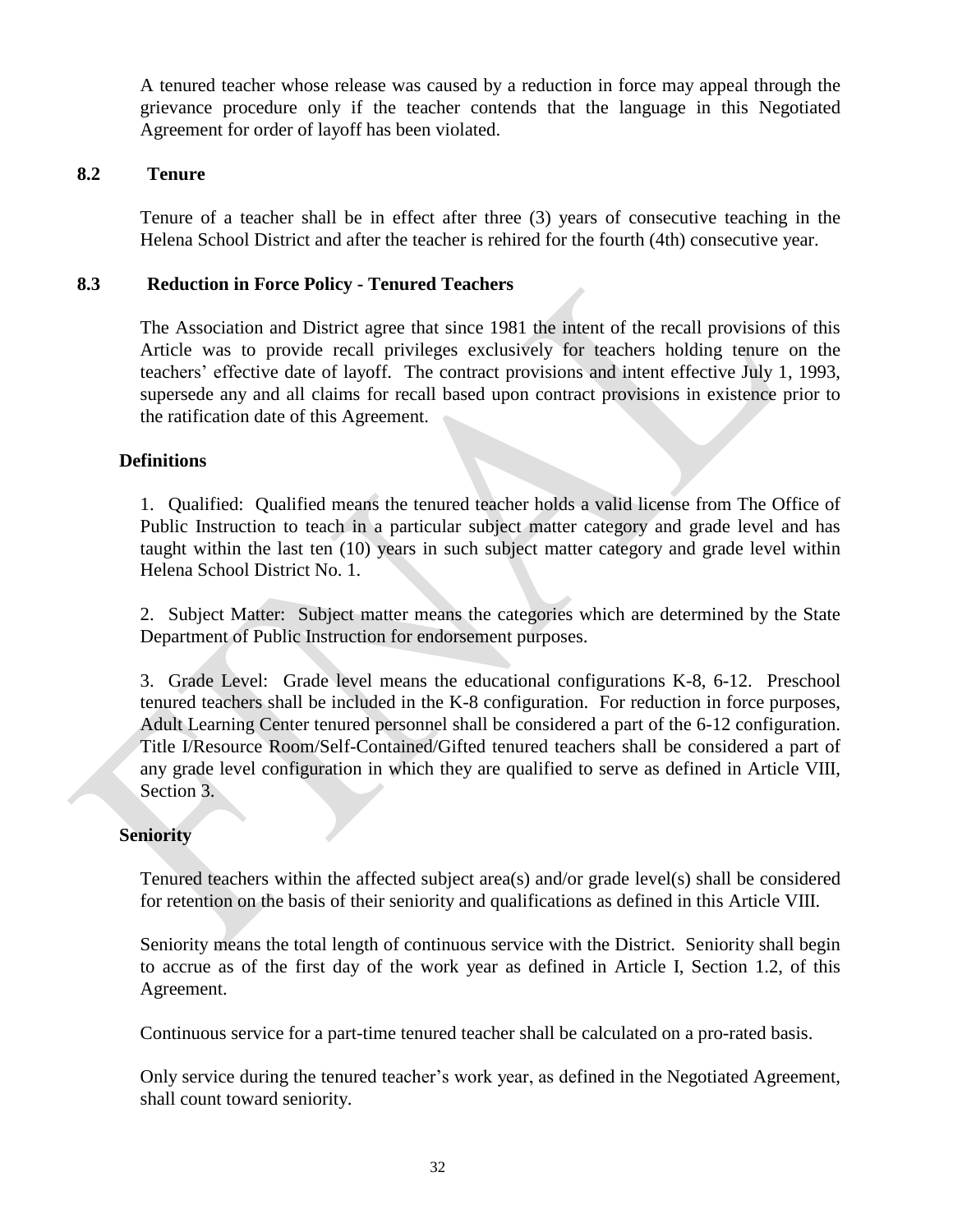At least once a year, the Administration shall prepare from its records a seniority list which shall contain the name, seniority status, endorsement(s), and current teaching assignment(s) of each tenured teacher in the District. The Administration shall update this seniority list on or before January 1 of each school year. A copy of the seniority list shall be provided to the Association.

Seniority determination of tenured teachers with identical placement on the seniority list shall be based first, on total number of years of contracted teaching experience both within and outside of the District, and second, on the tenured teacher's level of education.

#### <span id="page-33-0"></span>**Loss of Seniority**

A tenured teacher shall lose seniority:

1. If the tenured teacher is dismissed for reasons other than a reduction in force and not subsequently reinstated without a break in continuous service;

2. If the tenured teacher retires;

3. If the tenured teacher resigns and is not subsequently reinstated without a break in continuous service;

4. If the tenured teacher overstays a leave of absence without obtaining an extension of the leave; or

5. If, after layoff, the tenured teacher fails to accept the second offer of full-time reemployment; or in the case of a part-time tenured teacher, a second offer equal to the extent of the last executed contract.

#### <span id="page-33-1"></span>**Displacement Provision**

A tenured teacher to be laid off shall displace the tenured teacher with the least seniority in a position requiring the same licensure if the tenured teacher to be laid off is qualified as previously defined.

If an administrator with tenure is laid off, that person shall be considered for retention as a teacher under the same conditions of seniority and recall as are applied to tenured teaching personnel.

#### <span id="page-33-2"></span>**Recall**

No new teacher shall be employed by the District while any qualified tenured teacher, willing to accept the position, is on layoff. A tenured teacher shall be recalled in inverse order from which the tenured teacher was laid off provided that the tenured teacher is qualified.

A part-time tenured teacher is entitled to recall to the extent of the teacher's last executed contract. No full-time tenured teacher shall be required to accept recall to less than a full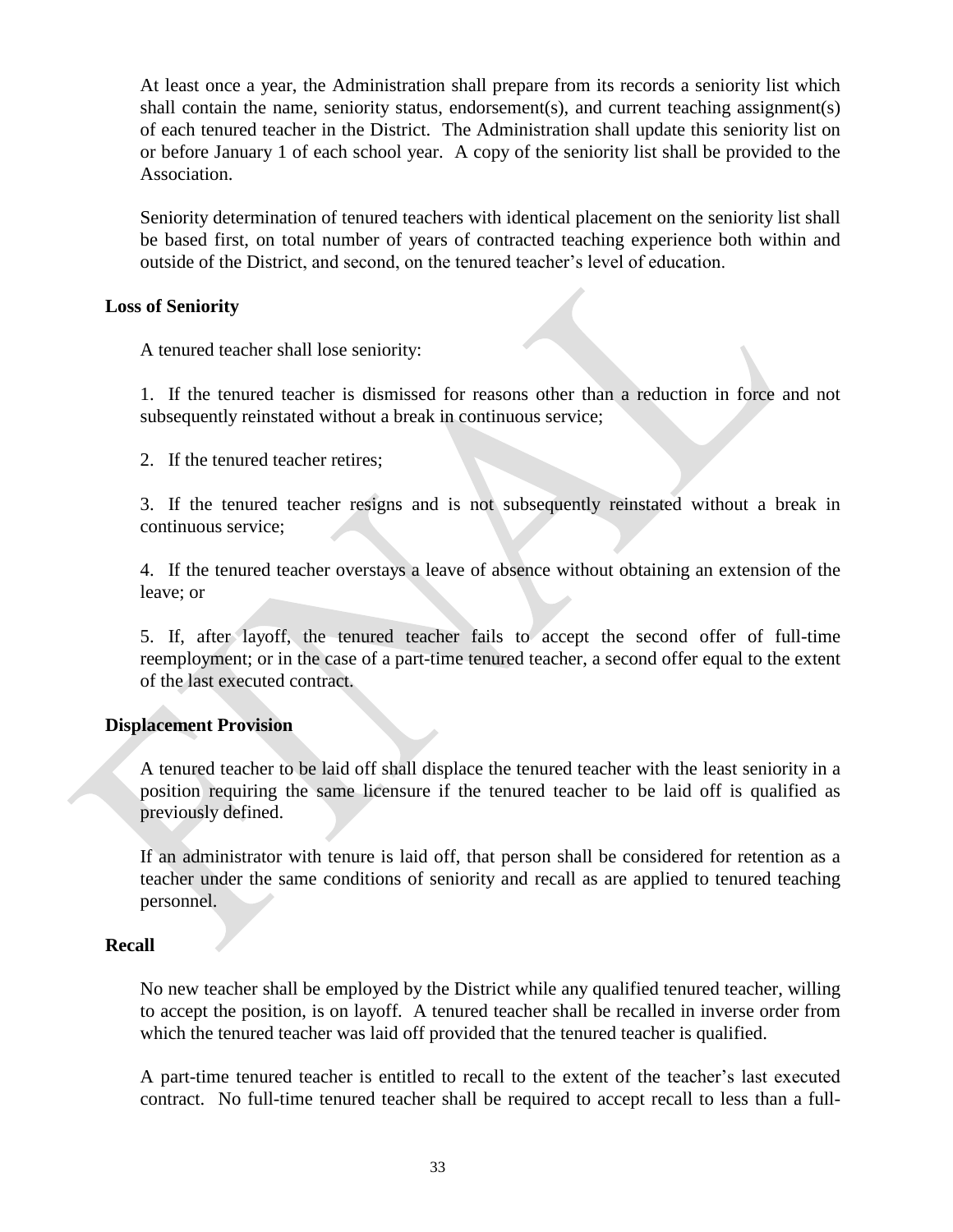time position. If a full-time tenured teacher accepts a part-time position, that teacher may retain recall status for a full-time position.

Tenured teachers placed on layoff shall retain all seniority, leave days, and tenure rights accrued as of the date of layoff; however, additional seniority and leave days shall not be earned during the period of layoff. Tenured teachers may continue in the insurance group by paying the premium during the period of layoff, if permitted under the insurance policy provision.

#### <span id="page-34-0"></span>**Recall Procedure**

1. When laid off, a tenured teacher shall maintain a current address with the District and shall sign a District-provided statement that the tenured teacher wishes to remain on the recall list.

2. Notice of recall shall be given by licensed mail (return receipt requested) to the last address given to the District by a tenured teacher. If a tenured teacher fails to respond by licensed mail (return receipt requested) within ten (10) calendar days after receipt of the above notice recall, or the notice is returned to the District, the tenured teacher will be deemed to have refused the position offered.

3. If a tenured teacher waives the right to reemployment in the position offered, that position shall be offered to the next eligible, qualified tenured teacher on the recall list.

# <span id="page-34-1"></span>**Termination of Recall Rights**

Any tenured teacher who is laid off because of reduction in force shall remain eligible for recall for 24 months after the last day of employment unless the tenured teacher:

- 1. Waives recall rights in writing;
- 2. Resigns;
- 3. Retires;
- 4. Is terminated for cause;

5. Fails to accept a second offer of full-time reemployment; or, in the case of a part-time tenured teacher, a second offer equal to the extent of the last executed contract;

6. Fails to report to work within fourteen (14) calendar days to a position that the tenured teacher has accepted unless sick or injured;

- 7. Is not currently licensed; or
- 8. Accepts full-time reemployment as a teacher with the District.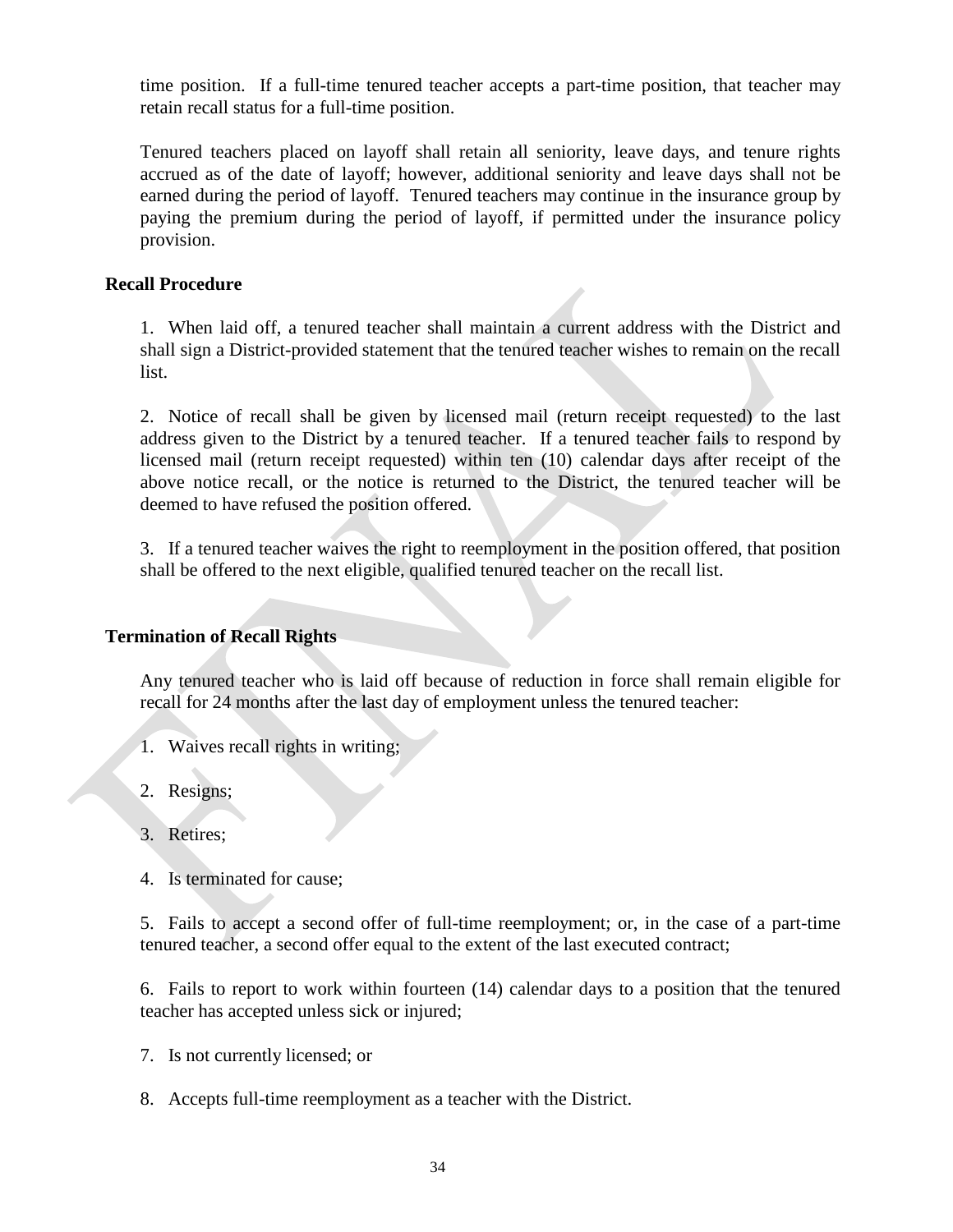# <span id="page-35-0"></span>**8.4 Reduction in Force Policy - Non-Tenured Teachers**

Determination of non-tenured teachers to be retained shall be based upon evaluation reports as provided in this Negotiated Agreement and the needs of the District. Determination of the release of non-tenured teachers shall not be subject to arbitration.

Non-tenured teachers shall not acquire seniority or recall rights until such teacher acquires tenure. Upon acquisition of tenure the seniority date shall relate back to a teacher's first day of continuous service.

Non-tenured teachers who have not been reelected within sixty-five calendar days following the last official school day of the previously contracted year must apply for Districtdetermined vacancies as those vacancies are advertised out-of-District with the understanding that the personnel needs of the School District must supersede the needs of any applicant.

#### <span id="page-35-1"></span>**8.5 Effect**

Nothing in the Article shall be construed to limit the authority of the District to determine the number of employees, the establishment and priority of programs, or the right to reduce staff. Termination of teachers is governed by Montana Statutes, and nothing herein shall be construed to modify or limit the District's statutory rights or the teacher's statutory rights as provided by Montana Law.

#### <span id="page-35-2"></span>**8.6 Residency**

The choice of place of residency shall be solely the concern of the teacher.

# **ARTICLE IX - PAYROLL DEDUCTIONS**

#### <span id="page-35-4"></span><span id="page-35-3"></span>**9.1 Payroll Deductions**

The Board shall contribute to the Teacher's Retirement and to the Social Security program as prescribed by law.

In addition to those salary deductions required by law, salary deductions are permitted for the following:

- 1. Health insurance
- 2. Credit Union savings and payments

3. Tax sheltered annuities (Current business office practice requires participation by 10 people in each annuity)

- 4. United Way **/** Montana Shares contributions
- 5. Elective Section 125 deductions
- 6. Dues in conjunction with the Wellness Program (health clubs).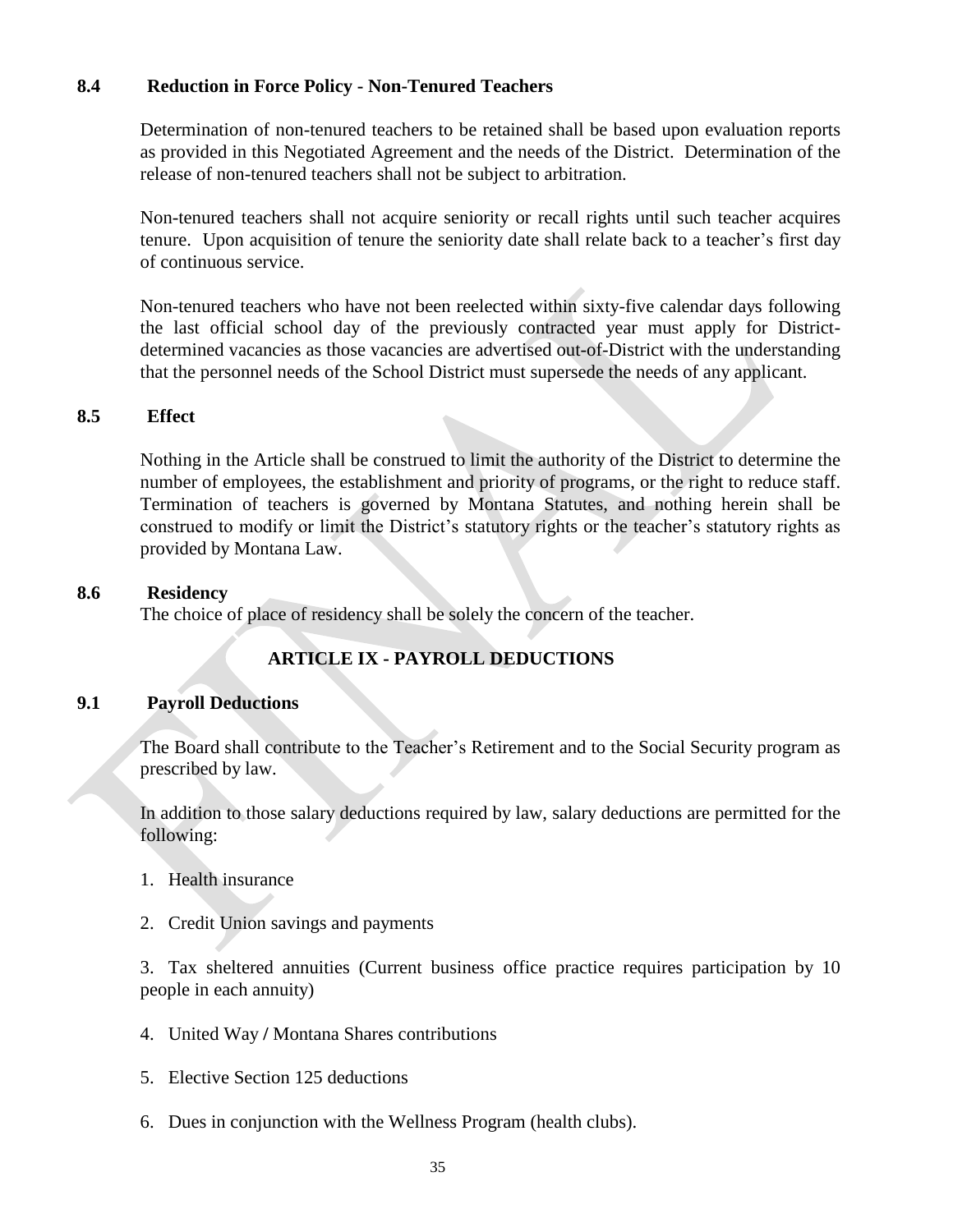7. Other voluntary deductions are permitted with approval of both the School Board and the HEA Board of Directors.

Those individuals wishing to have any of the above deductions must appropriately authorize the business manager to do so.

HEA MFPE-NEA-AFT dues will be deducted in equal payments upon notification by the Association.

# **ARTICLE X - CURRICULUM**

#### <span id="page-36-1"></span><span id="page-36-0"></span>**10.1 Professional Staff Participation**

Teachers shall be asked to serve on committees formed during the course of the year for improvement of some phase of the school's program. Committees shall make recommendations to the Administration and the Board on revision in curriculum and instruction. These recommendations shall be considered by the Board in whole or in part.

# **ARTICLE XI - PARAEDUCATORS**

#### <span id="page-36-3"></span><span id="page-36-2"></span>**11.1 Para-Educators and Non-instructional Duties**

The Board and the Association acknowledge that a teacher's primary responsibility is to teach and that the teacher's energies should be utilized to this extent. Every effort is made to relieve the teacher of such activities as unnecessary non-professional supervision**,** clerical or custodial functions.

# **ARTICLE XII - SCHOOL CALENDAR**

#### <span id="page-36-5"></span><span id="page-36-4"></span>**12.1 Timeline**

The elementary-secondary school calendars shall be set at least six months in advance and available calendars are included as an appendix to this agreement.

#### <span id="page-36-6"></span>**12.2 Development**

The school calendar for each school year shall be developed and recommended by a committee consisting of an equal number of representatives of the Board and/or the Administration appointed by the School Board, and teachers appointed by the Association. This Committee shall recommend a calendar to the Board for final approval. The Board may, however, determine starting dates for future school calendars without incorporating the process defined herein.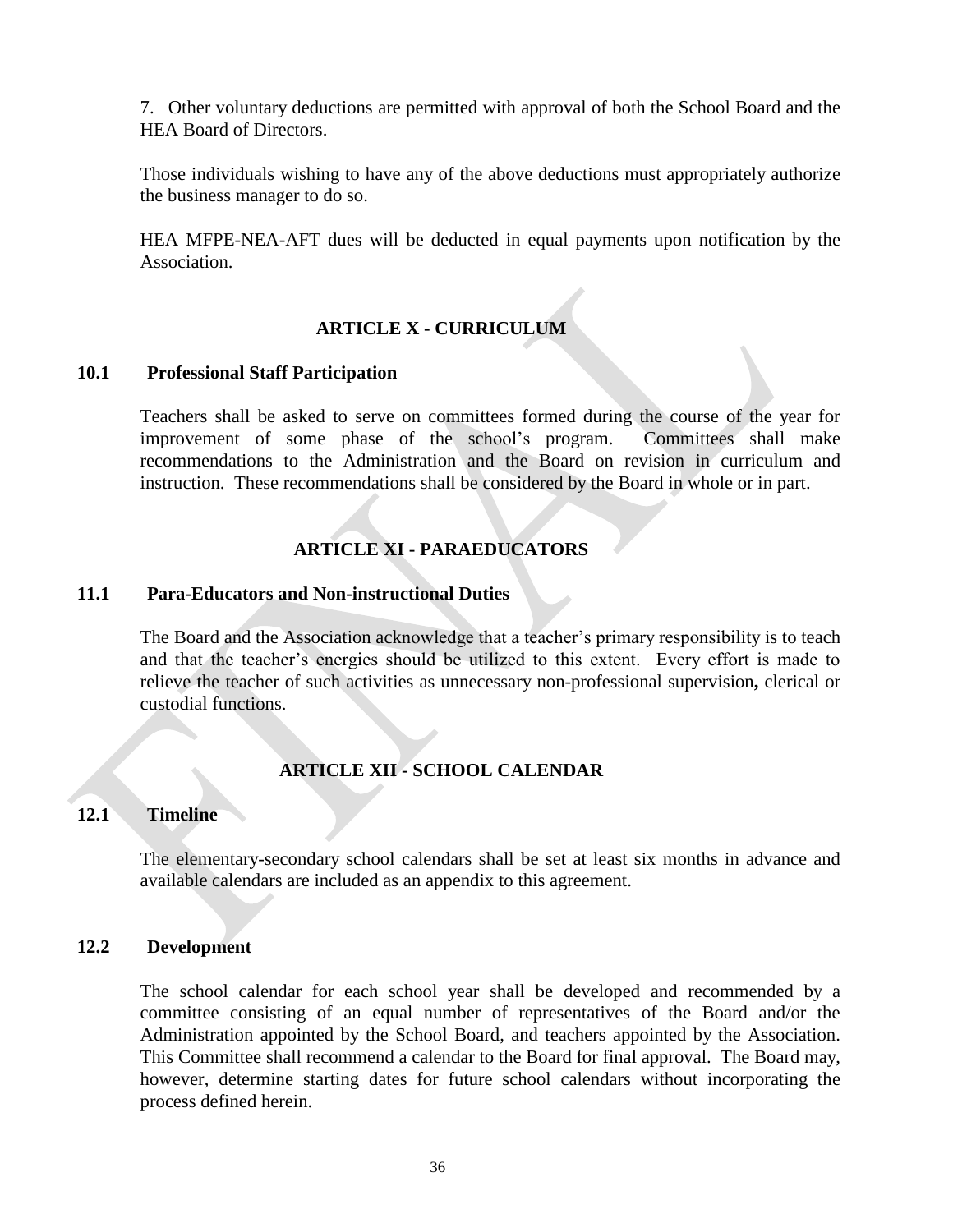# **ARTICLE XIII - BOARD POLICY**

#### <span id="page-37-1"></span><span id="page-37-0"></span>**13.1 Distribution of Manual**

An updated Board Policies Book shall be made available to teachers in each school.

#### **ARTICLE XIV - TEACHER EVALUATION**

#### <span id="page-37-3"></span><span id="page-37-2"></span>**14.1 Purpose**

The primary goal of the District and its professional staff is to promote the personal growth of the students they serve. This common goal is supported by a personnel evaluation program that seeks to develop as competent a teaching staff as possible. Staff development is accomplished through evaluation used primarily to support the professional growth and improve the performance of teachers, and secondarily to make valid decisions related to assignments, retention, and termination.

Both the District and HEA have agreed upon the following provisions with respect to the purpose, management and implementation of the Teacher Evaluation.

1) The District and HEA agree that the specific provisions and requirements of Teacher Evaluation will be part of a governance document that is separate from this negotiated agreement but will hold the same standing and status as other language contained in this negotiated agreement. The Governance document is an addendum to this contract.

2) Labor/Management Committee. the Labor/Management Committee shall be authorized to clarify and interpret the Teacher Evaluation document and facilitate other issues related to the Teacher Evaluation. The Labor/Management Committee shall make recommendations for revisions of the Teacher Evaluation document to the HEA Board of Directors and the District's Board of Trustees for approval. The Labor/Management Committee shall be allowed to adjust the wording and structure of the Teacher Evaluation document as long as the original intent and philosophy remain intact. All changes made in the Teacher Evaluation document will be reviewed with the Board of Trustees and the HEA Board of Directors on an annual basis.

#### <span id="page-37-4"></span>**14.2 Mandatory Improvement Plan and Plan of Assistance**

If the evaluator considers a teacher's performance to be substandard the evaluator shall inform the teacher in writing of the substandard performance. At this time the evaluator shall discuss the problem area(s) with the teacher. The administration, at their sole discretion, may choose to place a teacher on a Mandatory Improvement Plan. If a Mandatory Improvement Plan is implemented the plan must cover no less than forty-five (45) school days.

In the Mandatory Improvement Plan, the evaluator shall state specific weaknesses and, in consultation with the teacher, shall outline the Plan of Assistance the evaluator and the District shall provide the teacher to help correct the weaknesses. In turn, the teacher has the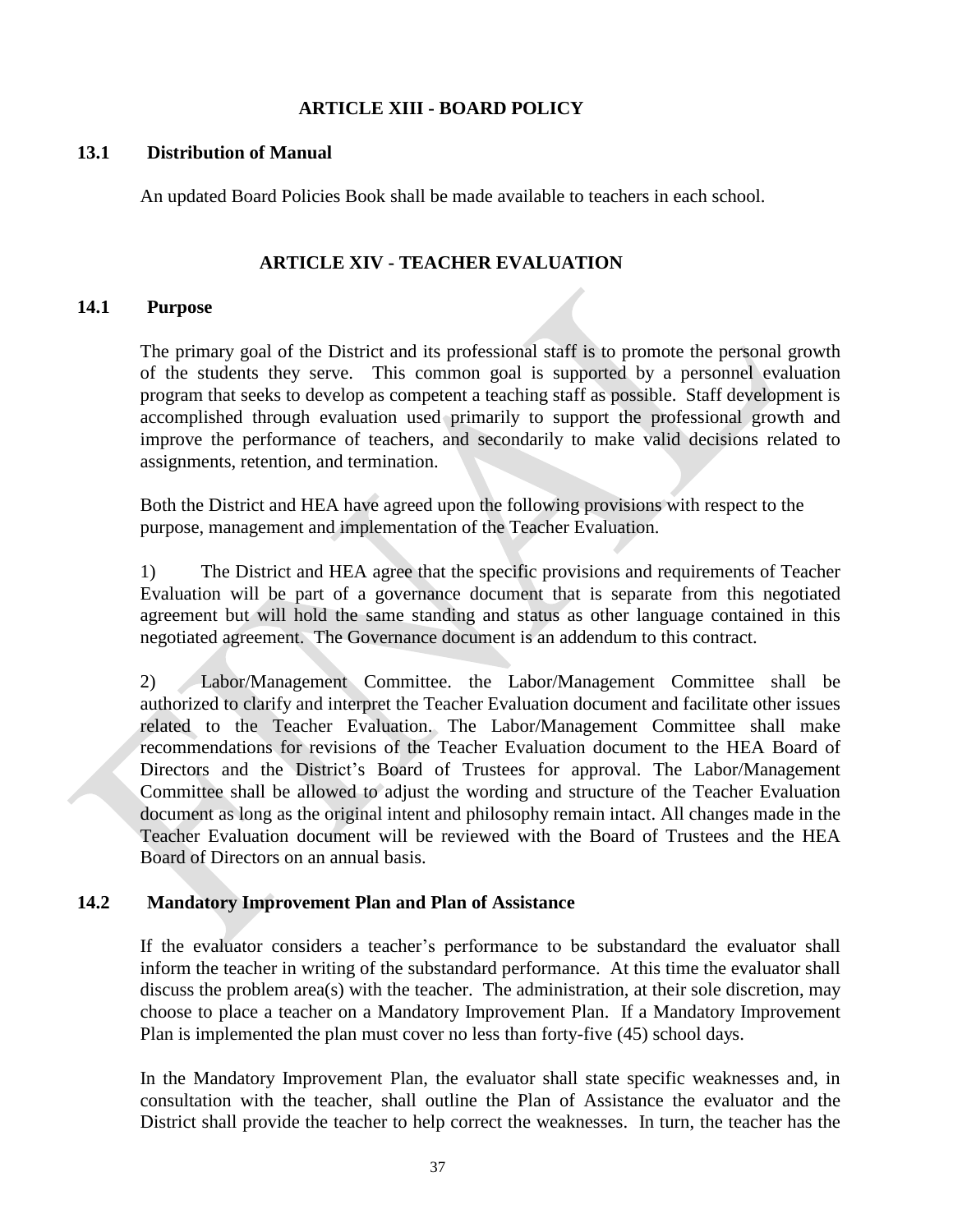obligation to actively address and comply with the terms of the Plan of Assistance, as well as to explore other avenues to correct the weaknesses, as stated in the Mandatory Improvement Plan. The evaluator shall identify methods of evaluation and establish review dates.

At the end of the Mandatory Improvement Plan, the evaluator shall submit a written evaluation of the teacher's performance during the Mandatory Improvement Plan. The evaluation shall include a recommendation of retention or termination and shall be reviewed with the teacher. After discussion with the evaluator, the teacher shall have five (5) school days to provide written comment regarding the written evaluation. A signed copy of the written evaluation shall be given to the teacher; another copy shall be placed in the teacher's official personnel file in the District office. This section shall not preclude the District's legal right (20-4-207, M.C.A.) to dismiss teachers under contract and shall not be construed to require a Mandatory Improvement Plan before any such dismissal can be effected.

# **ARTICLE XV - GRIEVANCE PROCEDURE AND ARBITRATION**

<span id="page-38-0"></span>No reprisals of any kind shall be taken by the Board or the Administration against any teacher nor shall the HEA or any teacher(s) take reprisal action against any member of the Board or Administration because of their participation in this grievance procedure.

# <span id="page-38-1"></span>**Definition:**

1. Grievance: Any complaint, problem, or dispute based upon the conditions or circumstances under which an employee works.

2. Grievant: The teacher or teachers asserting a grievance and/or a HEA representative.

3. Day: Reference to days in this grievance procedure shall refer to working days. Working days are defined as all days excluding Saturdays, Sundays, and holidays as designated by 1-1- 216 M.C.A.

# <span id="page-38-2"></span>**15.1 Purpose**

1. The purpose of this procedure is to secure, at the lowest possible administrative level, equitable solutions to the grievance(s) which may arise.

2. Nothing herein contained shall be construed as limiting the right of any teacher to discuss any matter informally with the appropriate member of the administration.

# <span id="page-38-3"></span>**15.2 Procedure**

Since it is important that grievances be processed as rapidly as possible, the number of days indicated at each level should be considered as a maximum, and every effort should be made to expedite the process. The time limits specified may, however, be extended by mutual consent.

Any problem(s) involving teachers' grievances shall be resolved in the following manner: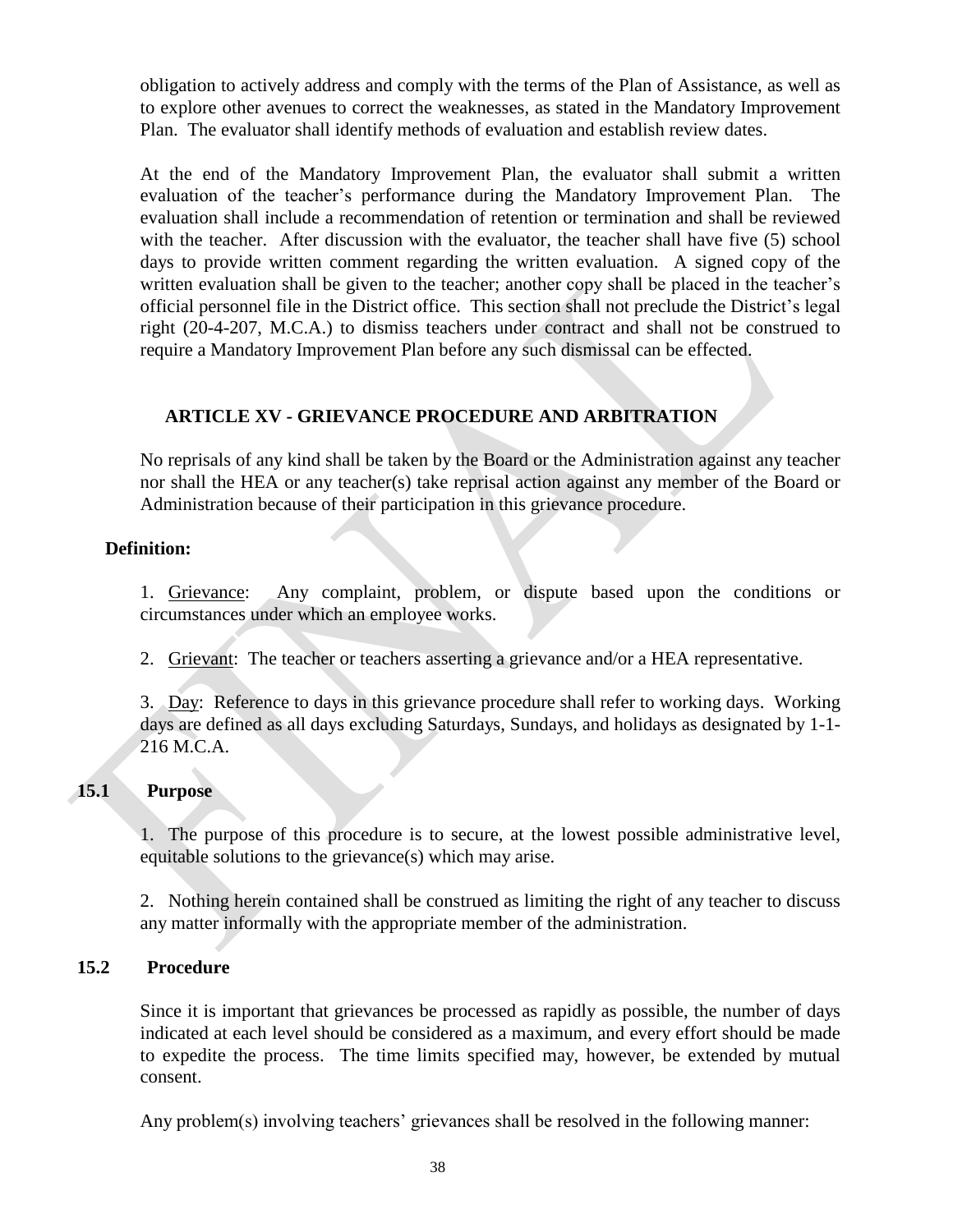# 1. LEVEL ONE - INFORMAL-PRINCIPAL/SUPERVISOR

a.The grievant shall, within fifteen (15) days of the teacher's first knowledge of the facts upon which the grievance is based, discuss it with the principal or supervisor with the objective of resolving the matter informally.

#### 2. LEVEL TWO-FORMAL PRINCIPAL/SUPERVISOR

a. If the grievant is not satisfied with the informal disposition of the grievance, the grievant may file a written grievance with the principal within ten (10) days of the informal meeting. The principal shall have five (5) days in which to make a written response to the grievance. The response shall include the reasons upon which the decision was based.

b. Within five (5) days of receiving the principal's written decision, the grievant should either file a written appeal to the Superintendent or the Superintendent's designee or notify the principal of acceptance of the decision.

# 3. LEVEL THREE- SUPERINTENDENT

a.Such submission to the Superintendent or the Superintendent's designee shall include copies of all materials submitted or received at Level One. The Superintendent shall have ten (10) days in which to investigate and hold hearings and submit a written response to the grievance.

b. The Superintendent shall, in all cases, within five (5) days, meet with the grievant in an effort to resolve the matter informally.

c.If the grievant is not satisfied with the disposition of the grievance at Level Three, the grievant may file the grievance with the Board of Trustees. The grievance shall be filed within five (5) days of receiving the written decision of the Superintendent.

# 4. LEVEL FOUR - BOARD OF TRUSTEES

a.The Board of Trustees at a special Board meeting or no later than its regularly scheduled meeting shall hear the grievance.

b. The grievant may request that the grievance be heard in executive session.

c.After hearing the grievance, the Board shall have five (5) days to review the grievance and submit a written decision.

# 5. LEVEL FIVE - ARBITRATION

Subd. 1—Procedure: In the event that the parties are unable to resolve a grievance and the grievance involves contract language, only the Association at its sole discretion may submit the grievance to arbitration as defined herein, provided a notice of appeal is filed in the office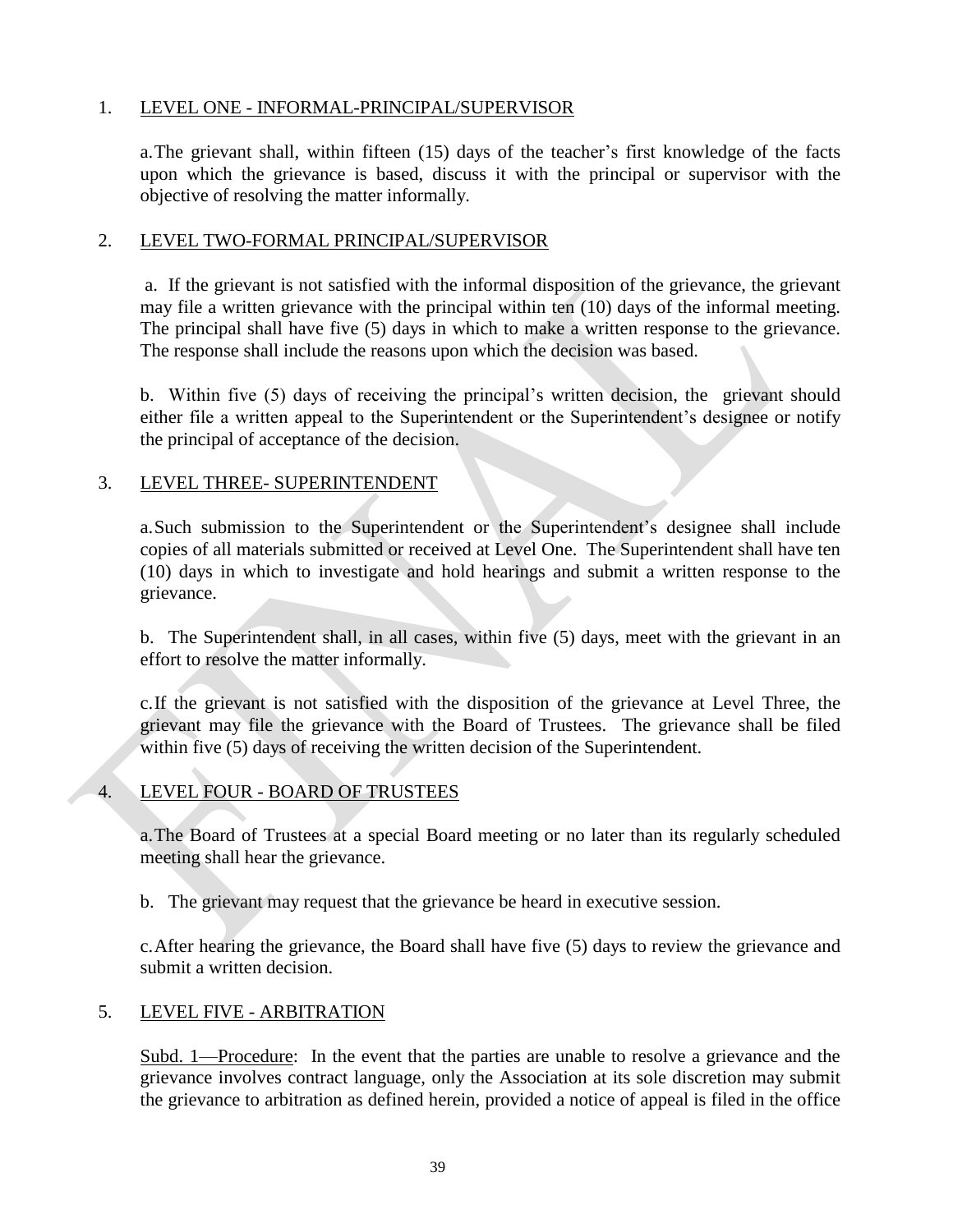of the Superintendent within five (5) days of receipt of the decision of the District in Level Four.

Subd. 2—Selection of Arbitrator: Upon submission of a grievance to arbitration under the terms of this procedure, the parties shall, within five (5) days after the request to arbitrate, attempt to agree upon the selection of an arbitrator. If no agreement on an arbitrator is reached after five (5) days, either party may request the Board of Personnel Appeals to submit, within ten (10) days to both parties, a list of five (5) names. Within five (5) days of receipt of the list, the parties shall select an arbitrator by striking two (2) names from the list in alternate order, and the name so remaining shall be the arbitrator. Failure to request an arbitration list from the Board of Personnel Appeals within the time periods provided herein shall constitute a waiver of the grievance.

Subd. 3—Hearing: The grievance shall be heard by a single arbitrator, and the parties shall have the right to a hearing at which time both parties shall have the opportunity to submit evidence, offer testimony, present witnesses, and make oral or written arguments relating to the issues before the arbitrator.

Subd. 4—Decision: The decision by the arbitrator shall be rendered within thirty (30) days after the close of the hearing. Decisions in cases properly before the arbitrator shall be final and binding upon the parties, subject, however, to the limitations of the arbitration decisions as provided by Montana Law.

Subd. 5—Expenses: Each party shall bear its own expenses in connection with arbitration, including expenses relating to the party's representatives, witnesses, and other expenses which the party incurs in connection with presenting its case in arbitration. A transcript or recording shall be made of the hearing at the request of either party. The parties shall share equally fees and expenses of the arbitrator, the cost of the transcript or recording if requested by either or both parties, and any other expenses which the parties mutually agree are necessary for the conduct of the arbitration.

# <span id="page-40-0"></span>**15.3 Election of Remedies and Waiver**

The Association and/or teacher(s) instituting any actions, proceeding or complaint in a federal or state court of law, or before an administrative tribunal, federal agency, state agency, or seeking relief through any statutory process for which relief may be granted the subject matter of which may constitute a grievance under this Agreement, shall immediately thereupon waive any and all right to pursue a grievance under this Agreement. Upon instituting a proceeding in another forum as outlined herein, the teacher(s) and/or Association shall waive his/her/their right to initiate a grievance pursuant to this Agreement or, if the grievance is pending in the grievance procedure, the right to pursue it further shall be immediately waived. This section shall not apply to actions to compel arbitration as provided in this Agreement or to enforce the award of an arbitrator.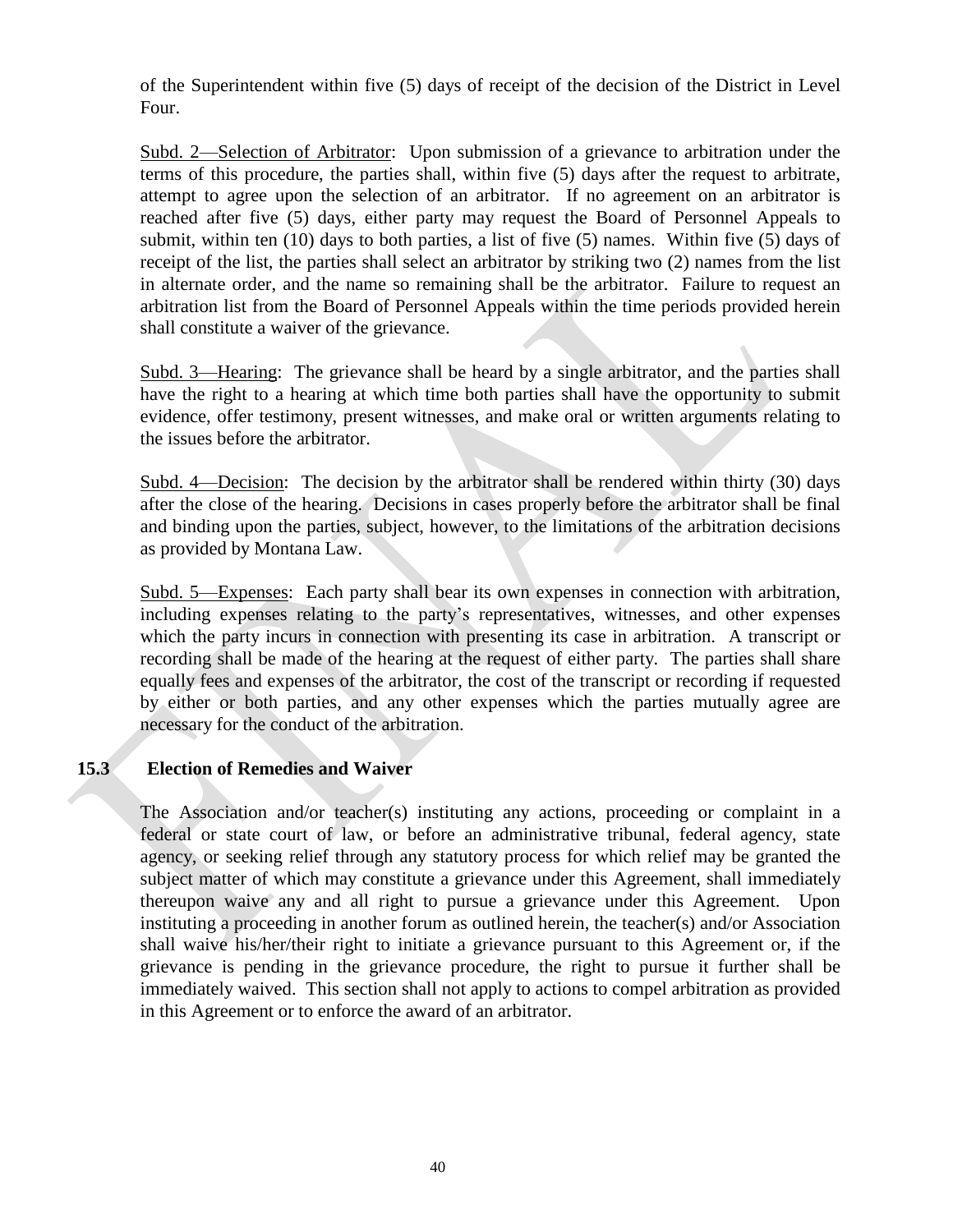# **ARTICLE XVI - TEACHER RESPONSIBILITIES**

<span id="page-41-0"></span>Each teacher has the responsibility:

- 1. To read and be familiar with the terms of the Teacher's Contract, Negotiated Agreement, faculty handbook, and Board Policy;
- 2. To register a valid teaching license with the County Superintendent of Schools;
- 3. To receive approval of the building principal when out of the school building during the school day;
- 4. To attend faculty meetings unless excused by the building principal.

# **STATEMENTS/ACTIONS DURING NEGOTIATION**

<span id="page-41-1"></span>The Trustees and Administrators of School District No. 1 and the HEA jointly agree that there shall be no reprisal or recriminations against one another for statements made or actions engaged in during negotiations.

# **DISTRIBUTION OF AGREEMENT**

<span id="page-41-2"></span>This Agreement shall be provided electronically and will be available to all teachers employed, hereafter employed, or offered employment by the Board.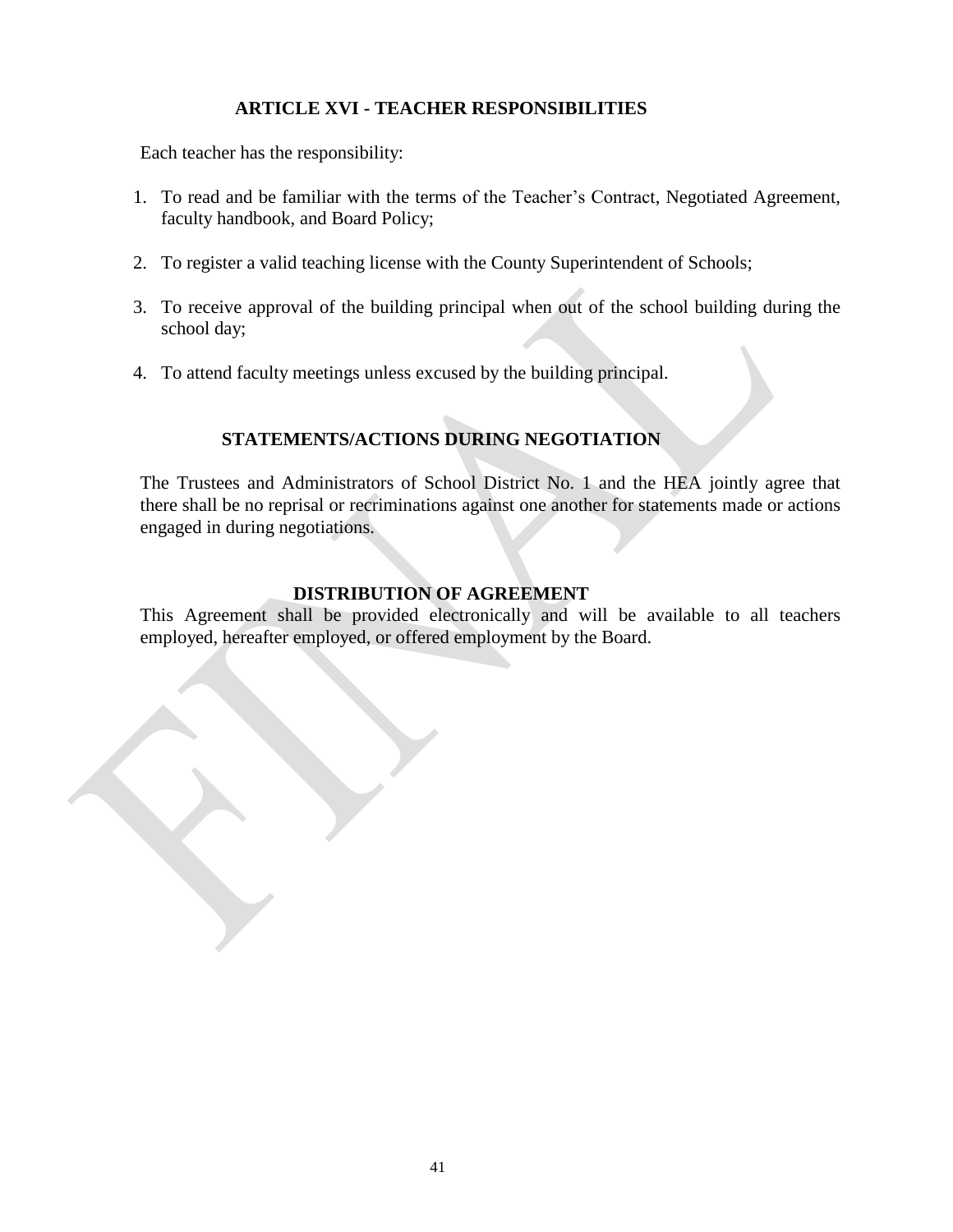#### **SUCCESSOR AGREEMENT**

<span id="page-42-0"></span>This Agreement shall automatically be renewed and shall continue in force and effect for additional periods of one (1) year unless the Association gives notice to the Board, no later than November 1 prior to the expiration date, of its desire to reopen certain provisions of the Agreement and/or additions to this Agreement, and to negotiate over the terms of these provisions.

IN WITNESS THEREOF the parties have caused their names to be hereunto subscribed by the Chair of the Board of Trustees and the President of the Helena Education Association on the following day and year.

BOARD OF TRUSTEES, SCHOOL DISTRICT NO. 1 LEWIS AND CLARK COUNTY, MONTANA

By \_\_\_\_\_\_\_\_\_\_\_\_\_\_\_\_\_\_\_\_\_\_\_\_\_\_\_\_\_\_\_\_\_\_\_\_

Luke Muszkiewicz, Board Chair

Dated July 1, 2019

HELENA EDUCATION ASSOCIATION HELENA, MONTANA

By \_\_\_\_\_\_\_\_\_\_\_\_\_\_\_\_\_\_\_\_\_\_\_\_\_\_\_\_\_\_\_\_\_\_\_\_

Kim Stout, HEA President

Dated June 28, 2019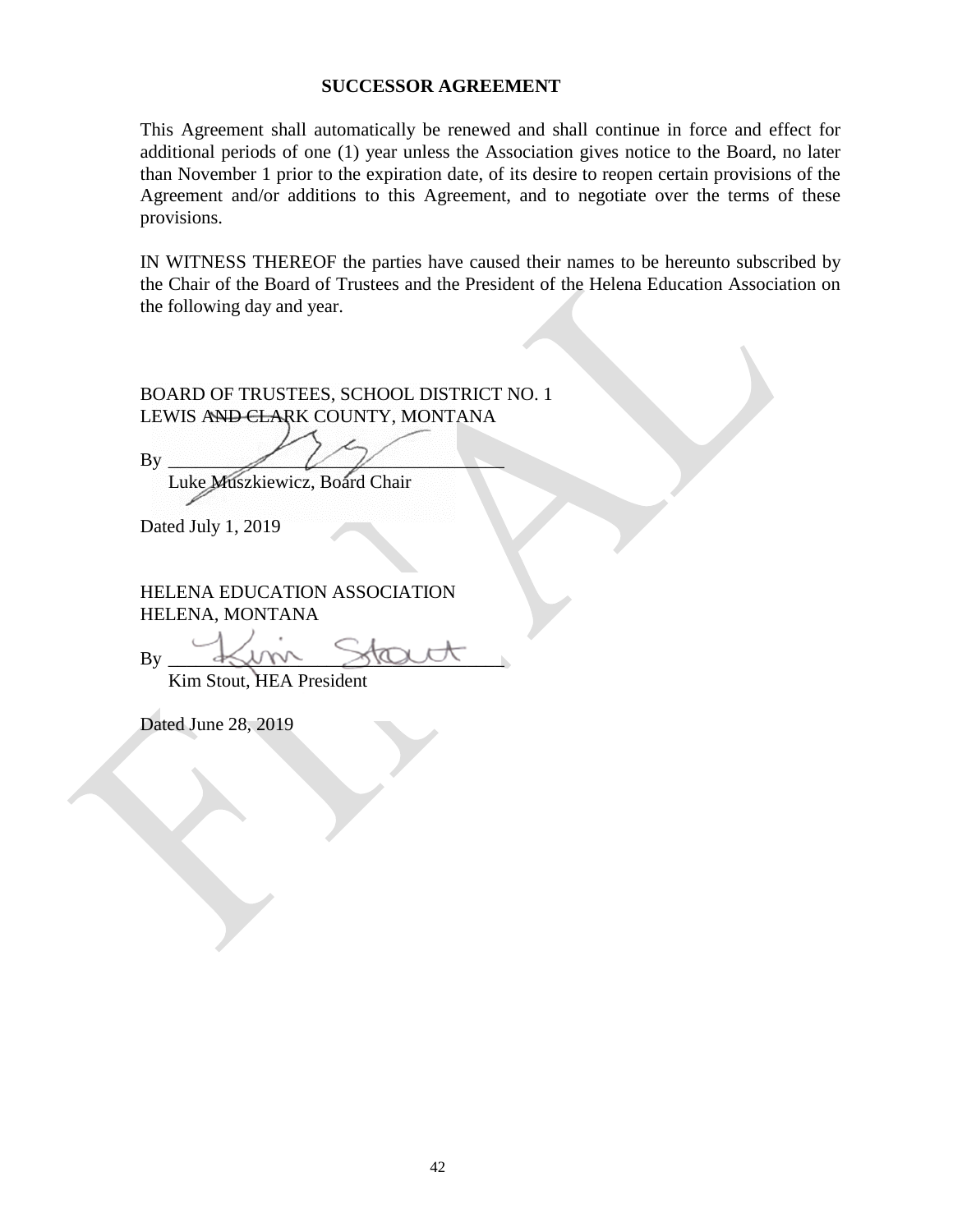| <b>Steps</b>    | PCAP1 w/ Percentage Increases |
|-----------------|-------------------------------|
| 0               | \$39,697                      |
| $\mathbf 1$     | \$41,047                      |
| $\overline{2}$  | \$42,397                      |
| 3               | \$43,747                      |
| $\overline{4}$  | \$45,097                      |
| 5               | \$46,995                      |
| 6               | \$48,345                      |
| 7               | \$49,695                      |
| 8               | \$51,045                      |
| 9               | \$52,395                      |
| 10              | \$55,449                      |
| 11              | \$56,799                      |
| 12              | \$58,149                      |
| 13              | \$59,499                      |
| 14              | \$60,849                      |
| 15              | \$63,904                      |
| 16              | \$65,254                      |
| $\overline{17}$ | \$66,604                      |
| 18              | \$67,954                      |
| 19              | \$69,304                      |
| 20              | \$71,653                      |
| 21              | \$73,003                      |
| 22              | \$74,353                      |
| 23              | \$75,703                      |
| 24              | \$77,053                      |
| GRANDFATHERED   | \$77,758                      |

# PCAP Salary Schedule 2019-2020

\*For the 2019-2020 school year, the District will pay each full-time teacher \$1,000, or prorated on your FTE bonus in September 2019 in addition to their step movement. The HEA and District agree to create a work group and adjust the PCAP salary schedule with a final agreement by mid December 2019. The HEA and District agree to an additional retirement incentive to be offered by October 1, 2019.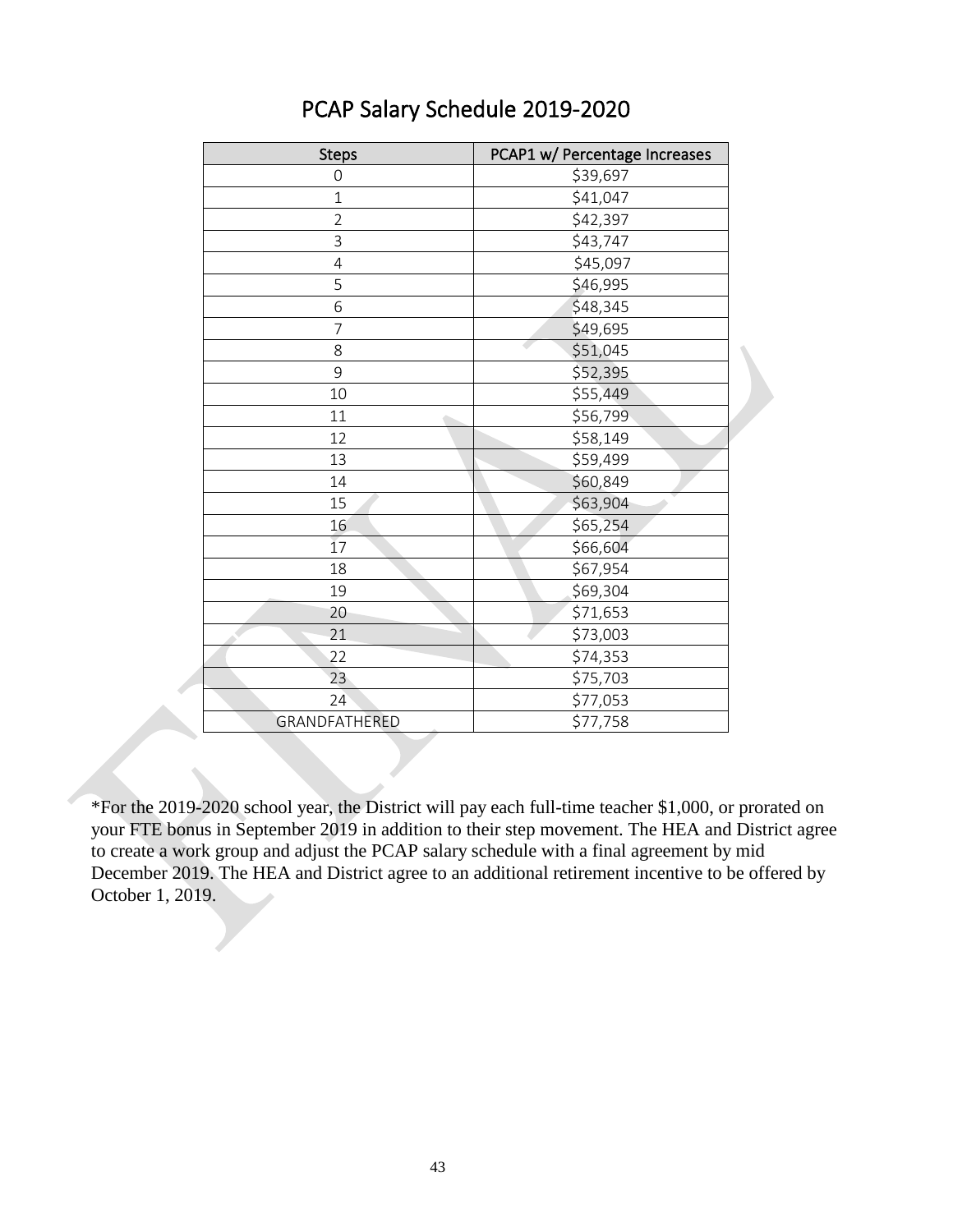# **Traditional Salary Matrix for 2019-2020**

<span id="page-44-0"></span>

|              | BA          | BA1         | B <sub>A</sub> 2 | BA3         | MA          | MA1         | MA <sub>2</sub> |
|--------------|-------------|-------------|------------------|-------------|-------------|-------------|-----------------|
| $\mathbf{0}$ | \$31,627.00 | \$32,570.00 | \$33,542.00      | \$34,485.00 | \$35,456.00 | \$36,399.00 | \$37,343.00     |
| 1            | \$32,737.00 | \$33,791.00 | \$34,846.00      | \$35,900.00 | \$36,954.00 | \$38,009.00 | \$39,035.00     |
| 2            | \$33,847.00 | \$35,012.00 | \$36,150.00      | \$37,315.00 | \$38,453.00 | \$39,618.00 | \$40,728.00     |
| 3            | \$34,957.00 | \$36,233.00 | \$37,454.00      | \$38,730.00 | \$39,951.00 | \$41,227.00 | \$42,421.00     |
| 4            | \$36,067.00 | \$37,454.00 | \$38,758.00      | \$40,145.00 | \$41,449.00 | \$42,837.00 | \$44,113.00     |
| 5            | \$37,176.00 | \$38,675.00 | \$40,062.00      | \$41,560.00 | \$42,948.00 | \$44,446.00 | \$45,806.00     |
| 6            | \$38,286.00 | \$39,896.00 | \$41,366.00      | \$42,976.00 | \$44,446.00 | \$46,055.00 | \$47,498.00     |
| 7            | \$39,396.00 | \$41,116.00 | \$42,670.00      | \$44,391.00 | \$45,944.00 | \$47,665.00 | \$49,191.00     |
| 8            | \$40,506.00 | \$42,337.00 | \$43,974.00      | \$45,806.00 | \$47,443.00 | \$49,274.00 | \$50,883.00     |
| 9            | \$41,616.00 | \$43,558.00 | \$45,279.00      | \$47,221.00 | \$48,941.00 | \$50,883.00 | \$52,576.00     |
| 10           | \$42,726.00 | \$44,779.00 | \$46,583.00      | \$48,636.00 | \$50,439.00 | \$52,493.00 | \$54,269.00     |
| 11           | \$42,726.00 | \$46,000.00 | \$47,887.00      | \$50,051.00 | \$51,938.00 | \$54,102.00 | \$55,961.00     |
| 12           | \$42,726.00 | \$46,000.00 | \$49,191.00      | \$51,466.00 | \$53,436.00 | \$55,711.00 | \$57,654.00     |
| 13           | \$42,726.00 | \$46,000.00 | \$49,191.00      | \$52,881.00 | \$54,934.00 | \$57,321.00 | \$59,346.00     |
| 14           | \$42,726.00 | \$46,000.00 | \$49,191.00      | \$52,881.00 | \$56,433.00 | \$58,930.00 | \$61,039.00     |
| 15           | \$42,726.00 | \$46,000.00 | \$49,191.00      | \$52,881.00 | \$57,931.00 | \$60,539.00 | \$62,731.00     |
| 16           | \$42,726.00 | \$46,000.00 | \$49,191.00      | \$52,881.00 | \$59,429.00 | \$62,149.00 | \$64,424.00     |
| 17           | \$44,391.00 | \$47,665.00 | \$50,856.00      | \$54,546.00 | \$61,094.00 | \$63,814.00 | \$66,089.00     |
| 18           | \$44,391.00 | \$47,665.00 | \$50,856.00      | \$54,546.00 | \$61,094.00 | \$63,814.00 | \$66,089.00     |
| 19           | \$44,391.00 | \$47,665.00 | \$50,856.00      | \$54,546.00 | \$61,094.00 | \$63,814.00 | \$66,089.00     |
| 20           | \$44,668.00 | \$47,942.00 | \$51,133.00      | \$54,823.00 | \$61,372.00 | \$64,091.00 | \$66,366.00     |
| 21           | \$44,668.00 | \$47,942.00 | \$51,133.00      | \$54,823.00 | \$61,372.00 | \$64,091.00 | \$66,366.00     |
| 22           | \$44,668.00 | \$47,942.00 | \$51,133.00      | \$54,823.00 | \$61,372.00 | \$64,091.00 | \$66,366.00     |
| 23           | \$44,946.00 | \$48,220.00 | \$51,411.00      | \$55,101.00 | \$61,649.00 | \$64,368.00 | \$66,644.00     |
| 24           | \$44,946.00 | \$48,220.00 | \$51,411.00      | \$55,101.00 | \$61,649.00 | \$64,368.00 | \$66,644.00     |
| 25           | \$44,946.00 | \$48,220.00 | \$51,411.00      | \$55,101.00 | \$61,649.00 | \$64,368.00 | \$66,644.00     |
| 26           | \$45,223.00 | \$48,497.00 | \$51,688.00      | \$55,378.00 | \$61,927.00 | \$64,646.00 | \$66,921.00     |
| 27           | \$45,223.00 | \$48,497.00 | \$51,688.00      | \$55,378.00 | \$61,927.00 | \$64,646.00 | \$66,921.00     |
| 28           | \$45,223.00 | \$48,497.00 | \$51,688.00      | \$55,378.00 | \$61,927.00 | \$64,646.00 | \$66,921.00     |
| 29           | \$45,501.00 | \$48,775.00 | \$51,966.00      | \$55,656.00 | \$62,204.00 | \$64,923.00 | \$67,199.00     |
| 30           | \$45,501.00 | \$48,775.00 | \$51,966.00      | \$55,656.00 | \$62,204.00 | \$64,923.00 | \$67,199.00     |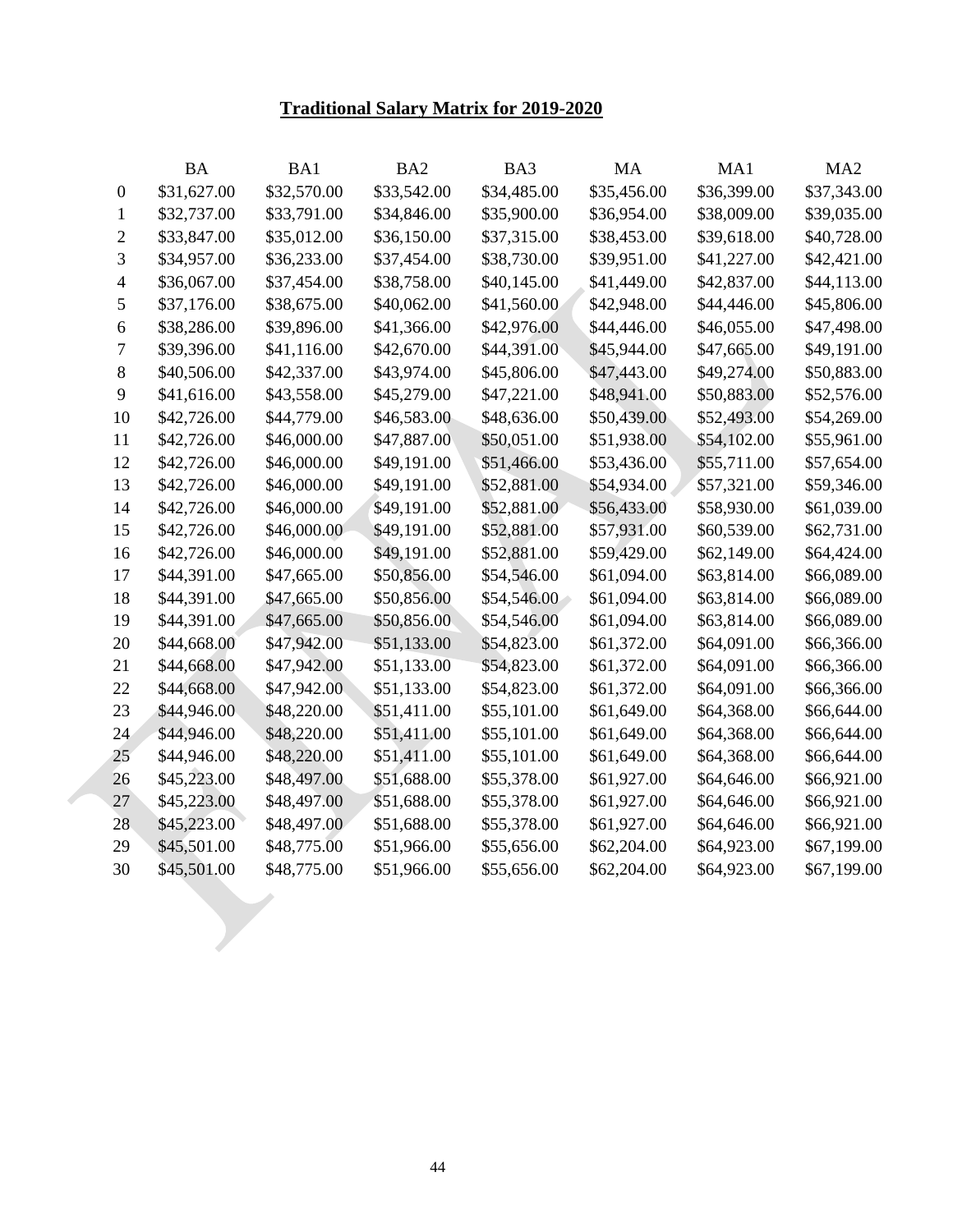# **HPS EXTRA-DUTY COMPENSATION SCHEDULE**

<span id="page-45-0"></span>The Helena Education Association does not represent coaches or extra duty stipend workers. The following Extra-Duty compensation Schedule base amount for each activity reflects the base amount in school year 2019. Future adjustments to these base amounts should be negotiated and agreed upon between HEA and the Helena School District. Adjustment to the amount will be a set dollar amount added to each base as agreed upon by the HEA leadership and school district Administration.

|                                | <b>High School</b> |
|--------------------------------|--------------------|
| <b>Activity</b>                | <b>Base Rate</b>   |
| <b>Basketball:</b>             |                    |
| High School Head Coach         | \$5,380            |
| Assistant Varsity & JV Coach   | \$3,680            |
| Sophomore Coach                | \$3,628            |
| Freshman Coach                 | \$2,909            |
| Football:                      |                    |
| High School Head Coach         | \$5,411            |
| <b>Assistant Varsity Coach</b> | \$3,554            |
| Freshman Head Coach            | \$2,188            |
| Freshman Assistant Coach       | \$2,173            |
| State Week (if applicable)     | \$255              |
|                                |                    |
| <b>Wrestling:</b>              |                    |
| <b>High School Head Coach</b>  | \$5,076            |
| <b>Assistant Varsity Coach</b> | \$3,548            |
|                                |                    |
| <b>Cross Country:</b>          |                    |
| <b>High School Head Coach</b>  | \$3,161            |
| <b>Assistant Varsity Coach</b> | \$2,296            |
|                                |                    |
| Track:                         |                    |
| High School Head Coach         | \$4,699            |
| <b>Assistant Varsity Coach</b> | \$3,210            |
| Softball:                      |                    |
| High School Head Coach         | \$4,260            |
| <b>Assistant Varsity Coach</b> | \$3,247            |
| JV Head Coach                  | \$2,477            |
| JV Assistant Coach             | \$2,302            |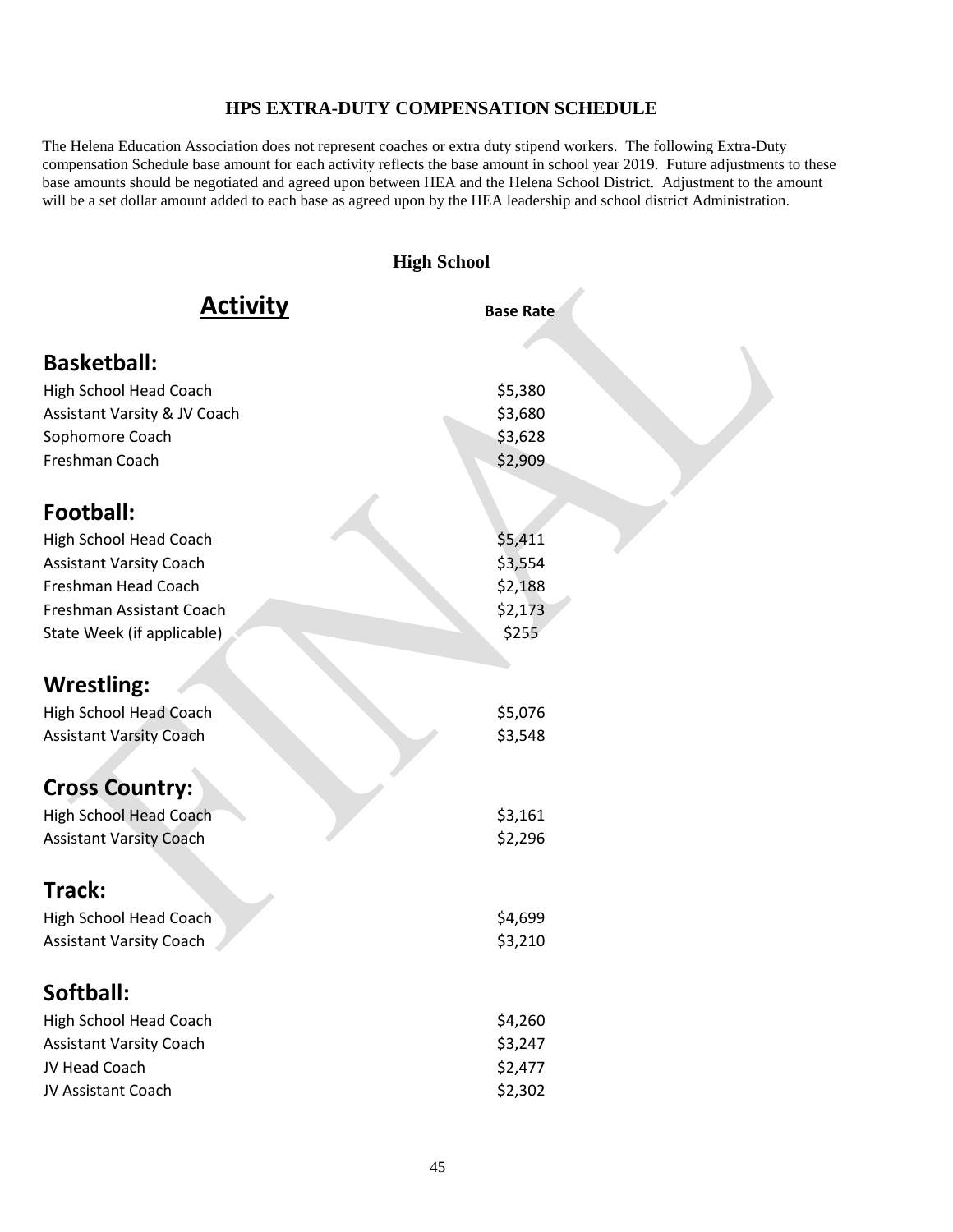| <b>Activity</b>                                  | <b>Base Rate</b>   |
|--------------------------------------------------|--------------------|
| Swimming:                                        |                    |
| <b>High School Head Coach</b>                    | \$3,032            |
| Combined Head Coach (Both High Schools)          | \$4,192            |
| Assistant Coach                                  | \$2,210            |
| Tennis:                                          |                    |
| High School Head Coach                           | \$3,698            |
| <b>Assistant Varsity Coach</b>                   | \$2,832            |
| Asst. J. V. (2 positions split salary)           | \$3,600            |
| Golf:                                            |                    |
| <b>High School Head Coach</b>                    | \$3,984            |
| <b>Assistant Coach</b>                           | \$2,200            |
|                                                  |                    |
| <b>Volleyball:</b>                               |                    |
| <b>High School Head Coach</b>                    | \$5,125            |
| <b>Assistant Varsity Coach</b>                   | \$3,247            |
| Sophomore Coach                                  | \$3,106            |
| Freshman Coach                                   | \$2,360            |
| Soccer:                                          |                    |
| <b>High School Head Coach</b>                    | \$2,989            |
| <b>Assistant Coach</b>                           | \$2,418            |
| Freshman/Sophomore Coach                         | \$1,660            |
| <b>Cheerleader/Drill Team:</b>                   |                    |
| H.S. Varsity Cheerleader Sponsor                 | \$4,134            |
| J.V. & Soph. Cheerleader Sponsor                 | \$2,870            |
| High School Drill Team Sponsor                   | \$2,501            |
| <b>Speech &amp; Debate:</b>                      |                    |
|                                                  |                    |
| <b>High School Head Coach</b><br>Assistant Coach | \$4,180<br>\$2,470 |
|                                                  |                    |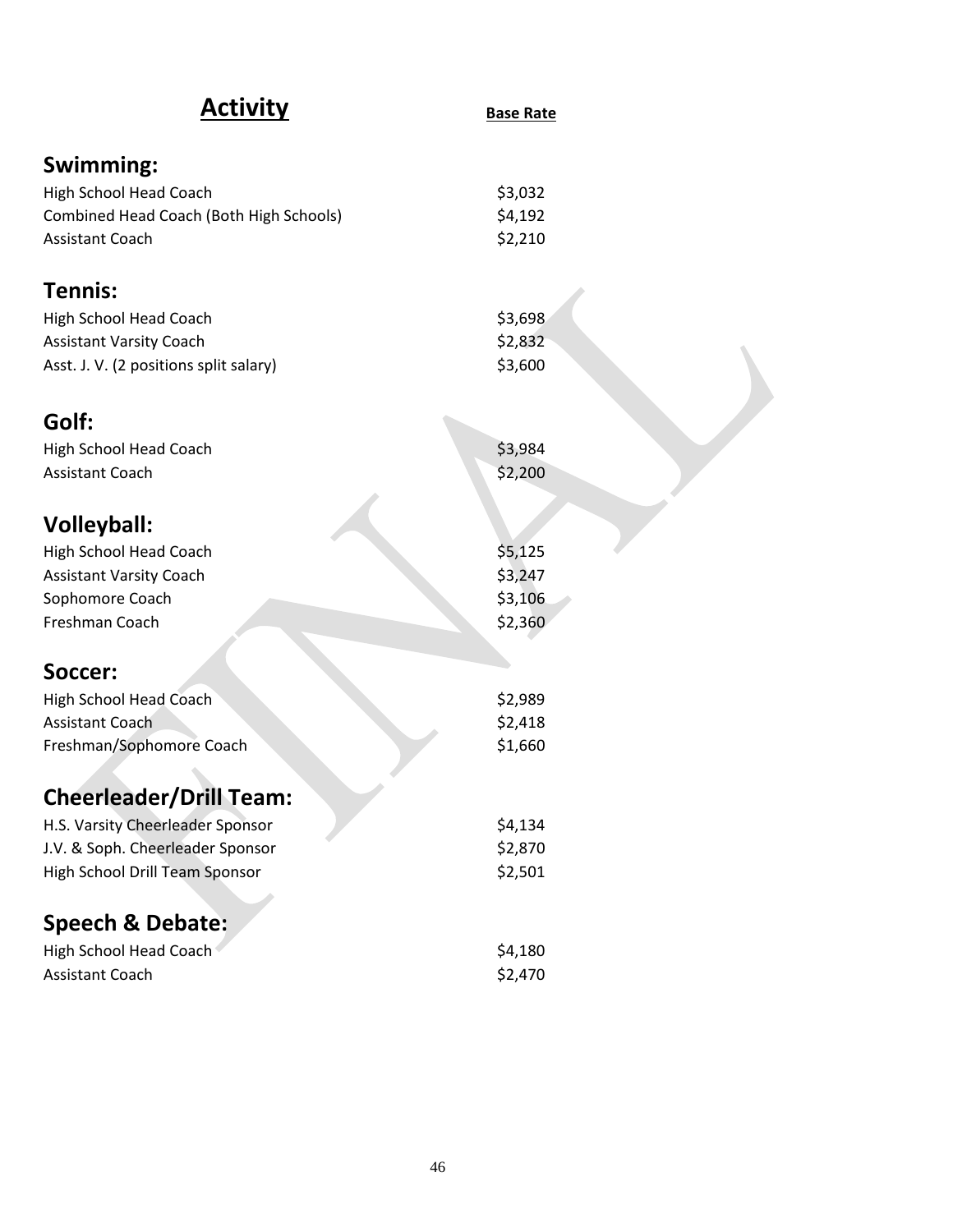| <b>Activity</b>                                                                                                                             | <b>Base</b><br>Rate |
|---------------------------------------------------------------------------------------------------------------------------------------------|---------------------|
| Drama:                                                                                                                                      |                     |
| <b>High School Head Coach</b>                                                                                                               | \$5,405             |
| <b>Assistant Coach</b>                                                                                                                      | \$3,268             |
| Pep Band:                                                                                                                                   |                     |
| Pep Band (practice outside school day)                                                                                                      | \$1,298             |
| Pep Band (practice within school day)                                                                                                       | \$810               |
| H.S. Band, Choir & Orchestra:                                                                                                               |                     |
| Main Instructor<br>Associate Instructor (Percentage of main instructor's<br>salary based on FTE for curricular assignment in this<br>area.) | \$3,863             |
| <b>Other Extra Duty Assignments:</b>                                                                                                        |                     |
| Calendar/Facilities Coordinator (1 each HS)                                                                                                 | \$1,200             |
| <b>Specific Activity Coordinators</b>                                                                                                       | Various             |
| Vigilante Stadium Coordinator                                                                                                               | \$994               |
| <b>VICA</b>                                                                                                                                 | \$1,903             |
| <b>DECA</b>                                                                                                                                 | \$2,538             |
| <b>Business Professionals of America</b>                                                                                                    | \$2,600             |
| <b>Plymouth Troubleshooters</b>                                                                                                             | \$1,086             |
| <b>High School Concessions Manager</b>                                                                                                      | \$5,076             |
| <b>Music Festival Manager</b>                                                                                                               | \$2,421             |
| <b>School Newspaper</b>                                                                                                                     | \$1,719             |
| <b>High School Annual</b>                                                                                                                   | \$1,894             |
| <b>PAL Annual</b>                                                                                                                           | \$1,022             |

# **Any hourly activities will be paid an hourly rate at the discretion of the Activities Administrator.**

Note: \*Amounts shall be increased further at the rate of 1% of the base rate for each year of In-District experience regardless of level within a specific High School extra-curricular program identifiable in the High School extra-duty compensation schedule. The number of years of experience shall not be affected by the level of assignment.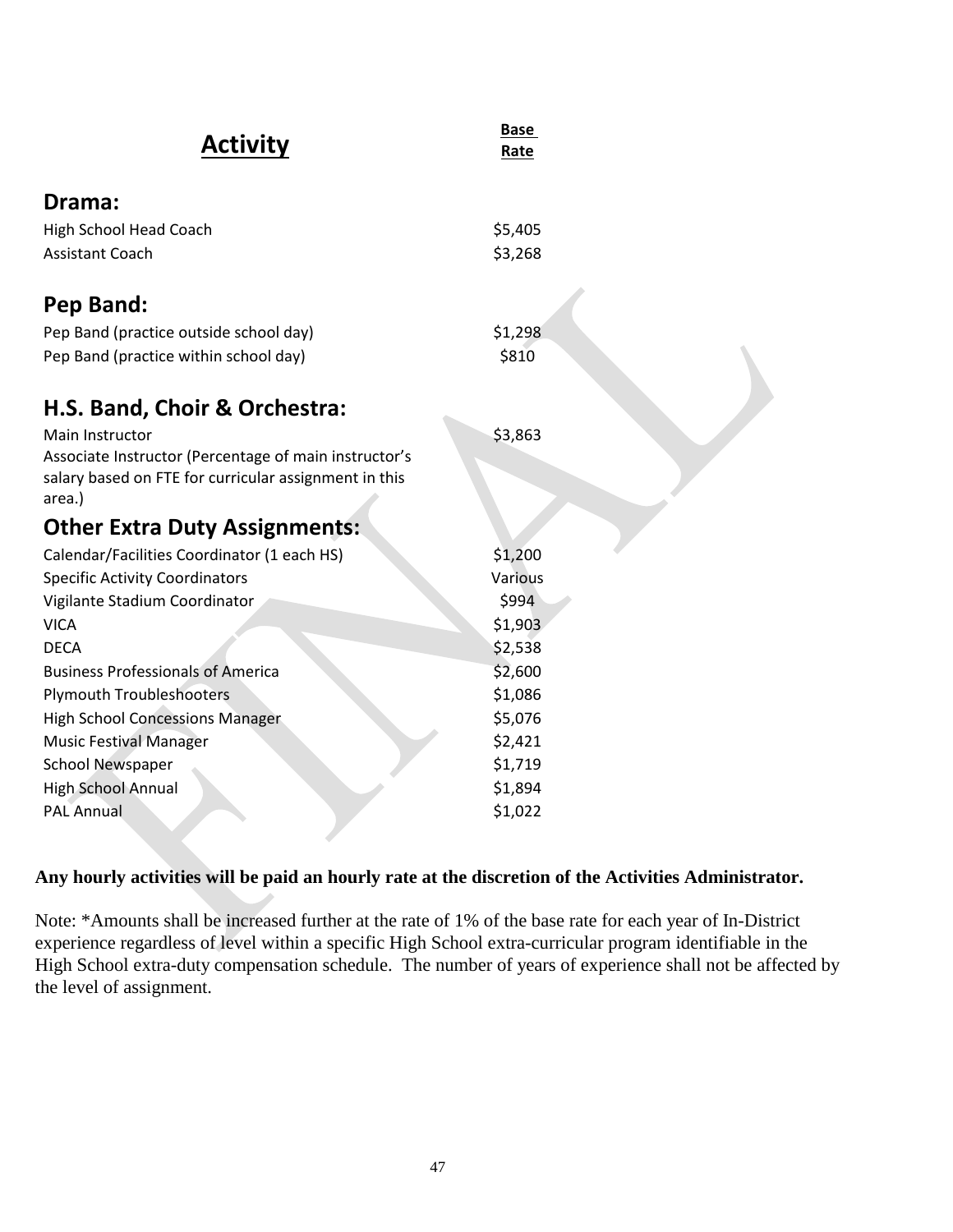# **HELENA SCHOOLS EXTRA-DUTY COMPENSATION SCHEDULE Middle Schools**

|                                      | <b>Base</b><br>Rate |  |
|--------------------------------------|---------------------|--|
| <b>CROSS COUNTRY</b>                 |                     |  |
| 6/7/8 Lead Coach                     | \$586               |  |
| $6/7/8$ Coach                        | \$509               |  |
| <b>VOLLEYBALL</b>                    |                     |  |
| 6/7/8th Lead Coach                   | \$641               |  |
| 6/7/8th Coach                        | \$594               |  |
| <b>WRESTLING</b>                     |                     |  |
| 6/7/8 Lead Coach                     | \$638               |  |
| $6/7/8$ Coach                        | \$555               |  |
| <b>BASKETBALL (Boys &amp; Girls)</b> |                     |  |
| $6th/7/8$ Lead Coach                 | \$641               |  |
| $6/7/8$ Coach                        | \$594               |  |
| <b>TRACK</b>                         |                     |  |
| 6/7/8 /Lead Coach                    | \$644               |  |
| $6/7/8$ Coach                        | \$562               |  |
|                                      |                     |  |

Program Coordinator for volleyball and basketball will do all scheduling for the program (Boys & Girls together). Program Coordinator for cross country, wrestling, and track will schedule practices and design practices for their sports.

After 5 years of coaching middle school program a \$25 increase will be added to the salary for that coach and then \$25 every 5 years thereafter if still coaching.

NOTE: (The 1% per year experience increase in the extra duty schedule no longer applies to the middle school extra-duty schedule).

Middle School Band, Orchestra, Choir

Curricular wage (Currently \$20/hour for outside school day performances)

Approximate Performance hours per year per school:

Band 12 hours or \$240

Orchestra 6 hours or \$120

Choir 10 hours or \$200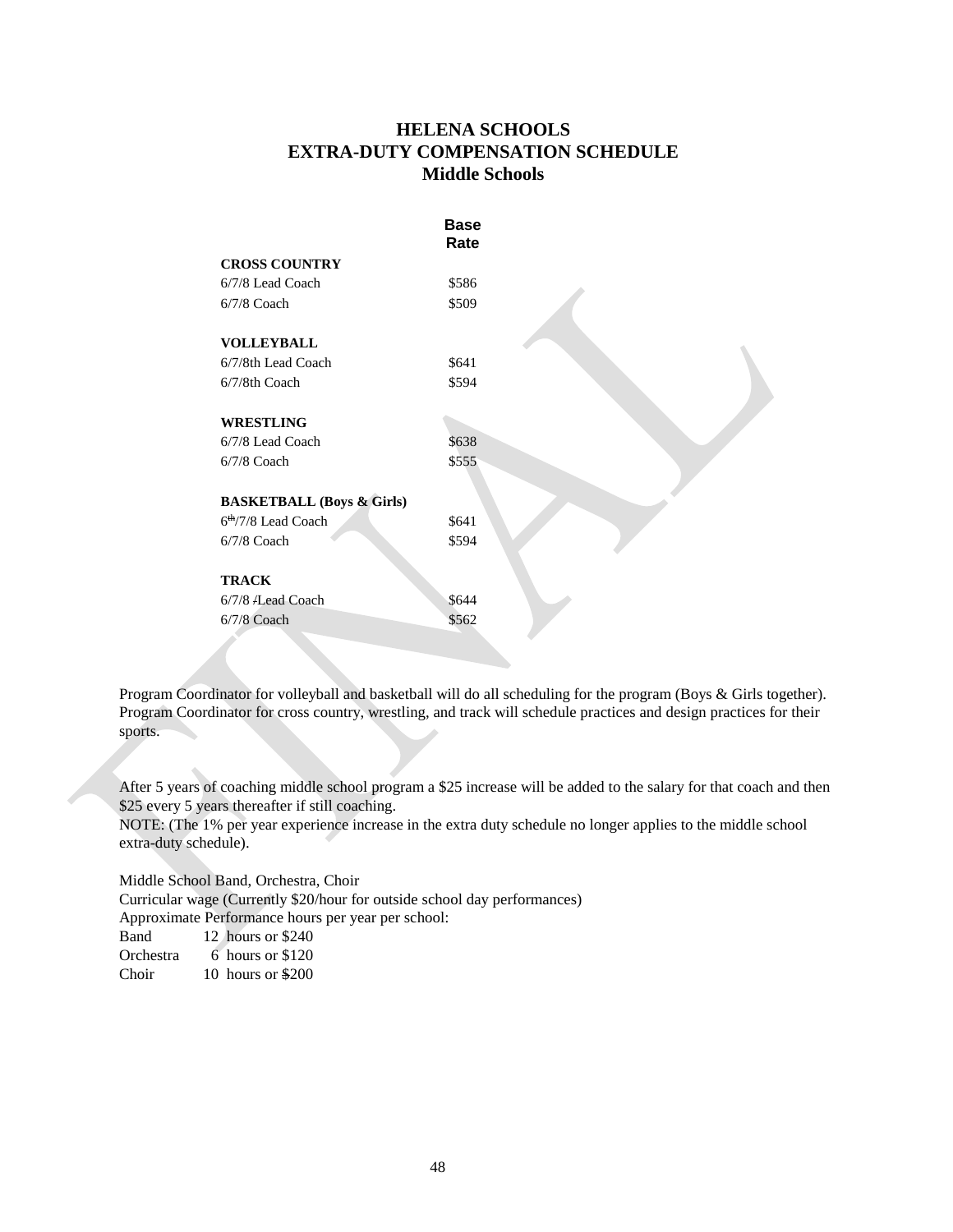# **SHORT-TERM EXTRA-DUTY ASSIGNMENTS FOR ATHLETIC EVENTS**

- A. Teachers who are assigned to work at taking or selling tickets or other similar duties at student extra-curricular functions will be paid minimum wage.
- B. Assignments will be made equitably among all staff members who volunteer to work at these activities. All teachers are encouraged to volunteer for these assignments.
- C. If there are insufficient volunteers, assignments may be offered to other District or non-District personnel.
- D. Where special talents are needed, those qualified will have priority.